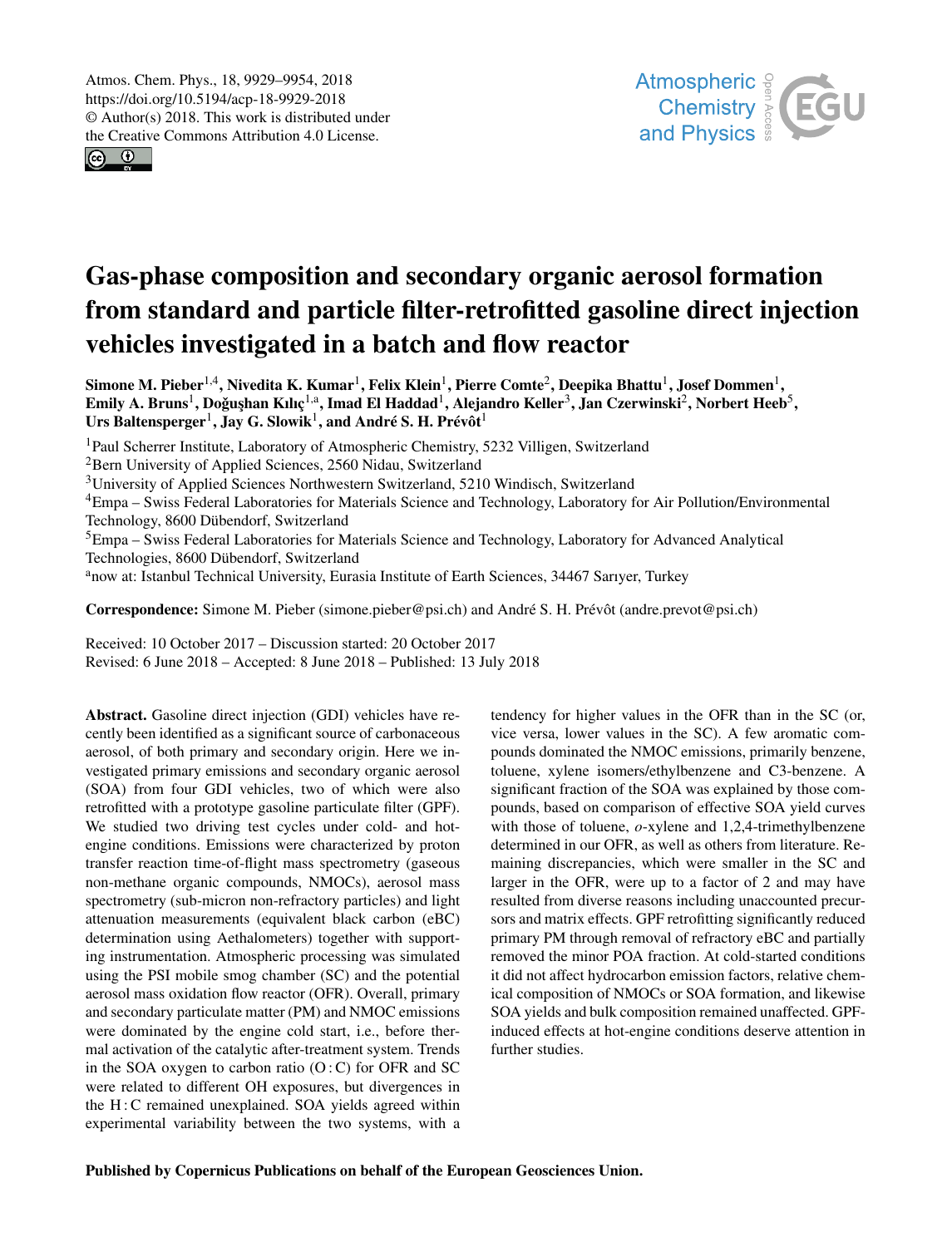## 1 Introduction

Vehicular emissions are a significant source of air pollution in many urban areas (Platt et al., 2014; Zotter et al., 2014; Bahreini et al., 2012; Borbon et al., 2013; May et al., 2014; Worton et al., 2014; Gentner et al., 2017). Depending on vehicle fleet technology, emissions may include fine particulate matter (PM), consisting mainly of sub-micron primary organic aerosol (POA) and black carbon (BC), and reactive gases such as nitrogen oxides  $(NO<sub>x</sub>)$  and organic compounds. Note that we refer to organic gas-phase compounds as nonmethane organic compounds (NMOCs). Measurements by proton transfer reaction mass spectrometry (PTR-MS) are also referred to as NMOCs herein. Instead, when referring to measurements by flame ionization technique, we use the term non-methane hydrocarbons (NMHCs).

Human health is known to be impacted by  $NO_x$  emissions, the associated ozone  $(O_3)$  formation and fine PM emitted from combustion processes. Fine PM penetrates deep into the human body and can damage lung tissue (Kunzi et al., 2015) and likewise the brain (Calderon-Garciduenas and Villarreal-Rios, 2017). Therefore, numerous strategies have been developed to decrease PM and  $NO<sub>x</sub>$  emissions from on-road vehicles, including optimization of engine settings and implementation of after-treatment systems. Examples of such systems are oxidation catalysts that oxidize gas-phase pollutants (CO, NMOC), three-way catalysts (TWC) for gasoline on-road vehicles and selective catalytic reduction (SCR) systems for heavy-duty diesel engines and large diesel passenger cars, which convert  $NO_x$  emissions to  $N_2$  and  $O_2$ .

Historically, diesel-fueled vehicles have been recognized as a significant source of BC (Bond et al., 2004). Accordingly, the use of older generation diesel vehicles may be restricted in cities and catalyzed diesel particle filter (DPF) equipped diesel vehicles are subject to stringent primary PM limits. To achieve those, they are equipped with both diesel oxidation catalysts and DPF, which have trapping efficiencies for refractory material of up to 99 % (Gordon et al., 2013). Due to the regulatory attention and the improved aftertreatment systems, diesel PM emissions from new generation vehicles have been greatly reduced, and fleet modernization can reduce their burden in the ambient air further. However,  $NO<sub>x</sub>$  emissions from diesel vehicles have not been addressed as successfully and remain a topic of debate (e.g., Barrett et al., 2015; Wang et al., 2016; di Rattalma and Perotti, 2017).

In contrast, gasoline light-duty vehicles have recently been engineered towards better fuel economy and reduced carbon dioxide (CO<sub>2</sub>) emissions to satisfy regulations aimed at mitigating climate change (Karjalainen et al., 2014). However, recent research indicates that some of the methods used to attain these emission goals, including smaller engines, leaner combustion and gasoline direct injection (GDI) systems mimicking the lower fuel consumption and decreased  $CO<sub>2</sub>$  emission factors (EFs) of diesel vehicles, lead to an increase in the primary carbonaceous emissions, especially BC (Karjalainen et al., 2014; Zhu et al., 2016; Platt et al., 2017; Saliba et al., 2017; Zimmerman et al., 2016b). Consequently, modern gasoline light-duty vehicles have higher mass-based EFs of these pollutants than catalyzed-DPF equipped diesel vehicles (Platt et al., 2017). Additionally, they have been reported to emit ammonia (NH<sub>3</sub>) (Heeb et al., 2006; Suarez-Bertoa et al., 2014) formed on the gasoline TWC. These emissions are released predominantly at engine start-up, when catalytic after-treatment systems are still cold, and during acceleration and deceleration (Platt et al., 2017; Gentner et al., 2017).

Automobile manufacturers have recently considered equipping gasoline light-duty vehicles with gasoline particulate filters (GPFs) in the light of increasingly stringent legislations regarding PM abatement. First results are promising (Chan et al., 2014; Demuynck, 2017; Czerwinski et al., 2017). Although GPFs are likely to be similarly effective as DPFs in reducing primary PM such as POA and BC, recent research indicates that the dominant fraction of the total PM from modern gasoline vehicles is secondary (Platt et al., 2013, 2017; Nordin et al., 2013; Gordon et al., 2014a, b; Gentner et al., 2017). Dominant secondary species include secondary organic aerosol (SOA) (Hallquist et al., 2009) and ammonium nitrate ( $NH<sub>4</sub>NO<sub>3</sub>$ ), which are formed by the reaction of emitted NMOCs and  $NO<sub>x</sub>$  in presence of NH<sub>3</sub>, respectively, with atmospheric oxidants such as hydroxyl radicals (OH). The gaseous precursors leading to secondary aerosol are unlikely to be removed by GPF systems alone. Laboratory results of the GPF effect on NMOC emissions and the associated SOA formation are, however, lacking.

Detailed investigations of SOA formation are typically performed in smog chambers (SC), where the emitted gases are oxidized in batch-style experiments lasting several hours under close-to-tropospheric conditions. The poor time resolution of such experiments prevents efficient study of SOA formation as a function of driving conditions (e.g., engine load or catalyst temperature), which as noted above is a critical consideration for gasoline vehicles. In contrast, oxidation flow reactors (OFR) (Kang et al., 2007; Li et al., 2015) are based on flow-through systems, allowing for investigation of SOA formation from time-varying emissions. They utilize higher-than-ambient oxidant concentrations to simulate hours to days of atmospheric aging in only a few minutes of experimental time. Several studies have attempted the quantitative application of OFR systems to complex combustion emissions (Zhao et al., 2018; Karjalainen et al., 2016; Bruns et al., 2015; Tkacik et al., 2014; Ortega et al., 2013). An in-depth analysis of SC and OFR application to GDI exhaust, however, remains missing, and the OFR oxidation conditions (e.g., high oxidant concentrations, short-wavelength light spectrum, high wall surface-to-volume ratios) require further investigation (Lambe et al., 2011, 2015, 2017; Peng et al., 2015, 2016; Li et al., 2015; Palm et al., 2016).

Despite recent studies of SOA from gasoline vehicle exhaust (Platt et al., 2013, 2017; Gordon et al., 2014a, b; Nordin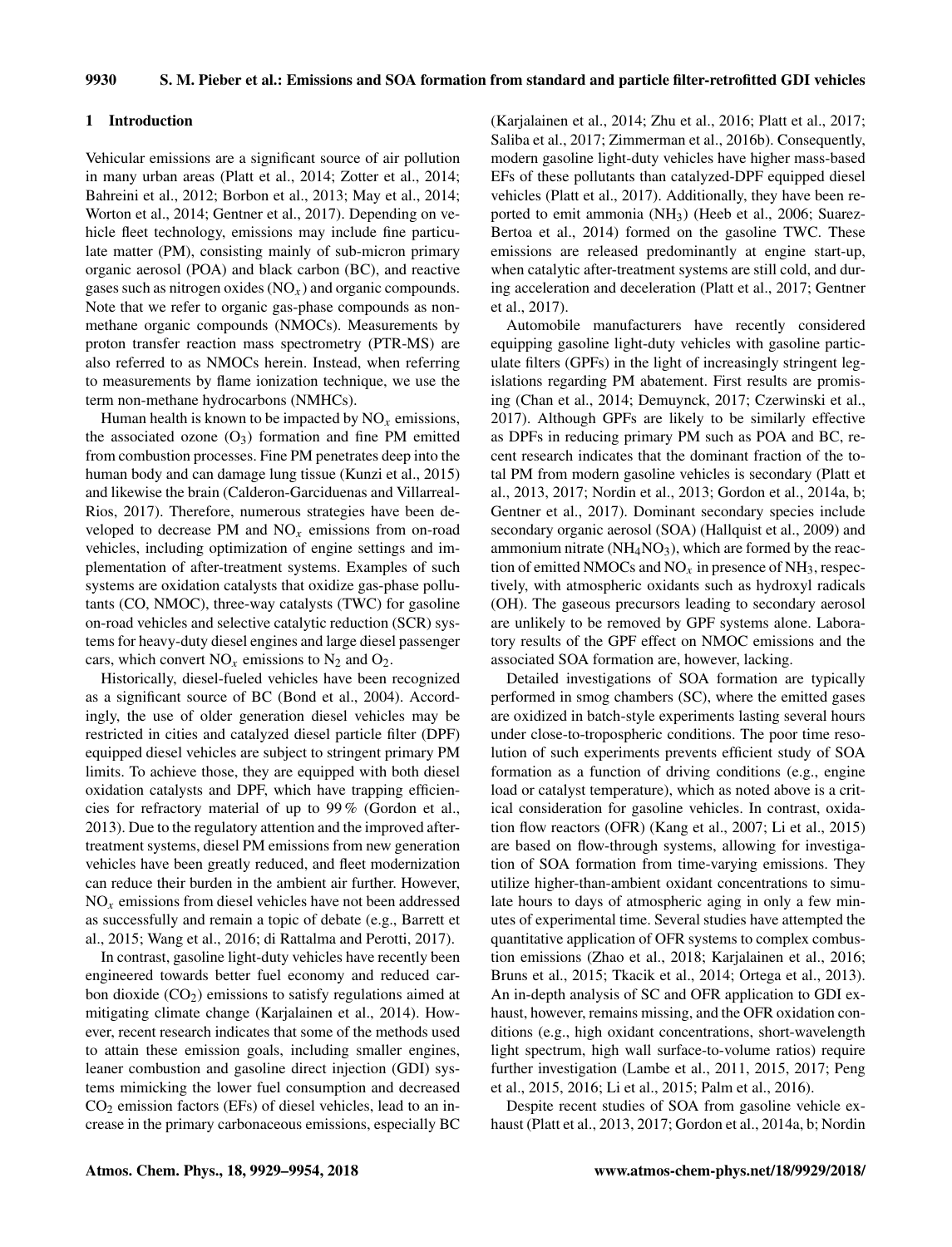et al., 2013; Zhao et al., 2017, 2018), the formation processes, the role of relevant precursors and their SOA yields remain a subject of debate, and SOA data from the European GDI fleet are scarce. A wide range of ratios of secondaryto-primary OA (SOA / POA) and SOA yields (mass of SOA formed per organic vapors reacted) has been reported while using standardized and repeatable testing procedures (Jathar et al., 2014; Gentner et al., 2017). This is in part due to the high uncertainty related to the effect of experimental considerations, including NMOC levels, NO concentrations, OH exposure, particle and vapor wall losses and emissions sampling. Moreover, the previously applied techniques (such as offline gas-chromatography MS and FID analysis of the total hydrocarbons (THC), or quadrupole PTR-MS (Q-PTR-MS) (de Gouw et al., 2003; Lindinger and Jordan, 1998), which allowed only for online monitoring of selected compounds with no significant interferences at the same integer  $m/z$ ) show limitations when studying complex combustion emissions. Recently, Zhao et al. (2016) suggested that the precursors are dominantly volatile organic compounds with a saturation concentration,  $C^*$ , above  $10^6 \,\text{µg m}^{-3}$ . This should allow for investigation with modern online instrumentation, such as the high-resolution time-of-flight PTR-MS (PTR-ToF-MS).

Here, we investigated primary NMOC, POA, equivalent black carbon (eBC) emissions and SOA formation from Euro 4 and Euro 5 GDI vehicle exhaust, including vehicles retrofitted with prototype GPFs. Vehicles were tested on a chassis dynamometer during a modern regulatory driving cycle (worldwide light-duty test cycle, WLTC class 3) and an older low-load European driving cycle (EDC), under both cold- and hot-engine conditions. We studied SOA formation through batch-style aging in the PSI mobile SC (Platt et al., 2013) and the potential aerosol mass OFR, (Bruns et al., 2015; Lambe et al., 2011, 2015), applying the latter for both batch-style and time-resolved analysis. Relevant SOA precursors were characterized using a PTR-ToF-MS, and their photochemical processing was related to SOA formation, where SOA mass and its bulk chemical composition was derived from HR-ToF-AMS measurements.

#### 2 Experimental

Two experimental sets were conducted (set I in 2014, set II in 2015). In addition, selected SOA precursors (toluene, oxylene and 1,2,4-trimethylbenzene (TMB)) were separately injected into the OFR for comparison with the vehicle data (experiments conducted in 2016). In the following we describe vehicle testing (Sect. 2.1), photochemistry experiments (Sect. 2.2) and mass spectrometric instrumentation (Sect. 2.3).

#### 2.1 Vehicle testing

Vehicles were operated on a chassis dynamometer at the Laboratories for IC-Engines and Exhaust Emission Control of the Berne University of Applied Sciences in Biel (Switzerland) that includes a roller dynamometer (Schenck 500 GS60), a driver conductor system (Tornado, version 3.3), a CVS-dilution system (Horiba CVS-9500T with Roots blower) and an automatic air conditioning in the hall (intake and dilution air) to maintain a temperature of  $20-30$  °C and an absolute humidity of  $5.5-12.2$  g kg<sup>-1</sup>. The driving resistances of the test bench and the braking resistances were set according to legal prescriptions without elevation change. This equipment fulfilled the requirements of the Swiss and European exhaust gas legislation. The dilution ratio in the CVS-dilution tunnel was variable and assessed by means of the  $CO<sub>2</sub>$  analysis; the range was from 8, during high engines loads, to 30–40, at idle conditions. Gaseous components were monitored with the exhaust gas measuring system Horiba MEXA-9400H, including measurements of CO and  $CO<sub>2</sub>$  by infrared analyzers (IR) and hydrocarbons by flame ionization detector (FID) for THC and NMHC measurements. Further instrumentation is listed in Sect. S2 in the Supplement.

## 2.1.1 Vehicles, GPFs and fuels

Tables 1 and S1 list the tested vehicles. In 2014, we tested a GDI Opel Insignia (denoted GDI1) and a Volvo V60 (GDI4). GDI1 was studied in standard configuration, and also retrofitted with a prototype GPF (cordierite, porosity 50 %, pore size 19 µm, 2000 cells per square inch). The GPF was installed "underfloor", ca. 60 cm downstream of the original TWC, and replaced the muffler (Fig. S1 in the Supplement). Filtration quality at this configuration was equivalent to the best available technology for DPFs (personal communication with the manufacturer; particle number reductions were further assessed in Czerwinski et al., 2017, and yielded a particle count filtration efficiency (PCFE)  $\geq$  98 %). In 2015, we tested two additional GDI vehicles (GDI2, GDI3) in standard configuration. We also repeated tests with GDI4 in standard configuration and retrofitted with two GPFs: (a) the previously tested GPF (as above) and (b) a Pd /Rh catalytically coated GPF (denoted catGPF). Retrofitting was again performed in the form of an underfloor modification replacing the muffler ca. 60 cm downstream the original TWC. The PCFE was  $\geq 86\%$ . The primary purpose of the catalytically active coating was constant GPF self-cleaning of deposited carbonaceous material according to personal communication with the manufacturer. In future applications, such catalytic coatings might replace the existing TWC or, more specifically, the TWC could be combined with a GPF in one system. All vehicles were fueled with gasoline from the Swiss market, RON 95, according to SN EN228. It contained 35 % aromatic hydrocarbons (ArHC), < 1 % alkenes, 5 % methyl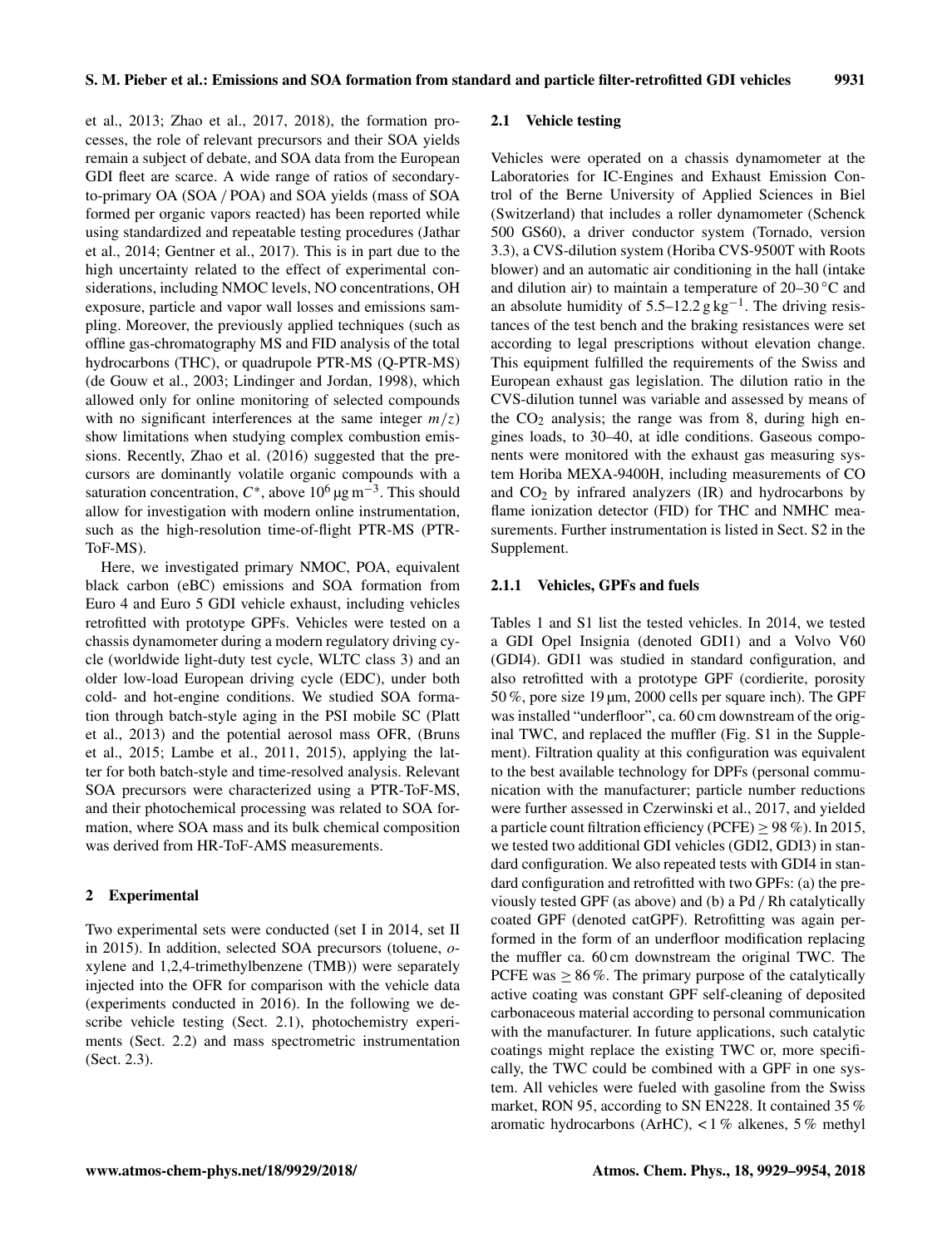tert-butyl ether (MTBE) (in 2014,  $\sim$  8% in 2015) added as anti-knocking agent and < 0.5 % ethanol, all on a volumetric basis.

## 2.1.2 Test cycles

We used dynamic driving cycles: the worldwide light-duty test cycle (WLTC-class 3) and the common, but nowadays considered less representative, EDC. Figures 1 and S2 provide the speed profiles. While the EDC is characterized by two phases, the urban and extra-urban phases of highly repetitive characteristics, and lasts 20 min, the WLTC has four phases at different speed levels, referred to as phases (Ph) 1–4 (i.e., low, medium, high, extra-high speed) and contains patterns of disruptive acceleration and deceleration. It lasts 30 min. Engines were started either after a soaking time of at least 6 h at test bench temperature (referred to as "coldstarted") or after warming the engine and after-treatment system by driving for 3 min at steady state  $(80 \text{ km h}^{-1})$ , "hotstarted"). Tests are referred to as cold-started WLTC (cW), hot-started WLTC (hW), cold-started EDC (cE) and hotstarted EDC (hE) throughout the paper.

## 2.2 Non-regulatory measurements and photochemistry experiments

In parallel to the CVS measurements, emissions were sampled from the tailpipe using either one or two Dekati ejector dilutors in series for characterization by non-regulatory equipment and photochemistry experiments. Figure 1 gives a scheme of the setup. Sampling was performed as reported earlier in Platt et al. (2013, 2017). It demonstrated good agreement of batch-sampled emissions with online measurements of gaseous pollutants at the tailpipe (Platt et al., 2013) and also gravimetric PM samples from the CVS (Platt et al., 2017). A likewise comparison of our PM measurements is provided in Fig. S16. Tubing material, length, temperature and flow rates are specified in the Sect. S3 in the Supplement. Clean air to operate the non-CVS sampling and dilution system, SC and OFR, was provided by a compressor (Atlas Copco SF 1 oil-free scroll compressor with 270 L container, Atlas Copco AG, Switzerland) combined with an air purifier (AADCO 250 series, AADCO Instruments, Inc., USA). Clean air specifications can be found in Platt et al. (2013). Along with measurements of  $CO<sub>2</sub>$ , CO and CH<sub>4</sub> (CRDS, Picarro), THC, CH<sub>4</sub> and NMHC (FID, Horiba), NO, NO<sub>2</sub> and O<sup>3</sup> particle-phase instruments (CPC and SMPS for particle number and size measurements, and seven-wavelength Aethalometers for eBC determination (Drinovec et al., 2015) Aerosol d.o.o), we deployed high-resolution time-of-flight mass spectrometers to investigate the chemical composition of the fresh and aged exhaust. Mass spectrometric instrumentation is described in Sect. 2.3 and all instruments are listed in Tables S2–S3.

## 2.2.1 Experimental procedure

Experiments were conducted in three configurations:

- time-resolved measurements of primary emissions and time-resolved aging in the OFR during dynamic driving cycles, denoted "OFR online";
- OFR photochemical aging from SC batch samples which were collected over a driving cycle or phases there, denoted "OFR-from-SC";
- SC photochemical aging of the previously mentioned SC batch sample.

At the start of each experiment the cleaned SC was filled to approximately two-thirds full with humidified air, with the remaining volume available for sample injection. Diluted emissions from the cold-started driving cycle were then sampled into the SC for a later photochemical batch experiment. The batch sampling was conducted over either the full cycle (cW and cE), the first phase (Ph 1, cW) or the aggregated second through fourth phases (Ph 2–4, cW). After sample injection, the chamber volume was filled up to its maximum with clean air, and the relative humidity was adjusted to 50 %. To quantify OH exposure during the later photochemical experiments, 1 µL of nine-times deuterated BuOH (BuOH-D9, purchased from Cambridge Isotope Laboratories) was added to the sample (Barmet et al., 2012).

In parallel to SC sampling, diluted emissions from the cold-started tests were sampled online during the test bench driving cycle and characterized in real time, either fresh ("primary") or OFR photochemically aged ("secondary"). Once the first driving test was completed and the primary emissions were characterized in the SC batch, a hot-started vehicle test was performed. For this purpose, the vehicle was operated for 3 min at  $80 \text{ km h}^{-1}$  steady-state driving prior to the test. Emissions of the hot-started cycle were characterized in real-time fresh or OFR aged. No sampling of hotstarted cycle emissions into the SC was performed.

Once both driving tests were completed, the emissions previously collected in the SC were characterized, and when the monitored parameters and BuOH-D9 signal stabilized and indicated a well-mixed chamber, primary emissions were sampled from the SC into the OFR for photochemical aging ("OFR-from-SC" sampling, also referred to as "batch OFR" herein). The OFR was operated at varied OH exposures determined by UV lamp intensity (100, 70, 50 %). Finally, UV "on" measurements were followed by a UV "off" (OFR dark) period. Once OFR-from-SC sampling was completed,  $O_3$ was injected into the SC to titrate NO to  $NO<sub>2</sub>$ . Nitrous acid (HONO), used as an OH precursor in the SC, was injected continuously for the remainder of the experiment and photochemistry was initiated by illuminating the SC with UV lights for a period of 2 h. The temperature around the SC was initially  $23 \pm 2^{\circ}$ C and reached  $26 \pm 2^{\circ}$ C with UV lights on.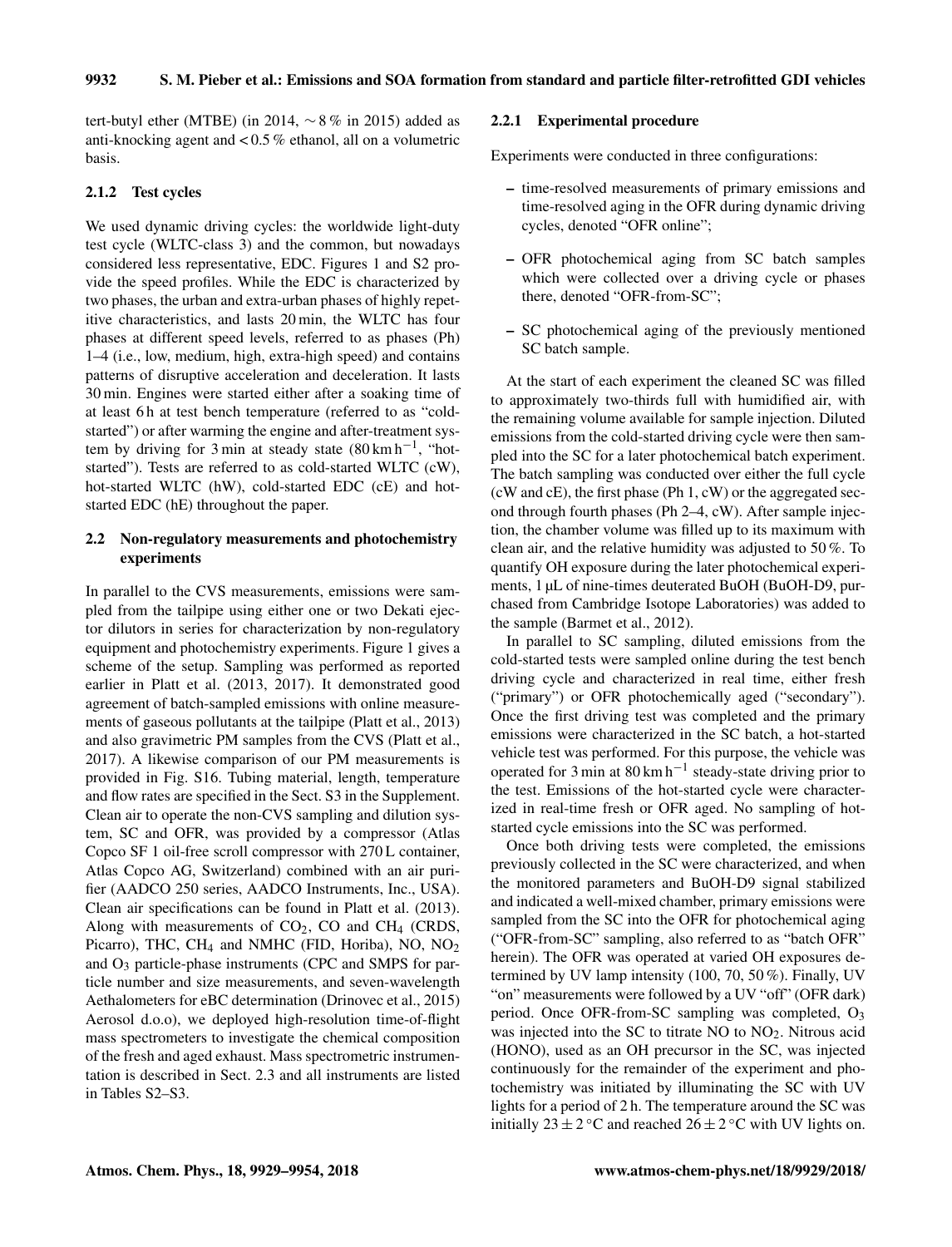Table 1. Vehicles (details in Table S1) and tests (n gives the number of driving tests conducted; EDC tests were only conducted with GDI1 and GDI1 w/GPF).

| Vehicle code     | Vehicle type                                             | Expt.<br>set | Cold-started<br><b>WLTC</b> | Hot-started<br><b>WLTC</b> | Cold-started<br>EDC. | Hot-started<br><b>EDC</b> |
|------------------|----------------------------------------------------------|--------------|-----------------------------|----------------------------|----------------------|---------------------------|
| GDI1             | Opel Insignia, Euro 5, standard configuration            | $2014$ (D)   | $n=4$                       | $n=4$                      | $n=1$                | $n=1$                     |
| GDI1 w/GPF       | Opel Insignia, Euro 5, with retrofitted GPF (underfloor) | $2014$ (D)   | $n = 4$                     | $n=4$                      | $n=3$                | $n = 3$                   |
| GDI <sub>2</sub> | Opel Zafira Tourer, Euro 5                               | $2015$ (II)  | $n = 4$                     | $n=4$                      | -                    |                           |
| GDI3             | VW Golf Plus, Euro 4                                     | $2015$ (II)  | $n = 4$                     | $n=4$                      |                      |                           |
| GDI4 (2014)      | Volvo V60, Euro 5, standard configuration                | $2014$ (I)   | $n=4$                       | $n=4$                      | -                    |                           |
| GDI4 (2015)      | Volvo V60, Euro 5, standard configuration                | $2015$ (II)  | $n=3$                       | $n=1$                      | -                    |                           |
| GDI4 w/GPF       | Volvo V60, Euro 5, with retrofitted GPF (underfloor)     | $2015$ (II)  | $n=4$                       | $n=2$                      |                      |                           |
| GDI4 w/catGPF    | Volvo V60, Euro 5, with retrofitted catGPF (underfloor)  | $2015$ (II)  | $n = 4$                     | $n=2$                      |                      |                           |



Figure 1. Schematic (not to scale) of the experimental setup. Vehicles were driven over regulatory driving cycles (EDC and WLTC, for which speed profiles are shown in the figure) on a chassis dynamometer test bench. Emissions were sampled through a heated dilution and sampling system using one or two ejector dilutors into the PSI mobile SC (Platt et al., 2013) and the potential aerosol mass oxidation flow reactor (OFR) (Bruns et al., 2015). Instrumentation for characterization of fresh and photochemically aged emissions is listed. The raw exhaust was also sampled at the tailpipe using standard test bench equipment to monitor regulatory species (diluted in a constant volume sampler, CVS) and unregulated emissions (with Fourier-transformed infrared spectroscopy).

The OFR likely also exhibited slightly higher than ambient temperatures close to the UV sources due to heating from the lamps. Background measurements were conducted before every experiment in SC and OFR (see Sects. 2.2.2 and 2.2.3).

In addition to GDI exhaust experiments, toluene, o-xylene and 1,2,4-TMB provided via a liquid injection system were aged in the OFR as reference measurements in separate experiments.

#### 2.2.2 PSI mobile smog chamber

The SC described by Platt et al. (2013) is an approximately  $12 \text{ m}^3$ ,  $125 \mu \text{m}$  thick collapsible Teflon bag (DuPont Teflon fluorocarbon film (FEP), type 500A, Foiltec GmbH, Germany) suspended from a mobile aluminum frame (2.3  $\times$  2  $\times$ 2.5 m,  $L \times W \times H$ ) with a battery of  $40 \times 100$  W UV lights (Cleo Performance solarium lamps, Philips). It is equipped with an injection system for purified air, water vapor and gases. OH radicals used as the primary oxidant are generated by photolysis of HONO (Platt et al., 2013; Taira and Kanda, 1990). During photochemistry, in situ formation of O<sub>3</sub> resulted in an average OH / O<sub>3</sub> ratio of  $5 \times 10^{-6}$ ; OH concentration and exposure are provided in the results section. The SC was cleaned prior to each experiment by filling with humidified air and  $O_3$ , irradiating with UV light for at least 1 h, followed by flushing with dry, pure air for at least 10 h. Background measurements of the clean SC were conducted prior to each experiment with UV lights off. Background was insignificant compared to our measurements, except when stated otherwise. Photochemistry control experiments were conducted regularly to estimate the contribution of the SC background to SOA formation; these experiments were conducted after the standard cleaning procedure. Instead of vehicle exhaust, pure air was used as a sample and ammonium sulfate  $(50 \,\text{µg m}^{-3})$  injected as seed. Other photochemistry experimental procedures were in line with the typical vehicle experiments. We found a SOA background <  $1 \mu g m^{-3}$ . This was below the SOA concentrations formed during vehicle exhaust aging; see concentration levels as reported in Tables S4–S7. Concentration levels in the SC, which were a result of our sampling and dilution strategy, were representative for urban ambient conditions.

#### 2.2.3 Oxidation flow reactor

Experiments herein utilize the potential aerosol mass OFR, of which several different configurations exist (Bruns et al., 2015; Lambe et al., 2011, 2015; Kang et al., 2007). Our OFR was previously described by Bruns et al. (2015) and consists of a  $0.015 \text{ m}^3$  cylindrical glass chamber  $(0.46 \text{ m})$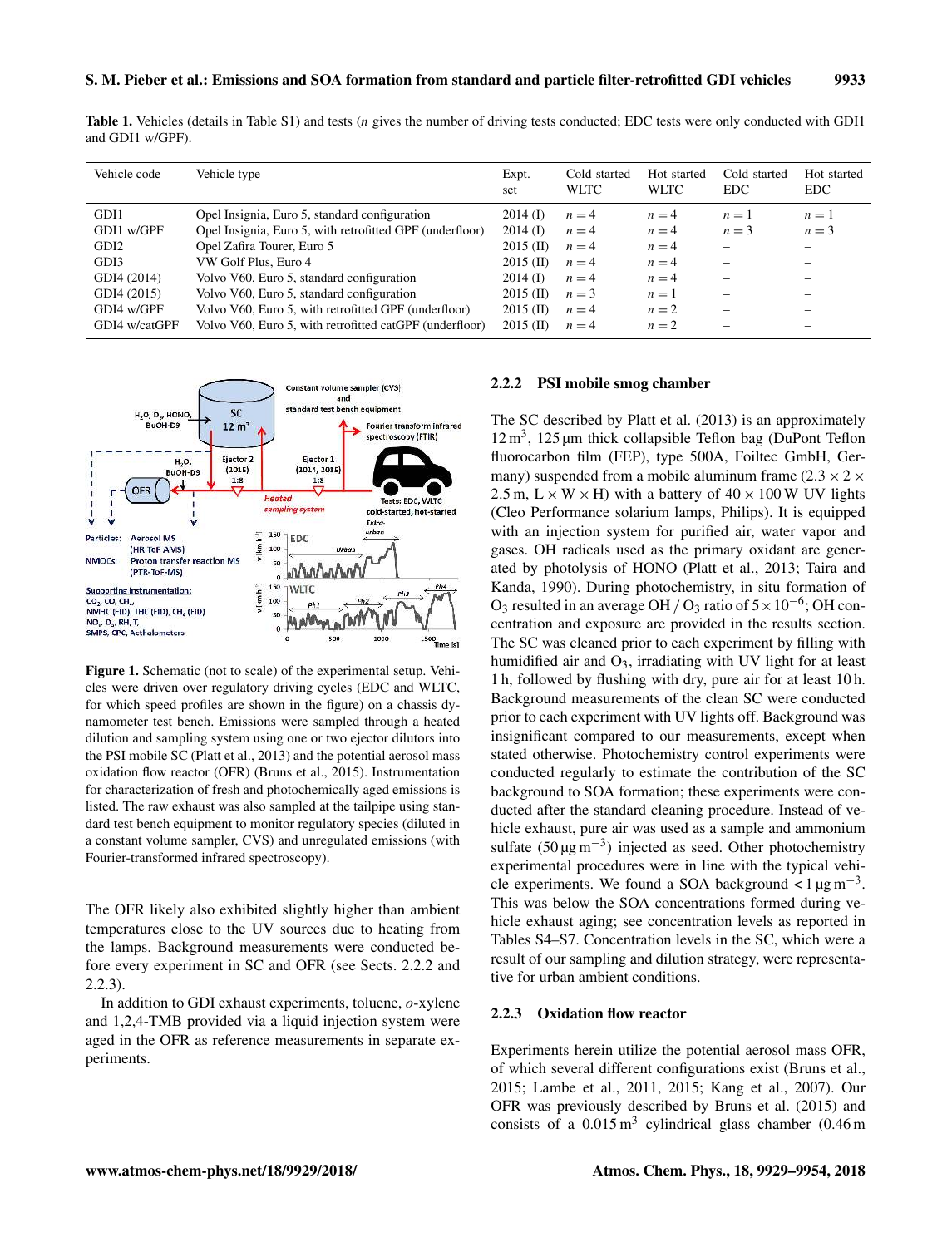length, 0.22 m diameter) containing two low-pressure mercury lamps, each with discrete emission lines at 185 and 254 nm (BHK Inc.) (Li et al., 2015; Peng et al., 2015, 2016). The lamps were cooled by a constant flow of air. The incoming reactant flow was dispersed by a perforated mesh screen at the inlet flange. In our experiments, the flow through the OFR was regulated by the flow pulled by instruments and pumps behind the reactor and was set to  $\sim$  8–9 L min<sup>-1</sup>. This corresponds to a plug flow residence time of 90–100 s. A fraction of the total flow  $(0.5-1 L \text{ min}^{-1})$  was sampled behind a second perforated mesh and discarded to limit wall effects. The OFR was equipped with an injection system for water vapor (a Nafion humidifier) and organic compounds (BuOH-D9 as an OH tracer and toluene, o-xylene and 1,2,4-TMB purchased from Sigma-Aldrich (p.a.) for precursor tests). Figure S3 provides a scheme. OH radicals in the OFR were produced by photolysis of water vapor at 185 nm and by production of atomic oxygen in excited state  $O(^1D)$ from photolysis of ozone  $(O_3)$  at 254 nm, which can react with  $H_2O$  to form OH.  $O_3$  itself was produced by reaction of atomic oxygen in ground state,  $O(^3P)$ , with  $O_2$ .  $O(^3P)$ in turn was formed by photolysis of  $O<sub>2</sub>$  at 185 nm. Lamp power can be regulated between 0 and 100 %, with lower intensities lowering both  $O_3$  and OH production. The ratio of  $OH / O<sub>3</sub>$  remained relatively constant at our test points:  $(1.4–2.6) \times 10^{-5}$  at 100%,  $(1.9–3.0) \times 10^{-5}$  at 70% and  $(1.7–2.6) \times 10^{-5}$  at 50%. OH concentration and exposure are provided in the results section. During "online" (timeresolved) operation, the diluted exhaust (one or two ejector dilutors, each at a dilution ratio of  $1:8$ ) was mixed with humidified air up to 50 % of the total volume flow through the reactor. For OFR-from-SC experiments instead, no separate addition of water vapor or BuOH-D9 was required. The OFR was cleaned prior to each experiment by flushing with humidified, pure air, while keeping UV lights on for at least 10 min. Background levels were <  $2 \mu$ g m<sup>-3</sup> SOA before OFR-from-SC experiments (when sampling from cleaned SC) and <  $10 \mu g$  m<sup>-3</sup> when sampling diluted (1 : 8) test bench room air prior to online experiments.

#### 2.2.4 Particle losses in SC and OFR

Loss of particulate (and gaseous) material to reactor walls can cause significant uncertainties in simulations of atmospheric aging (Zhang et al., 2014; Lambe et al., 2011; Mc-Murry and Grosjean, 1985). The main losses of particles are due to (1) diffusion, (2) electrostatic deposition and (3) gravitational settling, which are in turn affected by temperature changes due to the UV lights.

Those losses were accounted for in our SC experiments using the method described in Weitkamp et al. (2007) and Hildebrandt et al. (2009). This addresses all effects, including the aforementioned temperature effects, simultaneously. The suspended OA concentration,  $C_{OA}$ , suspended, was consequently corrected to yield  $C_{OA, \text{wlc}}$  following Eq. (1) from Hildebrandt et al. (2009). Particulate wall loss rates,  $k_{w}$ , were determined from an exponential fit of the timedependent decrease in eBC mass determined from optical absorption at  $\lambda = 950$  nm. When eBC was below the instrumental detection limit (e.g., for experiments with retrofitted GPF), an average based on the other experiments was applied ( $k_{\rm w}$  = 5.6 × 10<sup>-5</sup> s<sup>-1</sup>). Diffusional losses of particles vary with particle size (McMurry and Grosjean, 1985). Our correction implicitly assumed internally mixed OA–eBC particles and did not account separately for size-dependent effects.

$$
C_{\text{OA, wlc}}(t) = C_{\text{OA, suspended}}(t)
$$
  
+ 
$$
\int_{0}^{t} k_{\text{w}} \cdot C_{\text{OA, suspended}}(t) \cdot dt
$$
 (1)

A comparison of eBC mass up- and downstream the OFR indicated no significant losses of particulates during UV on or UV off periods; the experimentally determined transmission was equal to 1. Consequently no further correction was applied. Particle wall losses in the OFR have been quantified previously by Lambe et al. (2011), who reported at least 80 % transmission efficiency for particles of mobility diameter  $(d_m)$  > 150 nm. The particles measured downstream the OFR in our study had a median vacuum aerodynamic diameter  $(d_{\text{va}})$  between 200 and 400 nm (HR-ToF-AMS-based size distributions in Fig. S10). This corresponded to  $d_m > 150$  nm assuming spherical particles and an OA density of 1.2  $\rm g \, cm^{-3}$ (Turpin and Lim, 2001). Particle size distributions in this range supported our experimentally determined transmission equal to 1.

## 2.2.5 Vapor losses in SC and OFR (on walls and through other non-OH processes)

Low-volatility vapors, especially semi-volatile (SVOC) and low-volatility organic compounds (LVOC), are prone to losses on clean reactor walls and deposited OA particles, which compete with partitioning to suspended OA particles. Numerous publications discussed potential SVOC and LVOC wall losses in SC systems recently (e.g., Krechmer et al., 2016; Ye et al., 2016; Zhang et al., 2014; Hildebrandt et al., 2009). They highlighted that these losses may result in underpredictions of SOA yields. However, a robust strategy for their determination and correction remains challenging (Krechmer et al., 2016). In our previous work, we estimated that vapor wall losses may cause SOA yields to be underestimated for the specific SC used herein by a factor of 1.5–2 (assessed based on gasoline vehicle exhaust; see Platt et al., 2017). This is in line with suggestions by others (e.g., a factor of 1.1.–4.2 reported by Zhang et al., 2014, and 1.1–6 reported by La et al., 2016). Hence, data correction would increase our SC SOA yields on average by a factor of 1.5–2.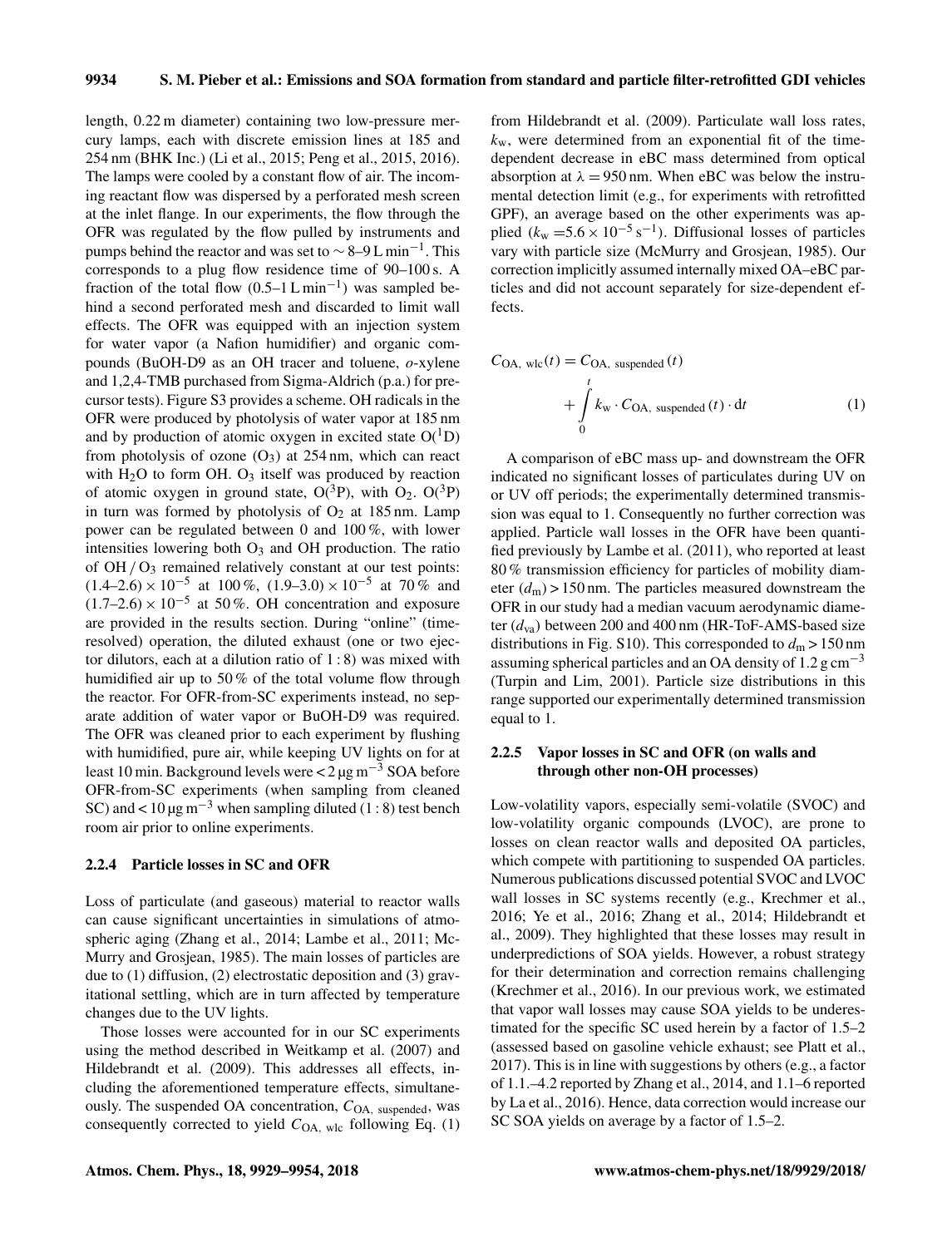Palm et al. (2016) recently estimated LVOC losses in the OFR and described them as a result of losses to walls, losses due to insufficient residence time for partitioning to the particle phase (i.e., vapors exit the OFR before they condense) and losses due to fragmentation upon multiple OH reactions prior to vapor condensation on suspended OA. We tested the loss rate of vapors in our OFR for batch mode operation. Given the high SOA concentration and hence high available particle surface  $((1 – 5) \times 10^9 \text{ nm}^2 \text{ cm}^{-3}$  based on the SMPS size distribution of SOA), less than 20 % of the formed LVOC was estimated to be lost to the reactor walls using the Palm et al. (2016) model. Data correction would increase our OFR SOA yields by a factor of 1.25 on average.

Non-OH reaction processes in the OFR can be another pathway by which SOA precursors (vapors) are lost. These processes have been parameterized by Peng et al. (2016) as a function of residence time, photon flux or  $O_3$  measurements, water vapor availability, and external OH reactivity (OHRext), which is defined as the product of the available OH-reactive material and its respective OH rate constant. Photons (185, 254 nm), oxygen allotropes (excited oxygen atoms  $(O(^{1}D))$ , ground state oxygen atoms  $(O(^{3}P))$ and ozone  $(O_3)$ ) were identified as relevant loss processes to precursor molecules, dependent on their chemical identity. To estimate their contribution vs. OH reactions, we applied the Peng et al. (2016) model. The results and implications of photon-induced effects on SOA formation or destruction are discussed in the Sect. S4 in the Supplement. In brief, for OFR-from-SC experiments, we predicted non-OH loss processes of SOA precursors to yield up to 25 % for benzene and 10 % for toluene, initiated by photons. For time-resolved OFR experiments, the model predicted more significant losses at low dilution ratios (one ejector dilutor, which applies to experiments from 2014) and smaller influences for experiments conducted with double dilution (two ejector dilutors, which applies to experiments from 2015). This is due to the relatively higher [OH] at lower OHRext. Time-resolved OFR experiments from 2014 were further impacted by OH suppression and relatively higher  $NO<sub>x</sub>$  levels. For this reason we did not use them quantitatively within this publication (see Sects. 3.3 and S4).

#### 2.2.6 SOA yields

Our SOA yield analysis is based on SC and OFR-from-SC experiments with GDI1-3 when tested over the full cycle or Ph1 only. An effective SOA yield  $(Y_e)$  was calculated as the ratio of the formed SOA mass to the reacted SOA-forming species *i* (in  $\Delta \mu g m^{-3}$ , Eq. 2). We took into account all our identified SOA precursors, i.e., the eight dominant ArHC presented in Fig. 4d, neglecting non-reactive and non-SOAforming precursors. Thereby, we assumed that all relevant SOA precursors were measured.

$$
Y_{\rm e} = \frac{\Delta SOA}{\sum_{i} \Delta SOA_{\rm -} \text{precursor}_{i, \text{ reacted}}}
$$
 (2)

SOA yields are presented as a function of the suspended (i.e., non particle wall loss corrected) organic aerosol mass (POA + SOA), for consistency with the wall loss correction method described above (i.e., neglecting vapor–wall interactions). In practice, this has little effect on the obtained SOA yield curves, as particle wall losses were limited due to the short experiment time (2 h). As the yield could be calculated for each point in time since initiation of photochemistry, values as a function of OH exposure and also as a function of suspended OA were derived.

#### 2.2.7 OH exposure estimation

The time-integrated OH exposure (molec cm<sup>-3</sup>s), defined as the integrated OH concentration over the reaction time  $(t)$ , was calculated from the decay of BuOH-D9 (Barmet et al., 2012). The obtained OH exposure was related to an approximate ambient aging time by assuming a mean atmospheric [OH] of  $1 \times 10^6$  molec cm<sup>-3</sup> (global 24 h average; Finlayson-Pitts and Pitts, 2000). We also predicted OH concentration and exposure using the OFR model and OH exposure estimation from Li et al. (2015) and Peng et al. (2016). The tracer-based OH exposure was generally in good agreement with the model results, except at the highest OH exposures where the tracer method was on average a factor of 3 higher (Sect. S4 in the Supplement). Tracer-based OH exposures were used throughout our analysis, as these measurements are specific to our experiments.

#### 2.3 Mass spectrometric instrumentation

#### 2.3.1 PTR-ToF-MS

A PTR-ToF-MS (PTR-TOF-8000, Ionicon Analytik GmbH, Innsbruck, Austria; Jordan et al., 2009; Graus et al., 2010) was used to study gaseous NMOC in fresh and aged emissions. We used hydronium ions  $(H<sub>3</sub>O<sup>+</sup>)$  as the primary reagent. Water clusters  $(H_3O)(H_2O)^+$  were below 5% of the  $H_3O^+$  ion and not considered further. Detected compounds included ArHC, alkanes  $(> C_{10})$  and alkenes  $(> C_2)$ , as well as oxygenated compounds and thus many molecules expected in GDI vehicle exhaust (Gueneron et al., 2015; Schauer et al., 2002). For set I (2014), the PTR-ToF-MS operated at a drift voltage of 545 V, a chamber temperature of 90  $\degree$ C, a drift pressure of 2.2 mbar and a resulting reduced electric field  $(E/N)$  of 140 Td. In set II (2015) and for single precursor experiments (2016), we used 545 V, 60 $\degree$ C and 2.1–2.2 mbar, respectively, resulting in an  $E/N$  of 130 Td. The mass resolution, mass accuracy and relative transmission efficiency (De Gouw and Warneke, 2007; Müller et al., 2014) were routinely verified using a 12-compound gas stan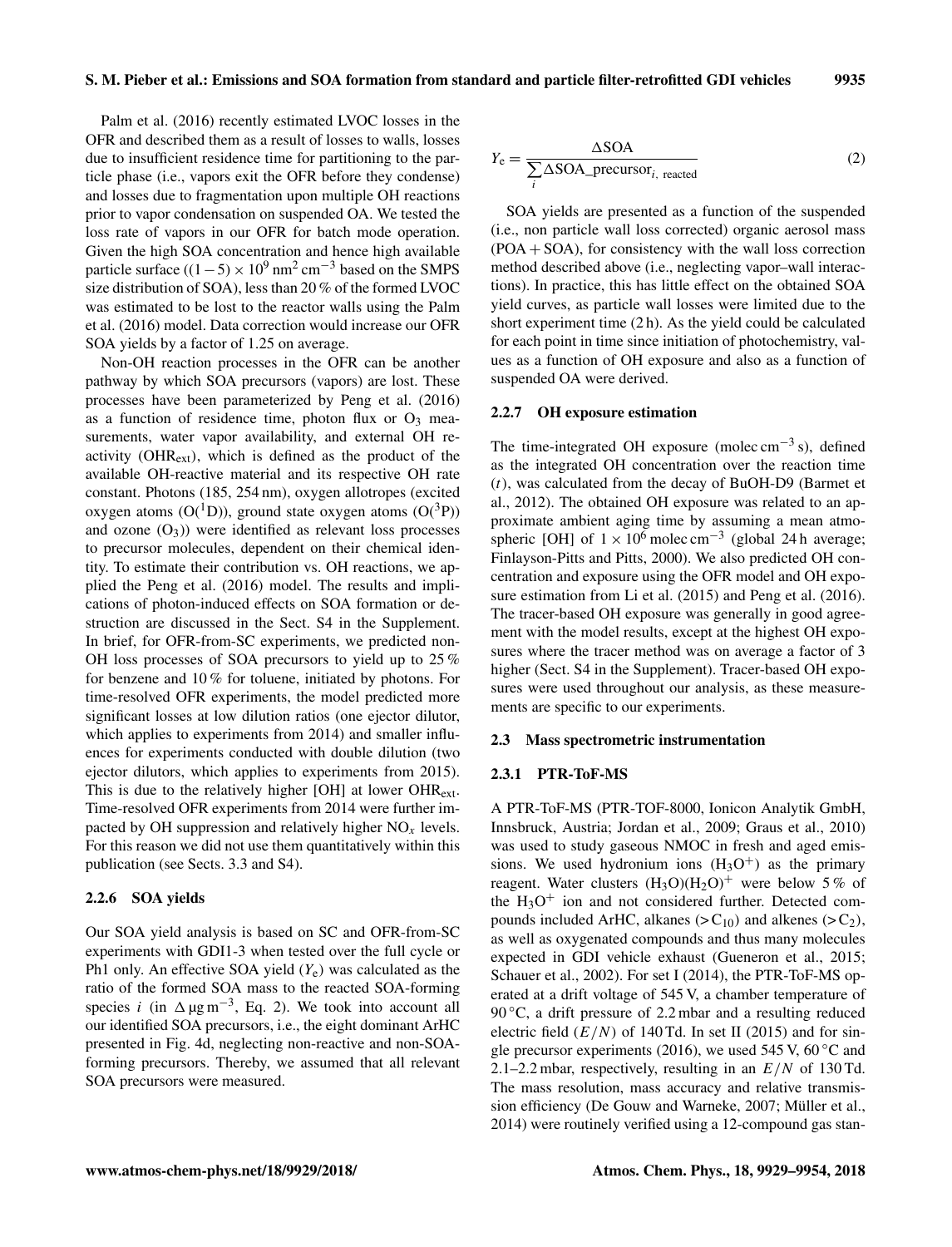dard (Carbagas; protonated integer  $m/z$  45 to 181, containing alcohols, carbonyls, alkenes, aromatic hydrocarbons and terpenes). Further, we used an internal calibrant (diiodobenzene,  $C_6H_4I_2$ , protonated integer  $m/z$  331) to support mass calibration at higher  $m/z$ .

Data were analyzed using the Tofware post-processing software (version 2.4.2, TOFWERK AG, Thun, Switzerland; PTR module as distributed by Ionicon Analytik GmbH, Innsbruck, Austria), running in the Igor Pro 6.3 environment (Wavemetrics Inc., Lake Oswego, OR, USA). In the absence of fragmentation, ions are observed at the  $m/z$  corresponding to the neutral parent molecule shifted by the mass of one proton (denoted  $[NMOC+H]^+$ ). The exact mass was used to determine the elemental composition and combined with previous reports of compounds identified in emissions (Schauer et al., 1999, 2002; Gueneron et al., 2015; Erickson et al., 2014) to propose likely molecular structures. NMOC concentrations were derived from the  $H_3O^+$  normalized ion signal of  $[NMOC + H]^+$ , the appropriate reaction rate constant towards  $H_3O^+(k_{H_3O^+})$  from Cappellin et al. (2010, 2012), and the residence time in the drift tube, following standard procedures. While ideally the molecular sum formula can be approximated by the exact mass of  $[NMOC + H]^{+}$ , isomers, such as  $o$ -,  $p$ - and  $m$ -xylenes and ethylbenzene, cannot be resolved and  $k_{\text{H}_3\text{O}^+}$  is uncertain. When the information was missing, we used the collisional rate constant  $(2 \times 10^{-9} \text{ cm}^3 \text{ s}^{-1})$ . Although protonation with H<sub>3</sub>O<sup>+</sup> is typically soft, fragmentation may occur for aldehydes, alcohols, alkanes, alkenes and substituted aromatics, with the nonoxygen-containing species being of particular importance herein (Gueneron et al., 2015; Erickson et al., 2014; Buhr et al., 2002). Fragments constituted a small fraction of the total signal in our analysis (see results). No corrections were applied.

#### 2.3.2 HR-ToF-AMS

Quantitative, size-resolved mass spectra of the nonrefractory sub-micron particle composition were obtained using a high-resolution time-of-flight aerosol mass spectrometer (HR-ToF-AMS, Aerodyne, DeCarlo et al., 2006), equipped with a  $PM<sub>1</sub>$  aerodynamic lens. All data presented herein are open minus closed signals derived from highresolution analysis fitting procedures (SQUIRREL1.51H, PIKA 1.10H), running in the Igor Pro 6.3 environment (Wavemetrics Inc., Lake Oswego, OR, USA). Following standard procedures (Canagaratna et al., 2007), the instrument ionization efficiency and particle size measurement were calibrated using size-selected  $NH<sub>4</sub>NO<sub>3</sub>$  particles and polystyrene latex spheres, respectively. A relative ionization efficiency of 1.4 for organic material was applied. We used a collection efficiency of 1 because, through photochemistry, significant amounts of  $NH<sub>4</sub>NO<sub>3</sub>$  were formed, and under our  $(NH_4)_2SO_4$ -free conditions our aerosol mixture is not expected to bounce significantly. No corrections for lens transmission were performed; particle time-of-flight distributions are provided in Fig. S10. HR-ToF-AMS data were corrected for background gas-phase  $CO<sub>2</sub>$  by subtracting the  $CO<sub>2</sub>$  signal measured in a particle-free sample. The interaction of inorganic salts with pre-deposited carbon on the tungsten vaporizer can lead to a  $CO_2^+$  signal in the open minus closed HR-ToF-AMS mass spectra (Pieber et al., 2016). Photochemical aging resulted in significant  $NH<sub>4</sub>NO<sub>3</sub>$  formation, reaching  $NO<sub>3</sub>/OA$  ratios of roughly 5. A  $CO<sub>2</sub><sup>+</sup>$  interference equivalent to 3.5 % of the  $NO<sub>3</sub>$  concentration was determined by calibration (Fig. S4) and corrected according to Pieber et al. (2016).

#### 3 Results and discussion

## 3.1 Pollutant EFs as function of vehicle technology and driving cycle

Figure 2 summarizes EFs across all vehicles and conditions tested. We investigated NMHC, THC, primary PM (eBC, POA) and SOA. A detailed discussion on emissions of CO,  $NO<sub>x</sub>$ , particle number and genotoxic polycyclic aromatic hydrocarbons from cold- vs. hot-started cycle-driven GDI vehicles in standard configuration is provided in Muñoz et al. (2018).

#### 3.1.1 NMHC and THC

No drastic test cycle dependencies (WLTC vs. EDC) were observed in terms of NMHC or THC EFs for cold-start conditions (cW vs. cE). The comparison for hot-started cycles (hW vs. hE) was not conclusive, but indicated eventually lower EFs during hE for GDI1. Differences between coldand hot-started tests were more dramatic: EFs of primary NMHC and THC were reduced by a factor of 90 for GDI1-3 under hot-started conditions compared to cold-started tests (Fig. 2a and c). Median NMHC EFs were  $1132 \text{ mg} \text{ kg}_{\text{fuel}}^{-1}$ (cW) and 12.9 mg  $kg_{fuel}^{-1}$  (hW). EFs from cold-started WLTC (cW) for GDI1-3 were clearly dominated by Ph 1 (cW, 4663 mg kg $_{\text{fuel}}^{-1}$ ), which exceeded all other test conditions by 2 to 4 orders of magnitude. For GDI4 we found lower total emissions during cold-started cycles compared to other vehicles (∼ factor of 3 lower than GDI1-3, median NMHC EF (cW): 434 mg  $kg_{fuel}^{-1}$ ) and a smaller difference between coldand hot-started cycles. For GDI4, the cW NMHC EF was only 8 times higher than from hW, rather than 90 times as for GDI1-3. Instead, when looking at the total NMHC EF of hW, GDI4 exceeded those of GDI1-3 (the median for hW (GDI4) was 55.7 mg  $kg_{fuel}^{-1}$ ). This remained true for individual cycle phases. Comparing Ph 1 of cW and hW to Ph 2, 3 or 4 of cW and hW for different vehicle standards revealed that, except for Ph 1 (cW), GDI4 had higher EFs during all other phases than GDI1-3 (factor of 2–30, with the biggest difference found for Ph 2–4 (hW)). The corresponding median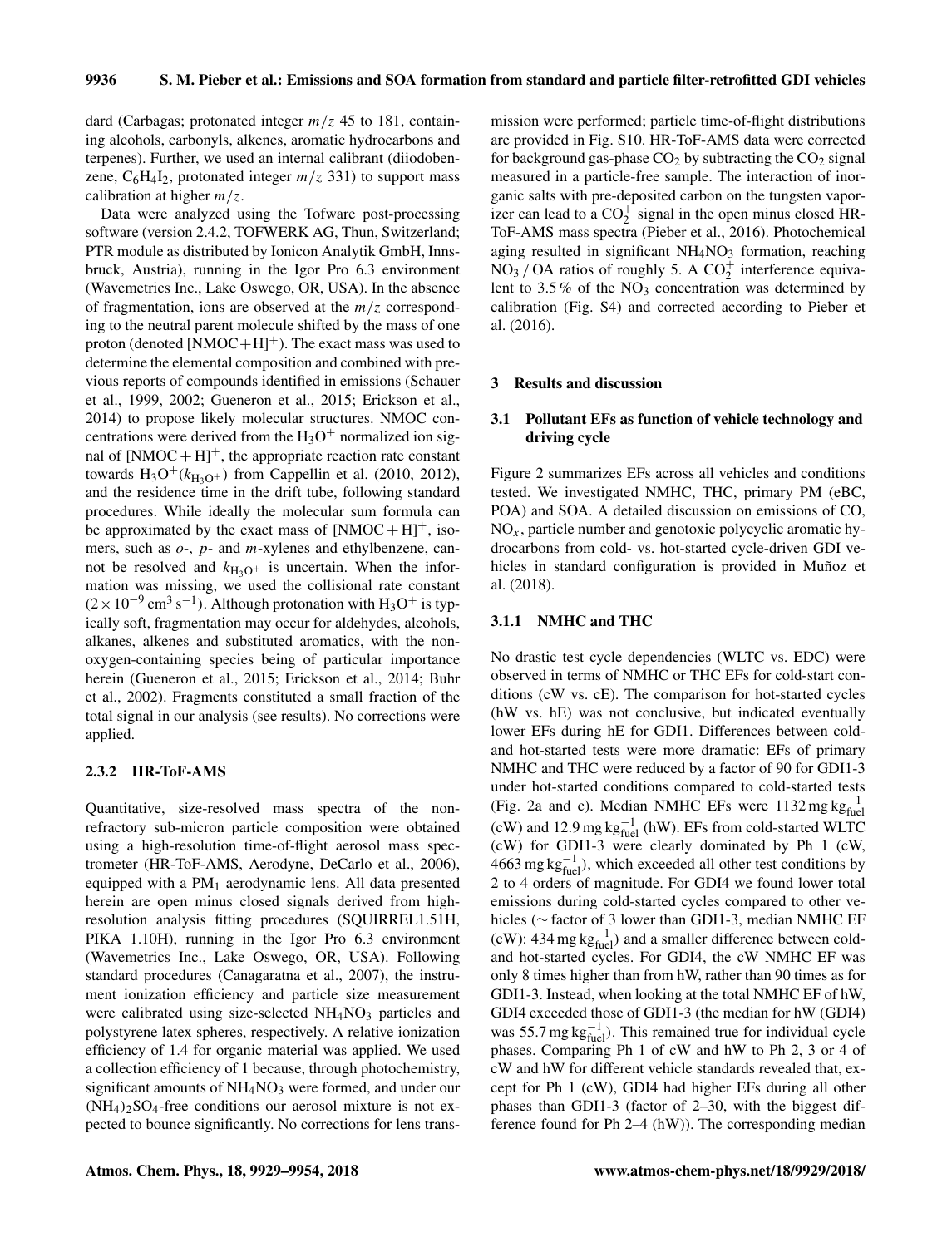

Figure 2. Emission factors (EF) of pollutants from cold-started and hot-started test cycles (WLTC and EDC). Individual cW and hW phases are indicated as Ph 1–4. (a) Total and non-methane hydrocarbons (THC, NMHC) and primary gravimetric particulate matter (PM) from CVS measurements over entire test cycles for different vehicle configuration and test conditions (average  $\pm$  1 SD). (b) Primary PM (equivalent black carbon (eBC) and primary organic aerosol (POA)) and secondary organic aerosol (SOA) from SC and OFR-from-SC experiments and from online OFR operation at 100 % UV per vehicle configuration for cold-started test cycles (average  $\pm$  1 SD). (c) THC and NMHC of cW and hW experiments from (a) separated into individual cycle phases (median and P25–P75 range are shown). (d) POA, eBC, aromatic hydrocarbons (ArHC) and SOA over the full cW and cE, compared to individual phases of cW from SC batch experiments and OFR-from-SC (average  $\pm$  1 SD). (a–d) EF calculation is provided in Supplement Sect. S1. The time-resolved SOA profile from online OFR measurements conducted on GDI4 in 2015 (standard and catGPF) is provided in Fig. S14.

data were 4663, 0.1, 23.8 and 1.6 (for GDI1-3, Ph 1 (cW), Ph 1 (hW), Ph 2–4 (cW) and Ph 2–4 (hW) respectively) and 1507, 2.2, 56.8 and 41.1 mg  $kg_{fuel}^{-1}$  (for GDI4). Lower coldstart emissions of GDI4 compared to other vehicles may be explained by differences in the catalytic after-treatment system, the location of the catalyst and/or reduced cold-start enrichment. In terms of NMHC and THC EFs, GDI4 is in line with Euro 6 vehicles, for which regulation also focuses on the reduction of the cold-start hydrocarbon emissions. GPF retrofitting did not affect the NMHC or THC EFs for either GDI1 or 4 under cold-started conditions, as further discussed in Sect. 3.2.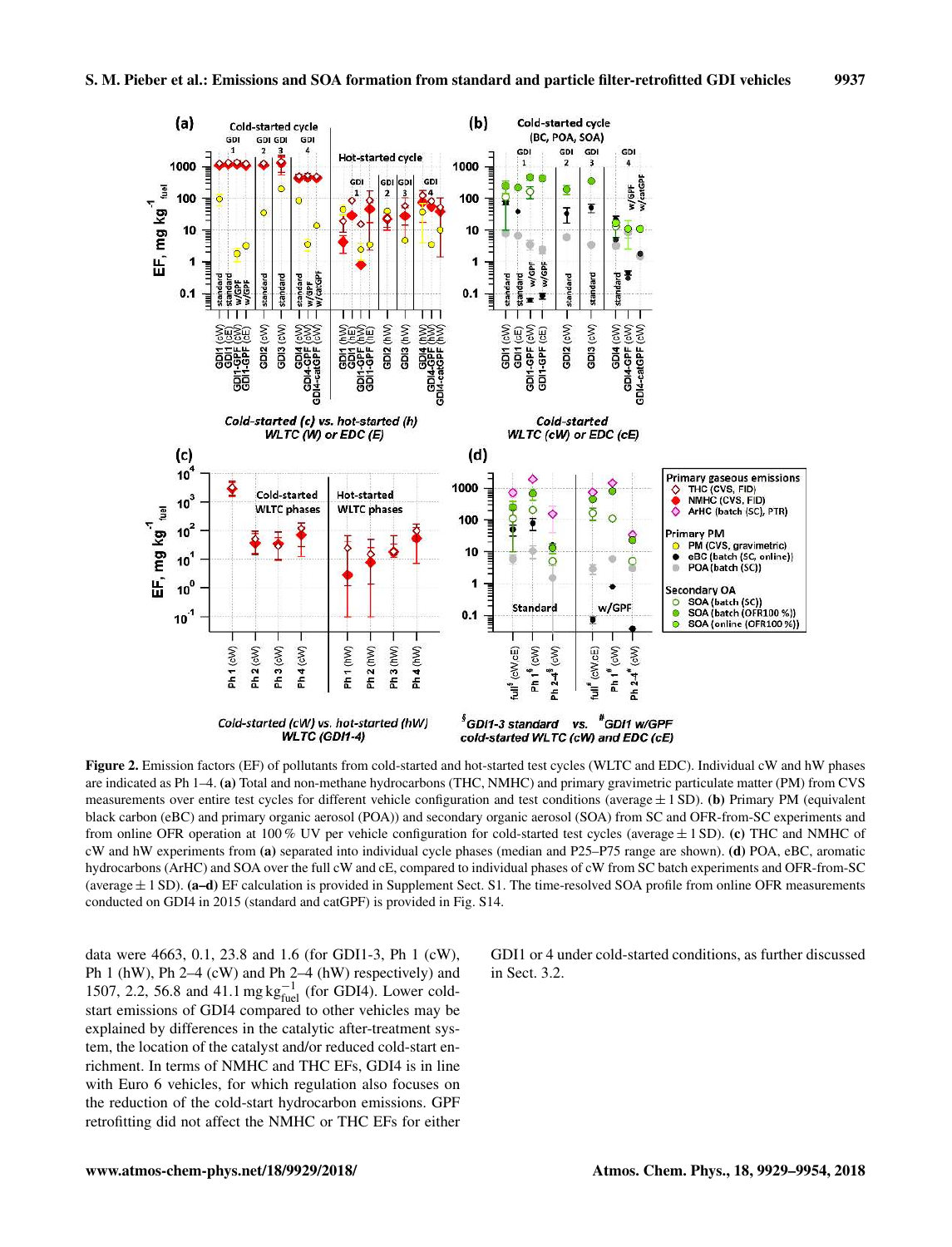9938 S. M. Pieber et al.: Emissions and SOA formation from standard and particle filter-retrofitted GDI vehicles

#### 3.1.2 Primary PM (gravimetric PM, eBC, POA)

Primary PM emissions appeared less dramatically affected by the differences between cold- and hot-started cycles compared to above-discussed NMHC and THC EFs (Fig. 2a). Selective sampling of phases of the cold-started cW into the SC (Fig. 2d) and time-resolved measurements (Fig. 3) indicated that significant eBC was emitted during cold-engine start-up (Ph 1 cW). Primary PM emissions were, however, not as strongly reduced during hot-engine conditions (see Ph 2–4 from cold-started cycle as well as hW in Figs. 2a, b, d and 3). The total PM emitted by vehicles in standard configuration was dominated by eBC rather than POA (Fig. 2b) and a POA-to-eBC ratio similar to diesel engines not equipped with DPFs, as also found by Saliba et al. (2017). PM measured in the batch samples (sum of eBC and POA) are compared with gravimetric PM analysis of filters sampled from the CVS in Fig. S16, and chemical analysis of PM samples is further presented in Muñoz et al. (2018). Significant effects in the primary PM EFs were induced by the application of GPFs as discussed in Sect. 3.2.

## 3.1.3 Secondary organic aerosol

Emissions of all cold-started vehicles, technologies and driving tests showed significant SOA formation upon photochemical oxidation (Fig. 2b), in line with other studies on GDI as well as port-fuel injection systems (Platt et al., 2017; Gordon et al., 2014a; Nordin et al., 2013; Saliba et al., 2017; Zhao et al., 2018). The findings were consistent with the above observation that NMHC and aromatic hydrocarbon EFs (determined by the PTR-ToF-MS; see Fig. 2d) were significantly higher during cold-started cycles compared to other conditions. Hot-engine emissions (Ph 2–4 sampling from cold-started WLTC, as presented in Fig. 2d) also resulted in SOA formation, which was, however, 20–50 times lower in terms of EFs than SOA formed from Ph 1 sampling of a cold-started WLTC. This is likewise in agreement with the trends indicated by the phase-dependent NMHC EFs (Fig. 2c). Also the SOA production factors for GDI4 (median:  $12 \text{ mg} \text{ kg}_{\text{fuel}}^{-1}$ ) were around a factor of 20 lower than the average SOA production of GDI1-3 (Fig. 2b) (median: 222 mg kg $^{-1}$ ). The observed SC SOA (on average 13–170 mg kg $_{\text{fuel}}^{-1}$ ) was in line with previously aggregated data (e.g., a median 60 and range  $\sim$  10–400 mg kg $_{\rm fuel}^{-1}$ , as reported in Jathar et al., 2014) and with our previous findings (range  $\sim$  6–70 mg kg $_{\text{fuel}}^{-1}$ , Platt et al., 2017). OFR experiments resulted in higher SOA values compared to SC experiments (OFR SOA on average 11–500 mg  $kg_{fuel}^{-1}$ ): this was in part due to the higher OH exposure which led to more reacted precursor mass and higher OA loadings. High OA loadings induced partitioning effects (Pankow, 1994; Donahue et al., 2006), which needs to be considered when comparing OFR and SC data. This can be done by comparing SOA data as a function of OA, as presented in Sect. 3.6, Fig. 6. Other differences which may affect the measured SOA mass within the two systems (including vapor losses) are discussed in Sects. 2.2.5 and 3.6.

While engineering measures to reduce cold-start emissions from GDI4 were effective to reduce SOA EFs, and the lower SOA EFs of hot-engine conditions indicated the relevance of a functional after-treatment system to reduce SOA, GPF retrofitting appeared ineffective under cold-started conditions.

#### 3.2 Effect of GPFs on pollutants

Figure 2 provides EFs of GPF-retrofitted vehicles compared to standard configuration, as discussed in Sect. 3.1. We found that gravimetric PM was significantly reduce by the retrofitted GPFs tested on GDI1 and GDI4 (reduction was 98, 96 and 84 % for GDI1-GPF, GDI4-GPF and GDI4-catGPF during cW, respectively; the corresponding hW reduction was 96, 91 and 73 %). The significant primary PM reduction was linked to the removal of the non-volatile eBC fraction (Fig. 2b, d), which dominated the total primary PM and for which reduction values yielded  $> 99$ , 94 and 64 % for GDI1-GPF, GDI4-GPF and GDI4-catGPF, respectively, during cW.

Retrofitted GPFs (including catGPF downstream the standard TWC) appeared also to reduce the POA fraction, but the effect was smaller (by 54 to  $64\%$  in three tests, but with a POA enhancement in a fourth test, which we cannot robustly interpret; all data correspond to cold-started cycles). POA removal is more complex, given that POA has a wide range of volatilities and may thus encounter a particle filter in either vapor or particle phase. Only the low-volatility POA fraction may be efficiently removed by filtration, while more volatile material passes through the filter as vapor and condenses when the exhaust is cooled in the ambient air. GPFs did not affect FID-based NMHC (Fig. 2a), aromatic hydrocarbon EFs (Fig. 2d) or the PTR-ToF-MS-based NMOC composition during the cold-started cycles (discussed later in Fig. 4). We have indications for GPF-induced hydrocarbon reduction during hot-engine conditions (by 20–80 % for the FID-based NMHC EFs measured from the CVS system) and believe this deserves further attention in follow-up studies. The retrofitted GPFs did neither reduce the SOA EFs under cold-started conditions (Figs. 2b, d, and S14). SOA reduction requires hence additional after-treatments to remove NMHCs or selected NMOCs, such as reduced cold-start enrichment or engine/catalyst pre-heating. Significantly lowered SOA EFs of GDI4 and during Ph 2–4 SOA experiments are indicated by such engineering measures (Sect. 3.1). No effects of the GPFs were observed on SOA yields or bulk chemical composition of cold-started tests, detailed later (Sects. 3.6–3.7).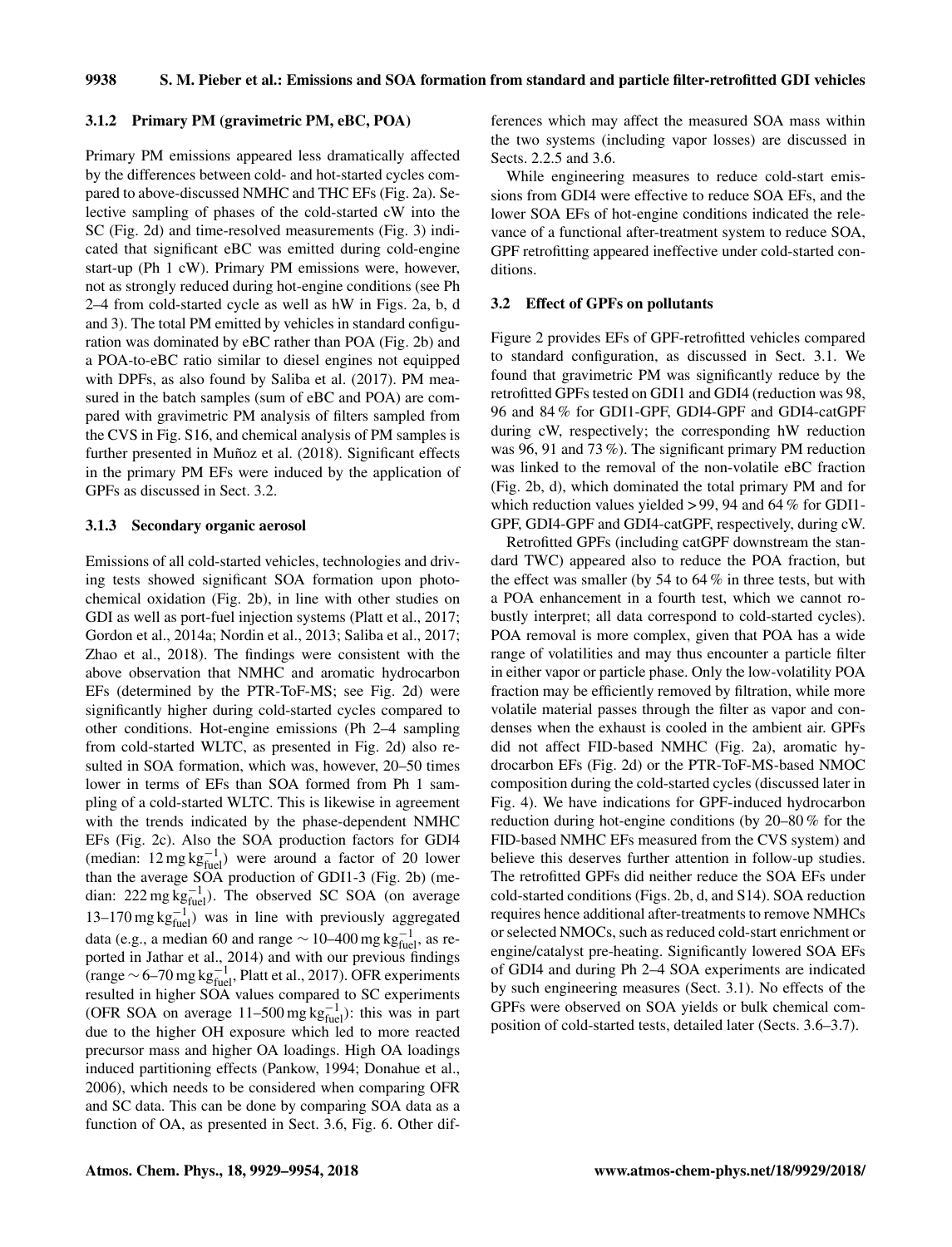

Figure 3. Time-resolved aging of cold- and hot-started emissions (WLTC) (GDI1, standard configuration, Expt A2, extended version in Fig. S7). Top: WLTC speed profile. Bottom: OA profile during WLTC presenting the OA measurement during the 30 min driving test with OFR at 100 % UV intensity; due to a delay in the OFR, the signal after the WLTC is finished is displayed as well), nitrate aerosol (inorganic, ammonium nitrate, displayed is only NO3), POA and equivalent black carbon (eBC). Further experiments (A1 a repeat of GDI1 in standard configuration, Fig. S6, and B1 (Fig. S8) and B2 (Fig. S9), which are experiments of GDI1 equipped with GPF) are presented in the Supplement. Time-resolved profiles of GDI4 in standard configuration and with catGPF are provided in Fig. S14.

## 3.3 Time-resolved SOA formation in the OFR during dynamic test cycles

CVS and batch sampling of the individual cold-started WLTC phases indicated the highest emission of SOA precursors and SOA formation during cold-started Ph 1 (cW), as detailed in Sect. 3.1.3 and Fig. 2d. This was confirmed by time-resolved SOA profiles from aging of the emissions in the OFR online during the driving cycles, which we show in Fig. 3 for cW and hW tests using GDI1 in standard configuration. The emissions were exposed to OFR photochemistry, with UV intensity at 100%. Particulate OA and nitrate (denoted  $NO<sub>3</sub>$ ) were monitored downstream the OFR; for the cold-started cycle, the POA signal measured during a separate experiment with UV off is shown for reference. The large difference between the OA and POA traces indicated that the observed OA was predominantly SOA. During the cold-started cycle, we found significant SOA formation during Ph 1 (i.e., start and low speed) and to a lesser extent during Ph 2–4 (simulated highway driving), which confirmed our observations from Sect. 3.1.3 and Fig. 2d. The peak at engine start was observed during all cold-start vehicle tests, regardless of vehicle, driving cycle or GPF retrofit, while the small peak at the end of high-speed/extra-urban driving appeared inconsistently. The latter is related to a delay of the OFR signal by the residence time in the reactor, as also observed by Zhao et al. (2018) and might potentially also be caused by a delay of SOA-forming species which are retained on surfaces (Pagonis et al., 2017). The SOA signal correlated with hydrocarbon measurements at the OFR inlet (Figs. S6–S9). The duration of the SOA peak observed at the engine start was likely artificially increased by OFR residence–response timescales and reflects the first few seconds to minutes, prior to catalyst light-off, rather than representing consistently high emissions throughout Ph 1. Supporting this explanation, the hot-started cycle (in which the catalyst operated efficiently from the beginning of the test) did not exhibit any significant emission of NMHC (Fig. 2c) and resulted in relatively little SOA formation when investigated online. Hence, also during online measurements, coldstart emissions appeared to dominate the total GDI SOA burden.

Time-resolved SOA data from 2014 were not used quantitatively herein due to instabilities with the OH exposure throughout the driving cycle, lower OH exposure during high emissions periods and potential impacts by photolysis and competing non-OH processes, as discussed in Supplement Sect. S4, Eq. (S2) and Figs. S11–S12 (Peng et al., 2015, 2016; Li et al., 2015). Further, those data were potentially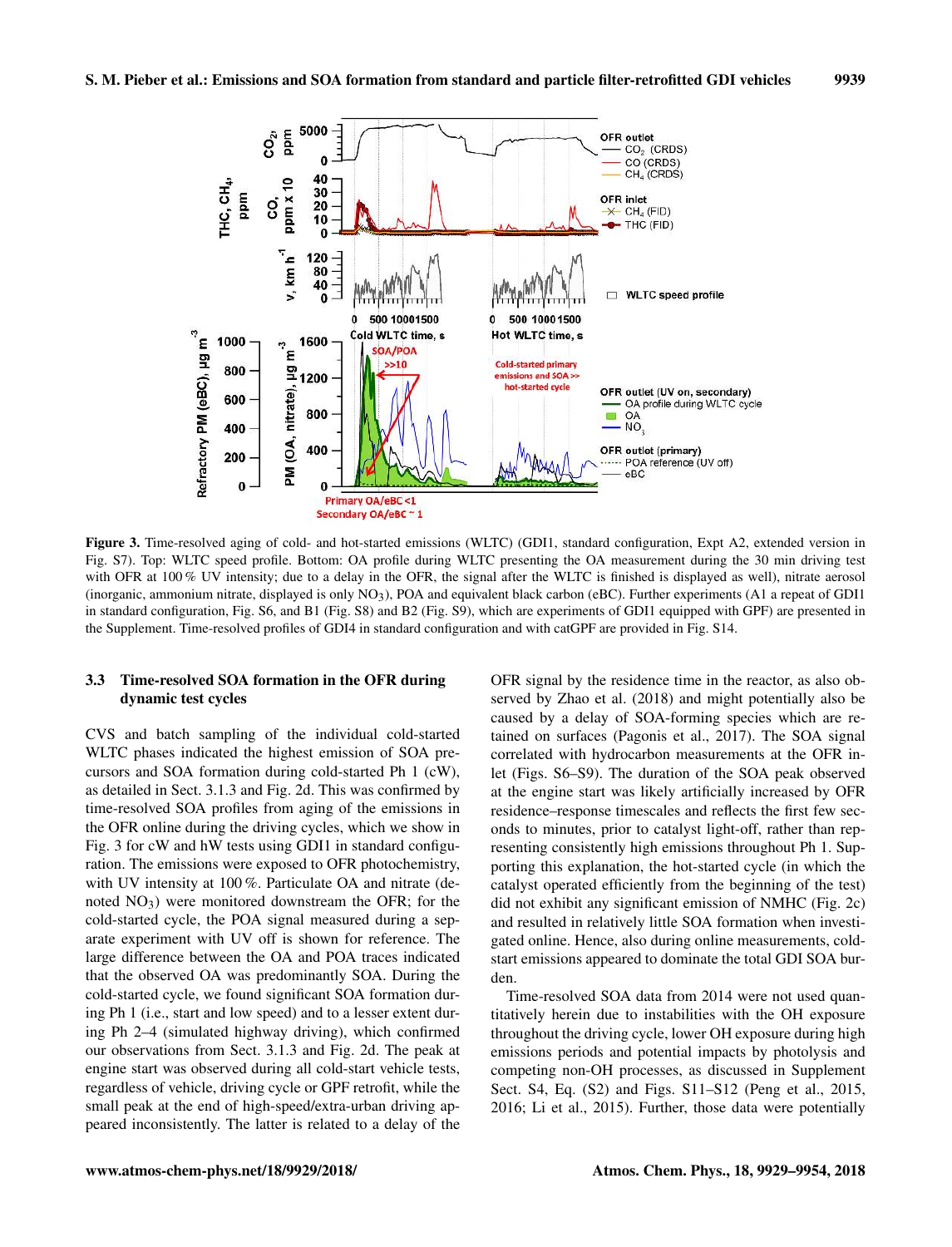

Figure 4. PTR-ToF-MS derived NMOC composition (cold-started cycles). Data collected by batch sampling (SC) or during online measurements. (a) Mass spectrum of GDI1 emissions (standard configuration) sampled into the SC during a cold-started WLTC (cW). (b) Relative composition of the PTR-ToF-MS derived NMOC fraction (which makes up  $65\% \pm 15$  of the FID-based NMHC signal on a carbon basis for cW, cE, Ph 1(cW)), (c) total ArHC EFs (which make up  $49 \pm 8\%$  of the FID-based NMHC signal on a carbon basis for cW, cE, Ph 1(cW)) and (d) relative contribution of the eight dominant ArHC, which correspond to  $96.7 \pm 3.3$  % of the total ArHC signal for cW, cE, Ph 1(cW)). (b–c) Data correspond to vehicle exhaust for GDI1 (experiments A–D), GDI2 (experiment E), GDI3 (experiment F) and GDI4 (experiment G) sampled into the SC during full cW and cE driving tests, or individual phases of cW or measured "online". The identifier in parenthesis specifies individual SC experiments described in Tables S4–S7. Note that the total NMOC levels for Ph 2–4 (cW) were about 1/10 of full cW and Ph 1 (cW) concentrations only and measurements close to the background (i.e., not significantly different from 3 SD of the background).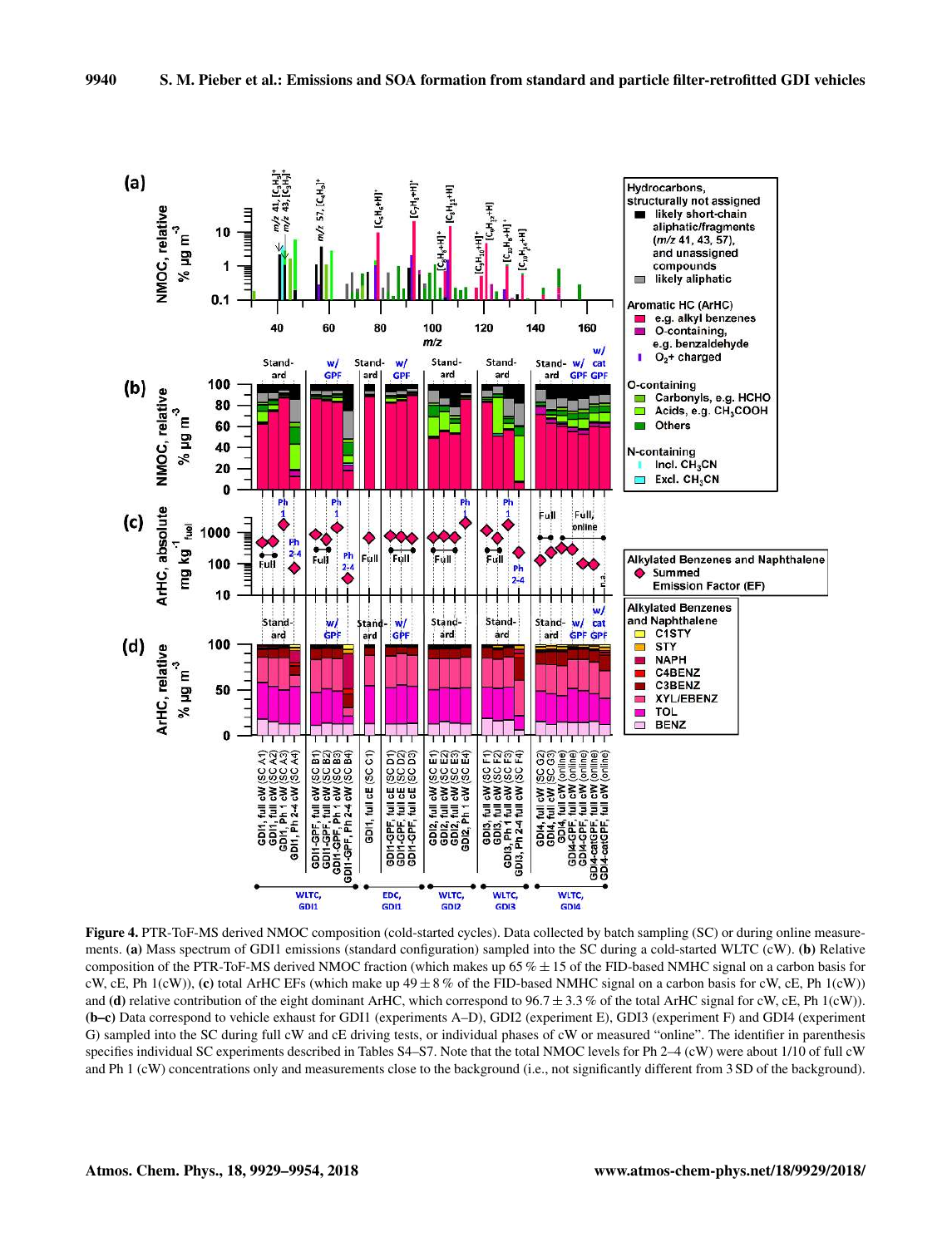impacted by an NO influence on the oxidation regime (high vs. low NO levels or NO<sub>3</sub> radical formation; discussed in Supplement Sect. S4 and Peng and Jimenez, 2017). This was caused by the low dilution ratio we applied in 2014 (one ejector dilutor, 1 : 8, and additional 1 : 2 at OFR entrance). For the experiments conducted in 2015 such experimental artifacts were reduced by using a higher dilution ratio (two ejector dilutors in series, each 1 : 8 and additional 1 : 2 at OFR entrance). Time-resolved data from 2015 collected with GDI4 were integrated to derived EFs labeled "online, OFR100%" (Figs. 2b, 4) and agreed well with data derived from corresponding SC experiments. While we cannot rely on an absolute quantitative use of our 2014 data from time-resolved measurements, the relative profile indicating that total SOA was dominated by the cold start-up remains true regardless of those effects and was confirmed in the 2015 data set (Fig. S14). Future work should investigate the quantitative use of online OFR data in further detail for additional quantification of cold- and hot-start contribution of SOA to the total SOA burden; a discussion of the associated technical issues (including also the condensational sink as well as the equilibration time inside the OFR reactor) has been recently published by Zhao et al. (2018).

## 3.4 Primary NMOC composition investigated by PTR-ToF-MS

#### 3.4.1 Dependence on vehicle test conditions

Figure 4a shows the average NMOC mass spectrum as obtained by the PTR-ToF-MS measurements for exhaust from GDI1 over a cold-started WLTC. The relative composition over all test conditions (driving cycles and phases, vehicle configuration including GPF retrofits) is given in Fig. 4b. Figure 4c summarizes ArHC EFs, and Fig. 4d provides the relative ArHC composition of the most dominant species (a detailed description is provided later). Gasoline as a fuel is mainly composed of aliphatic compounds and ArHC with 7 to 10 carbons (making up roughly 35 % of the fuel volume). The exhaust mass spectral composition from coldstarted driving tests appeared instead dominated by surviving fuel additives (ArHC and MTBE), together with incomplete combustion products (ArHC and short-chain aliphatics). The composition was strongly dependent on the driving cycle phase, with ArHC contributing on average 70 % of the total signal of Ph 1 (cW) and the full cycles (cW, cE). Instead, they constituted on average only 14 % in Ph 2–4 (cW). (Note that the NMOC concentrations for Ph 2–4 (cW) were close to our background measurements, i.e., the signal was not significantly different from 3 standard deviations of the background measurement.) ArHC EFs during Ph 1 (cW) were more than 1 order of magnitude higher than Ph 2–4 (cW) EFs. As we showed above, GPF retrofitting did not reduce NMHC or ArHC EFs (Figs. 2, 4c); likewise it had no distinct influence on the overall NMOC composition (Fig. 4b).

#### 3.4.2 Speciation and carbon quantification

In the following we speciate the chemical composition and establish a closure between measurements based on the FID and the PTR-ToF-MS, in order to quantify our potential SOA precursors for Sect. 3.5–3.7. A small number of ArHC ions dominated the mass spectrum and relative composition for full WLTC and Ph 1 (cW), specifically benzene ( $[C_6H_6 +$ H]<sup>+</sup>, integer  $m/z$  79, denoted BENZ), toluene ([C<sub>7</sub>H<sub>8</sub>+H]<sup>+</sup>,  $m/z$  93, TOL), o-/m-/p-xylene or ethylbenzene ([C<sub>8</sub>H<sub>10</sub> +  $H$ <sup>+</sup>,  $m/z$  107, XYL/EBENZ) and C<sub>3</sub>-benzenes ([C<sub>9</sub>H<sub>12</sub> +  $H^+$ ,  $m/z$  121, C3BENZ). Their rate constants are shown in Table 2. Relevant additional aromatic peaks corresponded to  $C_4$ -benzenes ([ $C_{10}H_{14} + H$ ]<sup>+</sup>,  $m/z$  135, C4BENZ), naphthalene ([C<sub>10</sub>H<sub>8</sub>+H]<sup>+</sup>, *m*/z 129, NAPH), styrene ([C<sub>8</sub>H<sub>8</sub>+H]<sup>+</sup>,  $m/z$  105, STY) and methyl-styrene ([C<sub>9</sub>H<sub>10</sub> + H]<sup>+</sup>,  $m/z$ 119, C1STY). While our primary ionization pathway was via H<sub>3</sub>O<sup>+</sup>, the ion source produced up to 5% unwanted O<sub>2</sub><sup>+</sup>, which enabled further pathways (Amador Muñoz et al., 2016; Jordan et al., 2011; Knighton et al., 2009). Signals assigned to  $O_2^+$  pathways were excluded from our analysis (Supplement Sect. S5).

The eight above-identified ions comprised  $96.7 \pm 3.3$  % of the total ArHC and  $69.5 \pm 19.7\%$  of the total NMOC mass signal in  $\mu$ g m<sup>-3</sup> for full cW, cE and Ph 1 (cW); Ph 2–4 (cW) fractions were  $65.2 \pm 9.8$  and  $13.9 \pm 12.1$ %, respectively. Oxygenated ArHC, such as phenolic compounds and benzaldehyde, made up an additional  $1.2 \pm 2.0\%$  of the total ArHC fraction for cold-started conditions (cW, cE, Ph 1 (cW)). Their relative contribution increased under hot-engine conditions (Ph 2–4 (cW):  $5.9 \pm 1.2\%$ ). Also, GDI4 exhibited enhanced contribution of oxygenated ArHC compared to GDI1-3.

The carbon content of the quantified ArHC corresponded to  $48.8 \pm 7.6\%$  of the FID-derived NMHC signal assuming equal response factors on the FID, for full cW, cE and Ph 1 (cW). (Note that the ratio of total NMOC mass in µgC determined by the PTR-ToF-MS to NMHC measured by the FID (after subtracting  $CH<sub>4</sub>$  as measured by the Picarro CRDS) is  $0.65 \pm 0.15$  as average of cW, cE, Ph 1 (cW). The NMHC–NMOC comparison for data for Ph 2–4 is not presented due to interferences on FID measurements of oxygencontaining hydrocarbons.) The high ArHC contribution to the GDI emissions observed here are in line with reports by, for example, Zimmerman et al. (2016a) and Saliba et al. (2017).

Of the non-aromatic peaks in Fig. 4a, the largest signals occurred at integer  $m/z$  57 ([C<sub>4</sub>H<sub>9</sub>]<sup>+</sup>), followed by 41  $([C_3H_5]^+)$  and 43  $([C_3H_7]^+)$ , which taken together made up  $7.9 \pm 4.8\%$  for the full cycle (cW, cE) and Ph 1 (cW). A larger fraction  $(13.2 \pm 11.9\%)$  was observed in Ph 2–4 (cW), i.e., hot-engine conditions. These ions are often fragments of larger molecules and hence not straightforward to assign. Thus, they are labeled as structurally unassigned hydrocarbons here. Frequently,  $[C_3H_5]^+$  and  $[C_3H_7]^+$  are considered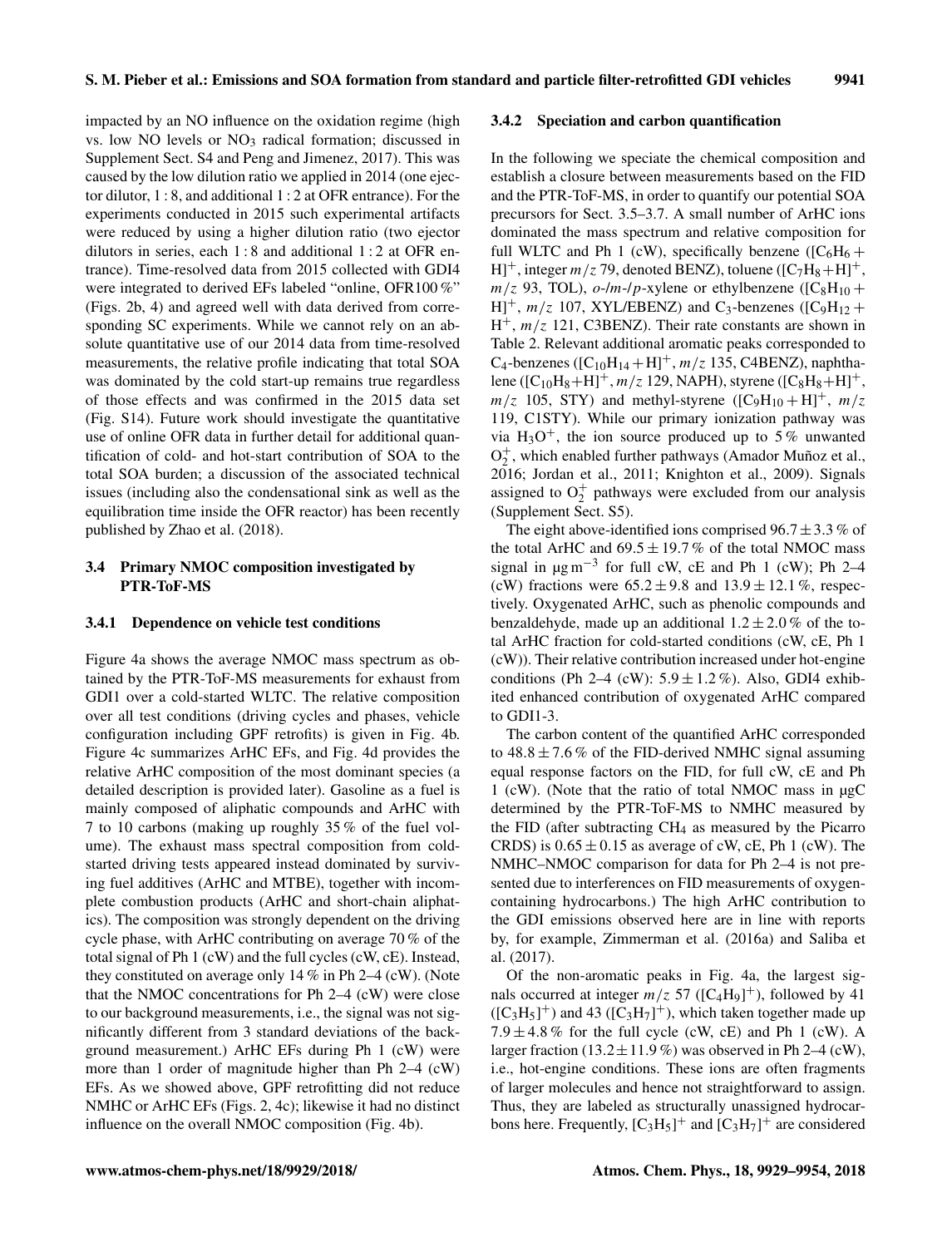| Ion,<br>m/z | Chem.<br>formula       | Assignment                      | Denotation         | $\frac{k_{\text{H}_3\text{O}^+}^{\text{a}}}{\text{cm}^3 \text{ s}^{-1}}$ | $k_{OH}$ <sup>b</sup><br>$\text{cm}^3 \text{ molecule}^{-1} \text{ s}^{-1}$ |
|-------------|------------------------|---------------------------------|--------------------|--------------------------------------------------------------------------|-----------------------------------------------------------------------------|
| 79          | $[C_6H_6+H]^{+}$       | benzene                         | <b>BENZ</b>        | $1.93 \times 10^{-9}$                                                    | $1.22 \times 10^{-12}$                                                      |
| 93          | $[C_7H_8 + H]^{+}$     | toluene                         | TOL                | $2.08 \times 10^{-9}$                                                    | $5.63 \times 10^{-12}$                                                      |
| 107         | $[C_8H_{10}+H]^{+}$    | $o$ -/m-/p-xylene, ethylbenzene | <b>XYL/EBENZ</b>   | $2.26 \times 10^{-9}$                                                    | $(7-23) \times 10^{-12}$                                                    |
| 121         | $[C_8H_{12}+H]^{+}$    | $C_3$ -alkyl-benzenes           | C3BENZ             | $2.39 \times 10^{-9}$                                                    | $(6-57) \times 10^{-12}$                                                    |
| 135         | $[C_{10}H_{14}+H]^{+}$ | $C_4$ -alkyl-benzenes           | C4BENZ             | $2.50 \times 10^{-9}$                                                    | $(5-15) \times 10^{-12}$                                                    |
| 129         | $[C_{10}H_8 + H]^{+}$  | naphthalene                     | <b>NAPH</b>        | $2.45 \times 10^{-9}$                                                    | $23 \times 10^{-12}$                                                        |
| 105         | $[C_8H_8+H]^{+}$       | styrene                         | <b>STY</b>         | $2.27 \times 10^{-9}$                                                    | $28 \times 10^{-12}$                                                        |
| 119         | $[C_9H_{10}+H]^{+}$    | methyl-styrene                  | C <sub>1</sub> STY | $2.00 \times 10^{-9}$                                                    | $(51-57) \times 10^{-12}$                                                   |
| 41          | $[C_3H_5]^{+}$         | HC fragment                     |                    | $2.00 \times 10^{-9}$                                                    | n.a.                                                                        |
| 43          | $[C_3H_7]^+$           | HC fragment                     |                    | $2.00 \times 10^{-9}$                                                    | n.a.                                                                        |
| 57          | $[C_4H_9]^+$           | HC fragment                     |                    | $2.00 \times 10^{-9}$                                                    | n.a.                                                                        |

Table 2. NMOC information (list of dominant peaks).

Ions are referred to with their integer mass-to-charge ratio (*m*/z) for simplicity, but are identified based on the HR derived exact *m*/z instead. n.a.<br>indicates not applicable. <sup>a</sup>  $k_{\text{H}_3\text{O}}$ + from Cappellin et al

fragments of oxygenated parent molecules. In our experiments, however, these ions dominantly derived from propene  $(C_3H_6)$ , based on ratios between those ions and  $[C_3H_6]^+$ (Supplement Sect. S5, Fig. S15). The fuel contained 5 (2014) to 8  $\%_{\text{vol}}$  (2015) of MTBE as an anti-knocking agent which, rather than butene, dominated the significant signal at  $m/z$  57  $([C_4H_9]^+)$ , which is elaborated in Supplement Sect. S5 further. The carbon content of unspecific fragments  $([C_3H_5]^+$  $(m/z 41)$ ,  $[C_3H_7]^+$   $(m/z 43)$ ,  $[C_4H_9]^+$   $(m/z 57)$ ) accounted for additional  $4.4 \pm 3.0\%$  of the FID NMHC signal (full cW, cE and Ph 1 (cW)).

Based on the literature reports of, for example, Platt et al. (2013) and Schauer et al. (2002), we expect a significant contribution of ethene  $(C_2H_4)$  to the exhaust hydrocarbons. This, however, cannot be quantified by proton transfer reaction (Gueneron et al., 2015) and together with shortchain alkanes contributes in part to the difference between the NMOC and FID-based NMHC signal (ratio of the two measurements:  $0.65 \pm 0.15$ ). Further possibilities for parents of above-mentioned potential fragments may also contribute to the missing mass closure, e.g., 41, 43 and 57, and further  $C_nH_{2n+1}^+$  may also derive from alkyl-substituted monocyclic aromatics, alkenes with  $>C_4$  or alkanes ( $>C_{10}$ , potentially  $>C_6$  if cyclic) (Gueneron et al., 2015; Erickson et al., 2014; Buhr et al., 2002). While we detected small intensities at the masses corresponding to  $C_nH_{2n+1}^+$  (e.g., 71, 85, 99), we did not observe significant signals corresponding to aliphatic fragmentation patterns above  $m/z$  57. Signals indicating larger cycloalkanes or alkenes (e.g., most abundant fragments at  $m/z$  69 for substituted cyclohexane) (Gueneron et al., 2015; Erickson et al., 2014) were not abundant, although they were reported by gas-chromatographic MS techniques in other experiments (e.g., Saliba et al., 2017; Zhao et al., 2016). We cannot fully exclude the presence of those compounds due to the limitations of our measurement principle, and they might contribute to the missing 35 % carbon mass. Their potential relevance for SOA is further discussed in Sect. 3.6, and fragmentation is further discussed in Supplement Sect. S5.

We found a small contribution from oxygenated species (such as small acids and carbonyls), while larger oxygenated molecules were not detected except for traces of benzaldehyde ( $[C_7H_6O + H]^+$ ) and methyl-benzaldehyde ( $[C_8H_8O +$ H] <sup>+</sup>). Nitrogen was found in very few species, of which the dominant one was acetonitrile  $(CH<sub>3</sub>CN)$ . Due to challenges in its quantification without proper calibration of the PTR-ToF-MS, and its unknown source (including potential outgassing from Teflon sampling lines), it was excluded from our analysis. The carbon content of oxygenated compounds would make up only  $3.6 \pm 3.9\%$  of the FID signal assuming a response equal to pure HCs for cW, cE and Ph 1 (cW).

## 3.5 SOA formation in OFR and SC: oxidation conditions and reacted SOA precursors

Figure 5 shows a typical experiment during which collected primary emissions were sampled from the SC through the OFR (OFR-from-SC), exposed to photochemistry at UV light settings of 100, 70 and 50 %, and characterized in dark conditions (Fig. 5a). Thereafter, photochemistry was initiated in the SC (Fig. 5b).

The emissions of vehicle exhaust contained NO, which can influence the chemical pathways during atmospheric processing, given that the dominance of  $RO<sub>2</sub>–NO$  or  $RO<sub>2</sub>–RO<sub>2</sub>$ reactions is driven by NO levels. NO-to-NO<sub> $v$ </sub> ratios are presented in the top panels of Fig. 5. NO was converted rapidly to  $NO<sub>2</sub>$  (and further to  $HNO<sub>3</sub>$ ) in the OFR (Lambe et al., 2017) and OFR aging conditions when sampling from diluted exhaust hence were considered "low NO". At elevated NO levels such as during online operation of the OFR during our 2014 measurements (discussed in Sects. 3.3 and S4)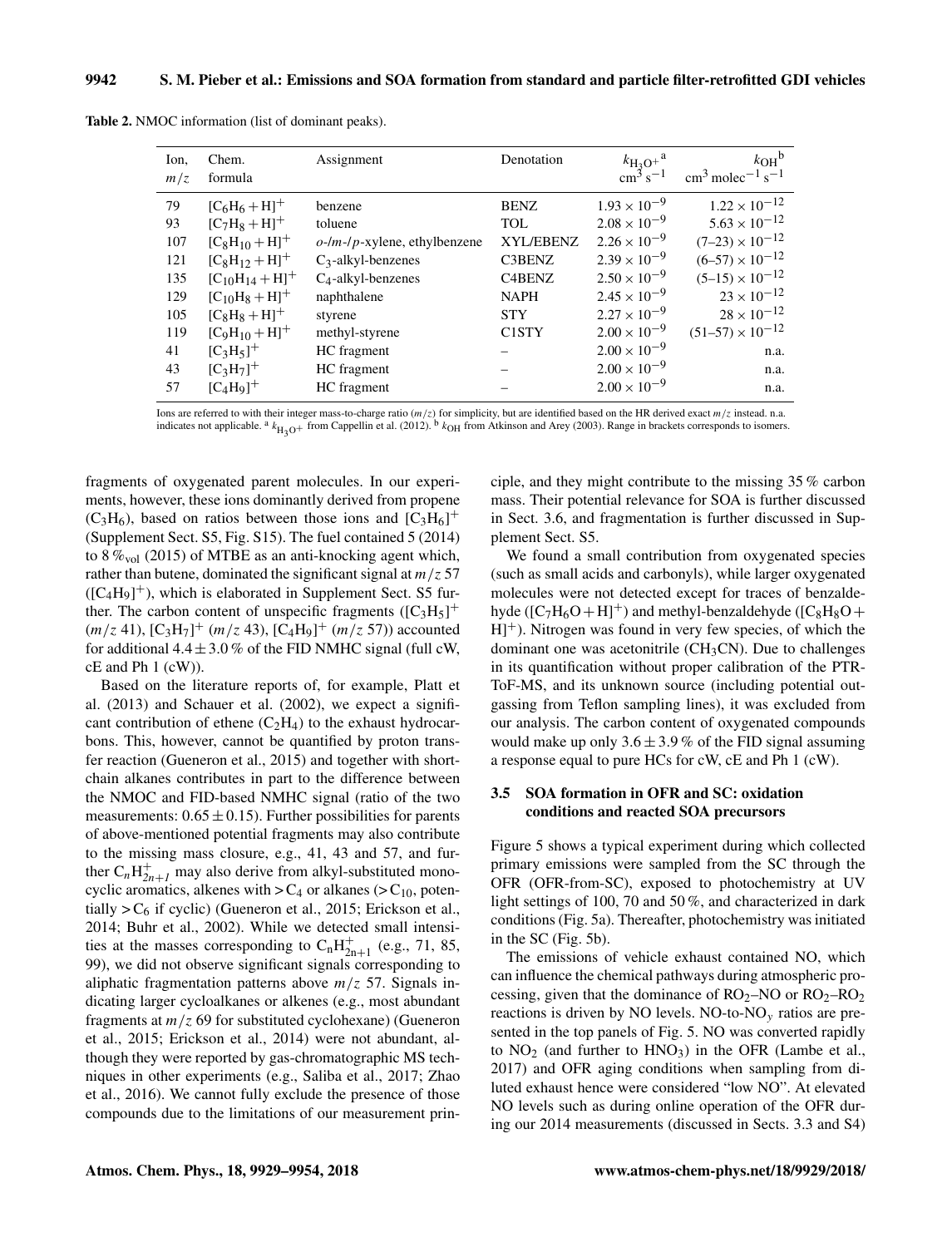"high NO" conditions may have been reached as defined by Peng and Jimenez (2017). Based on Platt et al. (2014), RO<sub>2</sub> radicals predominantly react with NO when the concentration of NO is higher than only 1 ppb in the SC. Before starting SC aging by injecting HONO and initiating photochemistry, we titrated NO present in the SC to  $NO<sub>2</sub>$  using  $O<sub>3</sub>$ . NO levels in the SC typically dropped to the detection limit (< 1 ppb) within few minutes of photochemistry. The total  $NO<sub>v</sub>$  signal increased with time of SC experiment, which we relate to the formation of  $HNO<sub>3</sub>$  from primary  $NO<sub>x</sub>$  and continuous injection of nitrous acid (HONO). The presence of  $NO<sub>2</sub>$  could not be unambiguously quantified. We classified our SC experiments as "low NO" conditions, although initial NO concentrations might be higher than in the corresponding OFR experiments.

Due to photochemistry, reactive NMOCs decayed due to reactions with OH radicals (Fig. 5a, b, middle panel), while OA and secondary nitrate mass increased in turn (bottom panel). While in terms of abundance of potentially SOA-forming precursors toluene (TOL) and xylenes and ethylbenzene (XYL/EBENZ) dominate over benzene (BENZ) and the C3-benzenes (C3BENZ), their OH reaction rates (Table 2) have the opposite trend (C3BENZ > XYL/EBENZ > TOL > BENZ). The reacted ArHC mass at a given OH exposure was governed by the combination of their abundance and their reaction kinetics. At the final OH exposure of (1.4–  $5.8 \times 10^{11}$  molec cm<sup>-3</sup> s the reacted ArHC mass was dominated by XYL/EBENZ  $(41 \pm 3\%)$ , which together with TOL (33  $\pm$  4%) comprised more than 70% of the total reacted ArHC. C3BENZ (13  $\pm$  2%) and BENZ (7  $\pm$  3%) provided smaller contributions, and C4BENZ, STY, C1STY and NAPH accounted for additional 5 %; other compounds were not considered (fractions are provided in Fig. S5; OH exposure data at the end point of SC experiments and for the OFR are provided in the caption of Fig. 6 and in Fig. 7).

 $NO<sub>3</sub>$  to OA ratios as a surrogate to describe  $NH<sub>4</sub>NO<sub>3</sub>$  formation were  $4.00 \pm 2.11$  in the SC and comparatively lower in the OFR  $(0.43 \pm 0.26)$ .

#### 3.6 Effective SOA yields

Effective SOA yields  $(Y_e)$  as a function of absorptive mass (Pankow, 1994; Donahue et al., 2006) are displayed in Fig. 6. For the GDI exhaust, our  $Y_e$  assumed BENZ, TOL, XYL/EBENZ, C3BENZ, C4BENZ, NAPH, STY and C1STY as sole SOA precursors and we focused on tests from cold-started GDI1-3 (i.e., for full cW, cE; and Ph 1 (cW)), while GDI4 or hot-engine conditions, i.e., Ph 2–4 (cW), were not included in our analysis. This is because the concentration levels were close to our background measurements. However, we would like to highlight that Zhao et al. (2018) recently reported higher effective SOA yields for hot-engine conditions compared to cold-engine conditions, which reflects also our observations. All yields (for exhaust as well as separate precursors) increased as a function of the suspended OA, reaching 0.8–1 for OFR vehicle exhaust experiments with OA loadings above  $300 \,\text{µg m}^{-3}$ . In the atmospherically more relevant range of 10 to  $100 \,\text{\mu g m}^{-3}$ , yields spread from a few (< 15 %) to 20–50 %. Detailed discussions are provided later. In brief, we found the following:

- SC- and OFR-derived effective yield curves for GDI exhaust agreed within our experimental variability and had a trend for higher yields in the OFR than the SC (or, vice versa, lower yields for the SC than the OFR) (Fig. 6c, Sect. 3.6.1). Neither a distinct difference between Ph 1 (cW) SOA and the full cycle (cW, cE) SOA nor an explicit effect of GPF retrofitting was observed.
- GDI vehicle exhaust effective SOA yields (SC and OFR) appeared relatively higher than our reference measurements with specific SOA precursors, by up to a factor of 2, with larger discrepancies for the OFR and smaller discrepancies for the SC. This is detailed further below (Fig. 6a, Sect. 3.6.2).
- OFR SOA yields of toluene, o-xylene and 1, 2, 4-TMB and their mixtures were in good agreement with those of other OFR studies (m-xylene; Ahlberg et al., 2017) and SC studies (benzene, toluene, o-xylene; Li et al., 2016a, b, Fig. 6b).

#### 3.6.1 SC vs. OFR yields of GDI exhaust (Fig. 6c)

Aging of GDI vehicle exhaust in the SC and the OFR resulted, within our experimental variability, in similar effective SOA yield curves. They exhibited a trend towards higher values for OFR than SC experiments (or, vice versa, lower values for the SC) (Fig. 6c). Yields determined in the SC experiments were, however, variable among themselves and investigations of agreement between SC- and OFR-derived yields consequently were a function of the chosen reference point. We believe that experiments A2, A3 and B3 (as labeled in Fig. 6 and Table S4) are reliable data points for comparison, while experiments A1, B1 and B2 are potentially associated with higher uncertainties (further discussed in the paragraph following the next).

Yields are expected to be underestimated by factors of 1.5– 2 (SC) and 1.25 (OFR) (Platt et al., 2017; Palm et al., 2016) due to influences of vapor wall losses. Taking those correction factors into account reduces the discrepancy between the two systems. The relative contributions of species to the reacted ArHC fraction were not significantly different between the systems (Sect. 3.5, Fig. S5). On average they agreed by a factor of  $1.0 \pm 0.3$ . However, other plausible explanations exist for the remaining gap in the yields. While higher initial levels of NO in the SC experiments might suppress SC SOA formation, as recently discussed by Zhao et al. (2017), the more likely scenario in our experiments is that the higher OH concentrations in the OFR  $(10^7 \text{ molec cm}^{-3})$  in the SC,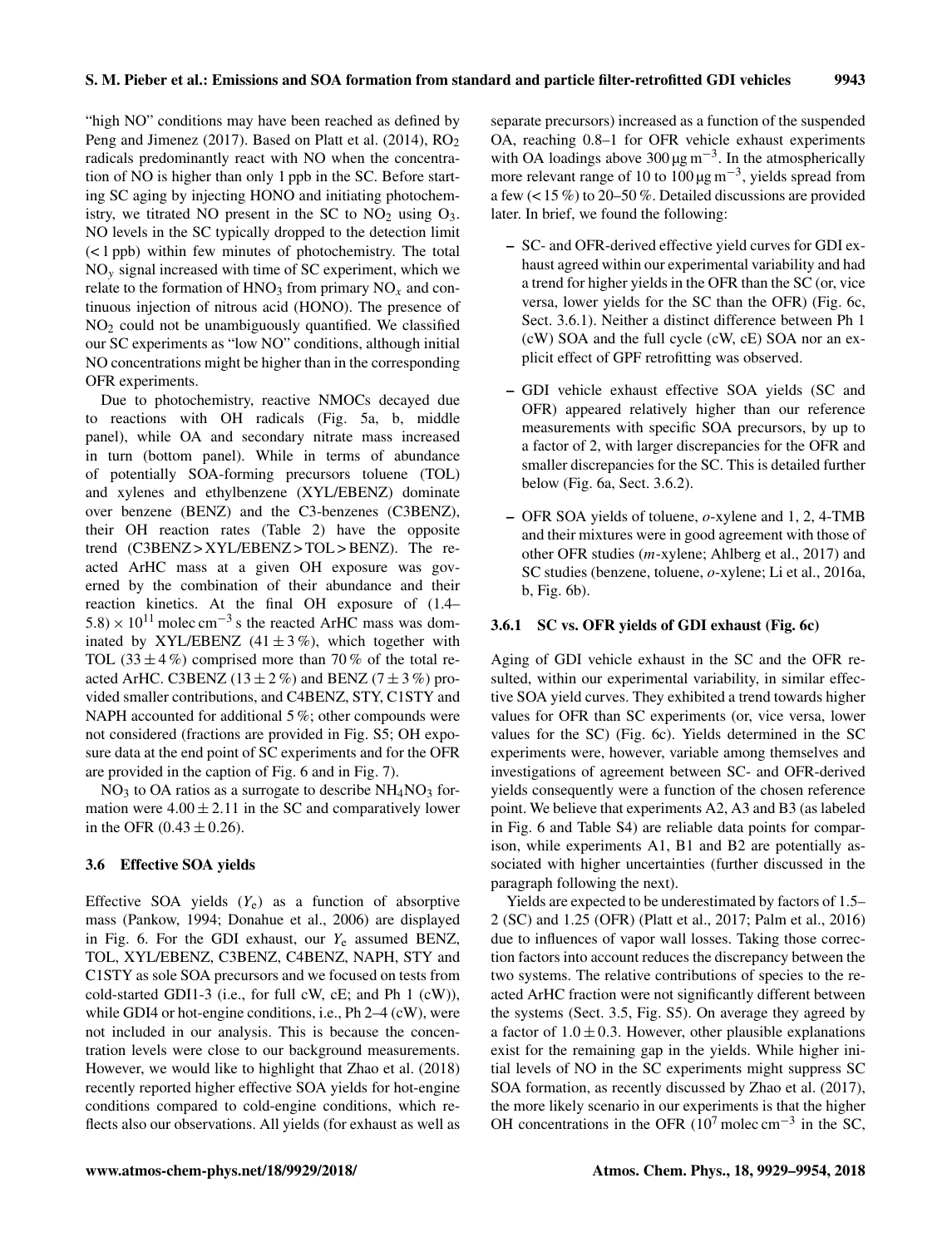

Figure 5. Typical OFR-from-SC and SC photochemistry experiment. Decay of dominant SOA precursors (benzene (BENZ), toluene (TOL), o-, m- and p-xylene (XYL) or ethylbenzene (EBENZ), C3-benzenes (C3BENZ)) through photochemistry and associated SOA formation in (a) OFR (sampling from SC batch at different UV intensities, displayed is experiment D3) and (b) SC (displayed is experiment A2). (a–b) UV status,  $O_3$  and HONO injection are indicated along with the NO: NO<sub>y</sub> ratio and the OH tracer BuOH-D9. Reacted ArHC fractions are provided in Fig. S5 per experiment. Local time is given in intervals of 15 min.

vs.  $10^8$  to  $10^9$  in the OFR) led to multiple OH interactions (Molteni et al., 2018) and thereby enhanced the OFR yields. This is also supported by the higher H : C found in OFR SOA (see discussion in Sect. 3.7).

As mentioned earlier, we also investigated o the variability among SC yields, which indicated a correlation of higher SOA yields with higher initial SC NO levels, such as for experiments A1, B1 and B2 (Fig. 6, Table S4). This is contradictory to common knowledge and recent work by Zhao et al. (2017). The higher initial NO levels, however, also correlated with higher concentrations of secondary  $NH<sub>4</sub>NO<sub>3</sub>$  in the SC (Table S4, using the  $NO<sub>3</sub>$  as a surrogate). Presenting SC yields as a function of  $OA + NO<sub>3</sub> + NH<sub>4</sub>$  in Fig. S13 appeared to decrease variability among SC yields, indicating  $NH<sub>4</sub>NO<sub>3</sub>$  dependencies for those three experiments (A1, B1, B2). Given that the high  $NH<sub>4</sub>NO<sub>3</sub>$  concentration in these experiments was outside our  $CO_2^+$ -AMS interference calibration, data may be associated with a positive mass bias even after correction (Pieber et al., 2016). Neglecting experimental artifacts would allow for a speculation on the contribution of inorganic nitrate and the associated water as absorptive mass (Stirnweis et al., 2017) or the (unwanted) influence of NO<sup>3</sup> radicals at relatively higher concentrations of initial NO (Schwantes et al., 2017). A detailed analysis is, however, beyond the scope of our study.

## 3.6.2 GDI exhaust SOA yields in comparison to specific precursors (Fig. 6a)

GDI vehicle exhaust effective SOA yields from SC and OFR appeared higher than our reference measurements with specific SOA precursors, again from SC and OFR. Effective yields of vehicle exhausts were in the range of those from single precursors, particularly when considering SC experiment, but with a higher discrepancy for the OFR experiments (Fig. 6a). To explain the remaining discrepancy, which was up to a factor of 2, we focus on the following two hypotheses:

1. Our analysis does not sufficiently account for all precursors (see also Sect. 3.4). Our calculated effective SOA yields assume that all relevant SOA precursors were identified and their decay quantified, as defined in Eq. (2). We were able to explain  $65\% \pm 15\%$  of the total non-methane hydrocarbon signal with the carbon found in the PTR-ToF-MS measured NMOCs and used the aromatic fraction (49 $\pm$ 8 %) as SOA precursors. This approach covers a significant fraction of likely SOA precursors. While both the aromatic (Odum et al., 1997; Ng et al., 2007b; Hildebrandt et al., 2009; Loza et al., 2012; Platt et al., 2014) and the aliphatic (especially alkanes) (Lim and Ziemann, 2005; Loza et al., 2014) species are known exhaust constituents and may form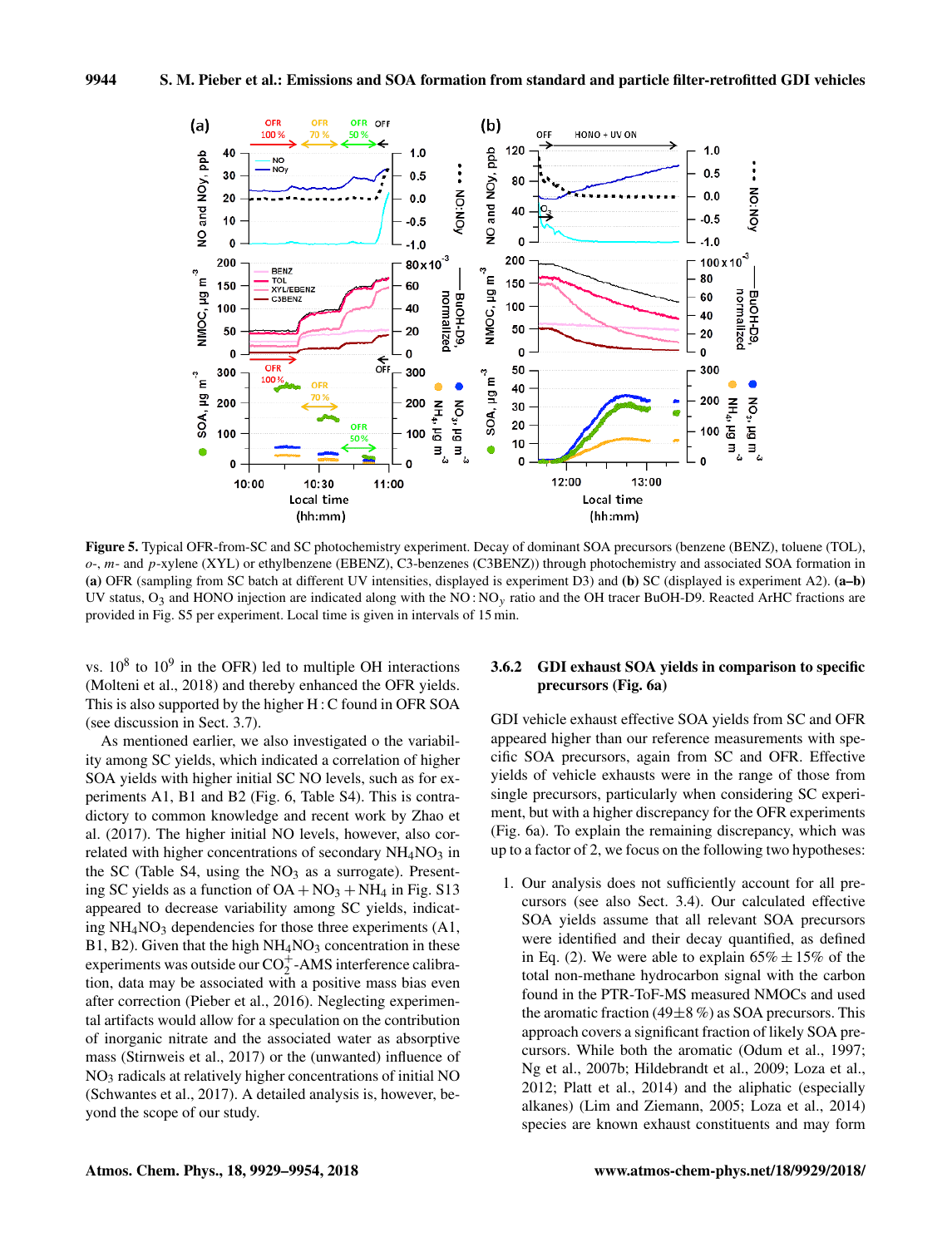

Figure 6. Effective SOA yields. Vehicle exhaust from GDI1-3 (full cW, full cE, Ph1 (cW)) photochemically aged in the SC and OFRfrom-SC compared to effective SOA yields from selected ArHC (toluene, o-xylene, 1,2,4-TMB) photochemically aged in our OFR (this study, without NO; m-xylene data from Ahlberg et al., 2017) and in a SC (benzene, toluene,  $o$ -xylene from Li et al., 2016a, b, without NO). (a) all data combined; (b) OFR (data from this study are also provided in Table S8) and SC yields of single ArHC or mixtures; (c) vehicle exhaust photochemically aged in SC and OFR-from-SC (average  $\pm$  1 SD of AMS OA measurement during stable conditions). Error bars on data from OFR represent the variability of the measurement. SC yield curves per experiment are presented in Fig. S13 and potential factors enhancing yields in experiments A1, B1 and B2 (Table S4) are discussed in Sect. 3.6.1. (ac) OH data are given in Fig. 7 and summarized here: OH exposures up to  $1.4 \times 10^{11}$  molec cm<sup>-3</sup>s, after ∼2h of SC photochemistry (average [OH] = 2 × 10<sup>7</sup> molec cm<sup>−3</sup>). OFR100 %: [OH] = (2.7–5.2) × 10<sup>9</sup> molec cm<sup>−3</sup>; [OH]<sub>exp</sub> = (3.0–5.8) × 10<sup>11</sup> molec cm<sup>−3</sup> s (at ∼8 ppm O<sub>3</sub>). OFR70%: [OH] = (1.4–2.2) × 10<sup>9</sup> molec cm<sup>-3</sup>; [OH]<sub>exp</sub> = (1.6–2.5) × 10<sup>11</sup> molec cm<sup>-3</sup> s (at ∼3 ppm O<sub>3</sub>). OFR50%: [OH] = (0.28–0.44) × 10<sup>9</sup> molec cm<sup>-3</sup>; [OH]<sub>exp</sub> = (0.31–0.49) × 10<sup>11</sup> molec cm<sup>-3</sup> s (at ~0.7 ppm O<sub>3</sub>). The maximum OH exposure in the SC corresponds to the range of green to orange colored OFR data points in panel (c); see Fig. 7.

SOA, aliphatic species are relevant only if their carbon chain is sufficiently long and does not substantially fragment during reaction. Short-chain alkanes  $( $C_8$ ) ex$ hibit only low SOA yields at typical ambient OA levels (Jordan et al., 2008). ArHC, starting from the simplest with  $C_6$ , instead produce highly oxygenated multifunctional organics with only few OH attacks (Molteni et al., 2018; Schwantes et al., 2017) and are therefore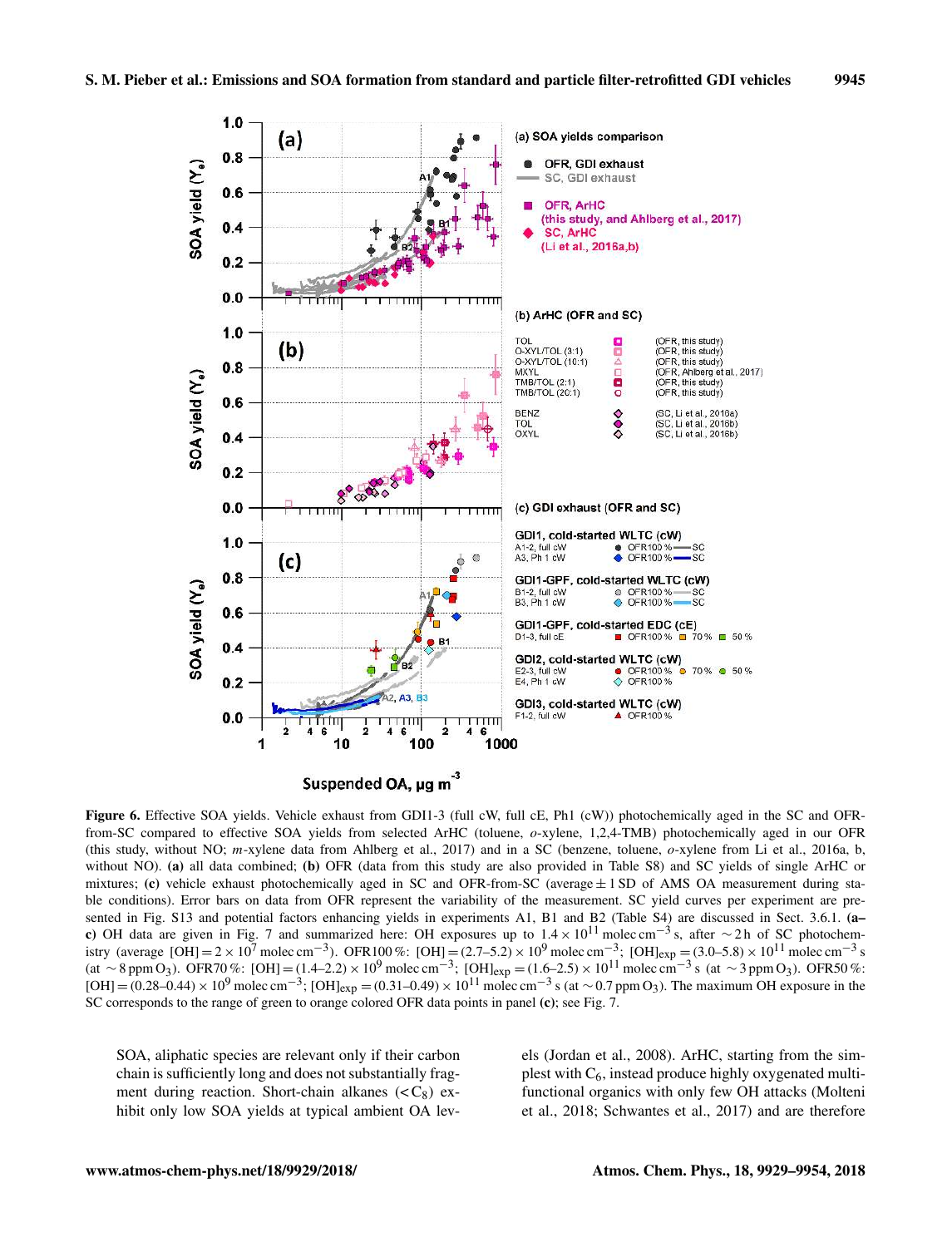efficient SOA precursors exhibiting high yields. Oxygenated ArHC (phenolic, benzaldehyde) did not appear significant enough  $\langle$  < 1% of the total NMOCs) to induce yield enhancements and were neglected in our analysis. Further relevant compounds were not included as relevant SOA precursors, although, on average, up to 35 % additional carbon was available in undetected molecules (assuming the PTR-ToF-MS to FID comparison is a valid approach). Parts of those 35 % are certainly not significant for SOA formation, such as ethene and other above-mentioned short-chain aliphatic compounds. While those might contribute significantly to the unidentified carbon fraction, they do not contribute significant SOA mass. Other undetected molecules instead might also form SOA, and leaving them unaccounted artificially increases our calculated effective SOA yields.

Prominent candidates are alkyl-substituted monocyclic aromatic and long-chain aliphatic compounds, as elaborated on in the following. Identified ArHC as determined by the PTR-ToF-MS were classified as VOCs based on their saturation mass concentration  $(C^*)$  at or above  $10^6 \,\mathrm{\upmu g\,m}^{-3}$  (VOCs) with a small contribution from aromatics (such as naphthalene) in the intermediate volatility organic compounds (IVOC) range  $(C^* = 10^2 - 10^6 \,\text{µg m}^{-3})$  (Pandis et al., 2013). While the larger contribution of VOCs than IVOCs to gasoline vehicle exhaust SOA is consistent with Zhao et al. (2016), it also suggests additional substituted monocyclic aromatic IVOCs, which we did not identify. Likewise Nordin et al. (2013) postulated alkyl-substituted monocyclic aromatics previously as relevant precursors. Given that they fragment in the PTR-ToF-MS predominantly by losing the aromatic ring, those compounds could indeed be significant contributors to the 35 % missing carbon mass and would also contribute to SOA. Long-chain aliphatic compounds are likewise plausible, although we found no significant indication in our mass spectra. Further investigations of those species using the PTR-ToF-MS could be performed by inducing other ionization pathways such as by use of  $O_2^+$  as the primary ion source (e.g., Amador Muñoz et al., 2016).

Finally, MTBE was present in significant amounts in the exhaust. It has currently not been considered as a significant SOA precursor, owing to its small carbon number and high volatility. We believe it should be investigated in future work considering it may contribute to SOA when contained in a complex mixture.

2. Reference SOA yields do not accurately represent the complex exhaust emissions. Complex mixtures of hydrocarbons and matrix effects might exhibit SOA yields which differ from single molecules or relatively simple mixtures. The influence of NO on SOA yields has been previously addressed in the literature for biogenic

and anthropogenic sources (e.g., Ng et al., 2007a, b) and generally indicates that at higher NO conditions, lower SOA yields are observed. Zhao et al. (2017) confirmed this for gasoline exhaust, and we choose NO-free conditions as comparison points for our yields based on the discussion in Sect. 3.5. Choosing a high-NO reference would enhance discrepancies. Instead, the influence of other exhaust constituents which are absent in our reference measurements, such as the formed  $NH<sub>4</sub>NO<sub>3</sub>$ , the presence of  $NO<sub>2</sub>$  and chemical processing by unwanted formation of  $NO<sub>3</sub>$  radicals (Schwantes et al., 2017), is insufficiently addressed in the literature for a final conclusion. Matrix processes, along with potential nonlinear effects of SOA formation from mixed precursors, should be addressed in future studies. Further, aromatic isomers show a distribution of yields based on carbon number, number of aromatic rings and degree and location of substitution, which are not fully covered by the reference compounds selected for testing. Isomers present in the exhaust may enhance the effective SOA yield relative to the reference measurements. Lastly, benzene contributed less than 10 % to the reacted NMOCs (Sect. 3.5 and Fig. S5) and was therefore not tested separately in our OFR. However, its SOA yield has been reported to exceed that of alkylated analogous compounds, such as xylenes or higher alkylated benzenes (Li et al., 2017; Bruns et al., 2016). Benzene may hence contribute to the enhanced effective SOA yield relative to the reference measurements.

## 3.7 SOA elemental composition (SC and OFR)

The bulk OA elemental oxygen-to-carbon and hydrogen-tocarbon ratios (O : C and H : C) for GDI exhaust SOA formed in SC and OFR-from-SC experiments at varied OH exposure are shown in Fig. 7. The SOA composition shifted towards higher O: C and lower H: C as a function of OH exposure in both systems. While we found agreement for the O : C between SC and OFR-from-SC at similar OH exposure for three SC experiments (labeled A2, A3, B3 in Fig. 7a, c), the other three experiments exhibited relatively higher O: C at equivalent OH exposure (labeled A1, B1, B2 in Fig. 7b, c). The latter also had higher SOA yields (Sect. 3.6.1) and were characterized by higher  $NH<sub>4</sub>NO<sub>3</sub>$  concentrations, which were outside our  $CO_2^+$ -AMS interference calibration. We believe data may be associated with a positive bias towards higher O : C even after correction (Pieber et al., 2016). Hence we focused on A2, A3 and B3 and consider our  $O: C$ data in general agreement between OFR SOA and SC SOA, when represented as a function of OH exposure. This agreement did not apply for the H : C, however, for which the OFR yielded higher values than the SC. Oxidation products with two more H atoms than the precursor are formed when the aromatic-OH adduct adds an oxygen molecule and the per-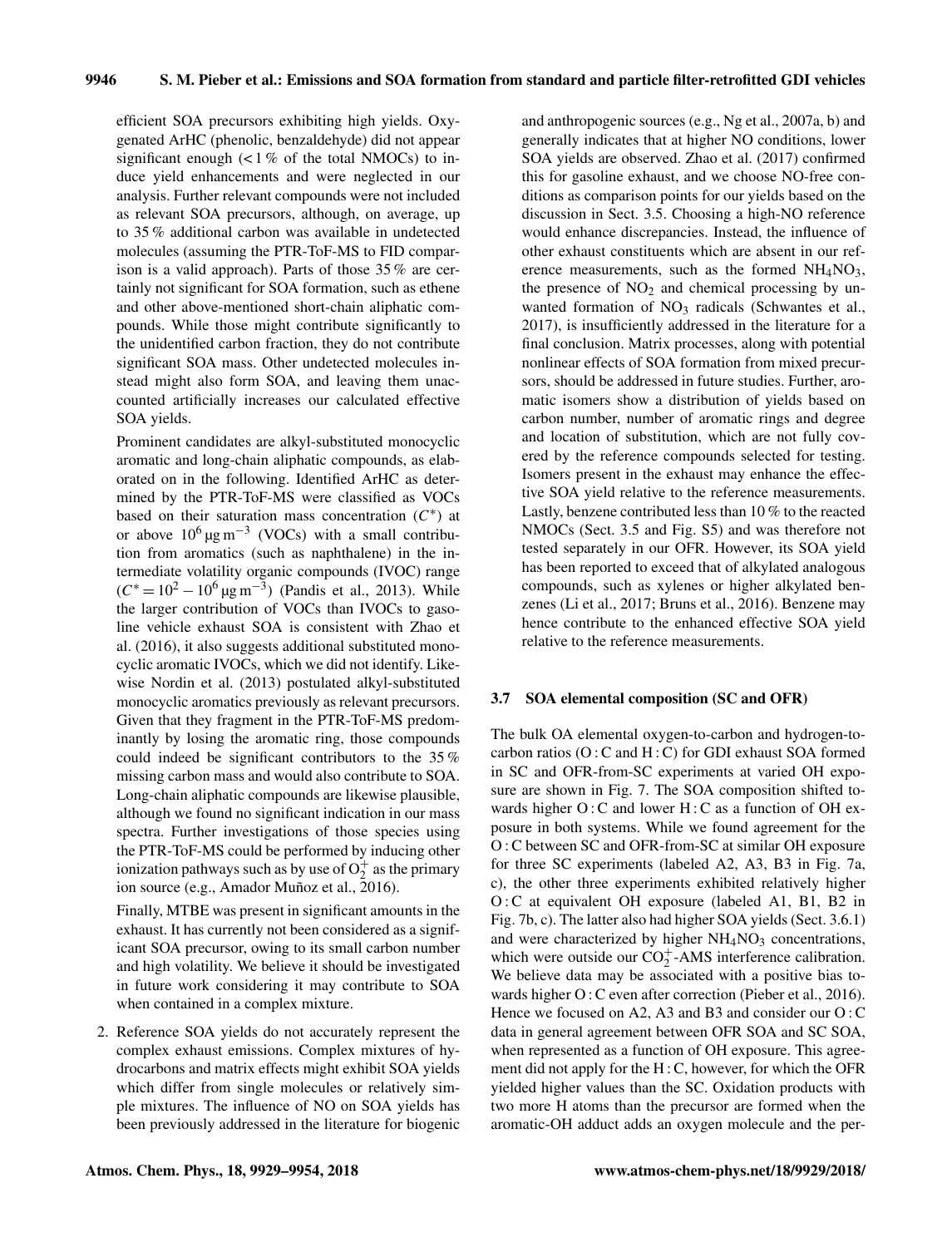

Figure 7. Bulk OA composition of SC and OFR SOA.  $(a-b)$  Van Krevelen plot  $(O:C$  vs. H: C) for SOA formed during SC experiments  $(n = 6, GDI1$  standard and w/GPF, cW and Ph 1 (cW)) and OFR-from-SC data points  $(n = 10, GDI1)$  standard and w/GPF, full cW, full cE, Ph  $1$  (cW)) at different OFR UV settings (100, 70, 50%). (a) SC experiment (A2, A3, B3; Table S4) and (b) SC experiment (A1, B1, B2; Table S4), experiments with  $NH<sub>4</sub>NO<sub>3</sub>$  levels outside our  $CO<sub>2</sub><sup>+</sup>$ -AMS interference calibration range (Pieber et al., 2016). The POA contribution was subtracted from the total OA bulk composition; SOA / POA ratios were > 10. The Aiken parameterization (Aiken et al., 2007, 2008) has been applied to HR fitted data. Lines indicate the Van Krevelen space typical for ambient AMS measurements (Ng et al., 2011). Error bars represent 1 standard deviation of measurement variability. (c) O : C of (a) and (b) as a function of [OH] exposure. [OH]<sub>exp</sub> in days refers to an assumed average ambient [OH] of  $10^6$  molec cm<sup>-3</sup>.

oxy radical then terminates by a reaction with  $HO_2$  or  $RO_2$ . If the oxidation product contains a  $C = C$  double bond, this reaction sequence can be repeated, leaving a second generation oxidation product with four additional H atoms. The formation of highly oxygenated low-volatility products with two and four additional H atoms under high OH concentrations has been shown by Molteni et al. (2018). The higher NO levels in the SC and the higher peroxy radical concentration in the OFR are critical to which termination pathways of the peroxy radical occur. For example, an enhanced reaction termination with  $HO_2$  rather than  $RO_2$  would increase the H : C in the OFR relative to the SC. Further investigation of those aspects requires information on a molecular level and should be the focus of future comparison studies. GPF retrofitting did not distinctly affect SOA bulk elemental composition,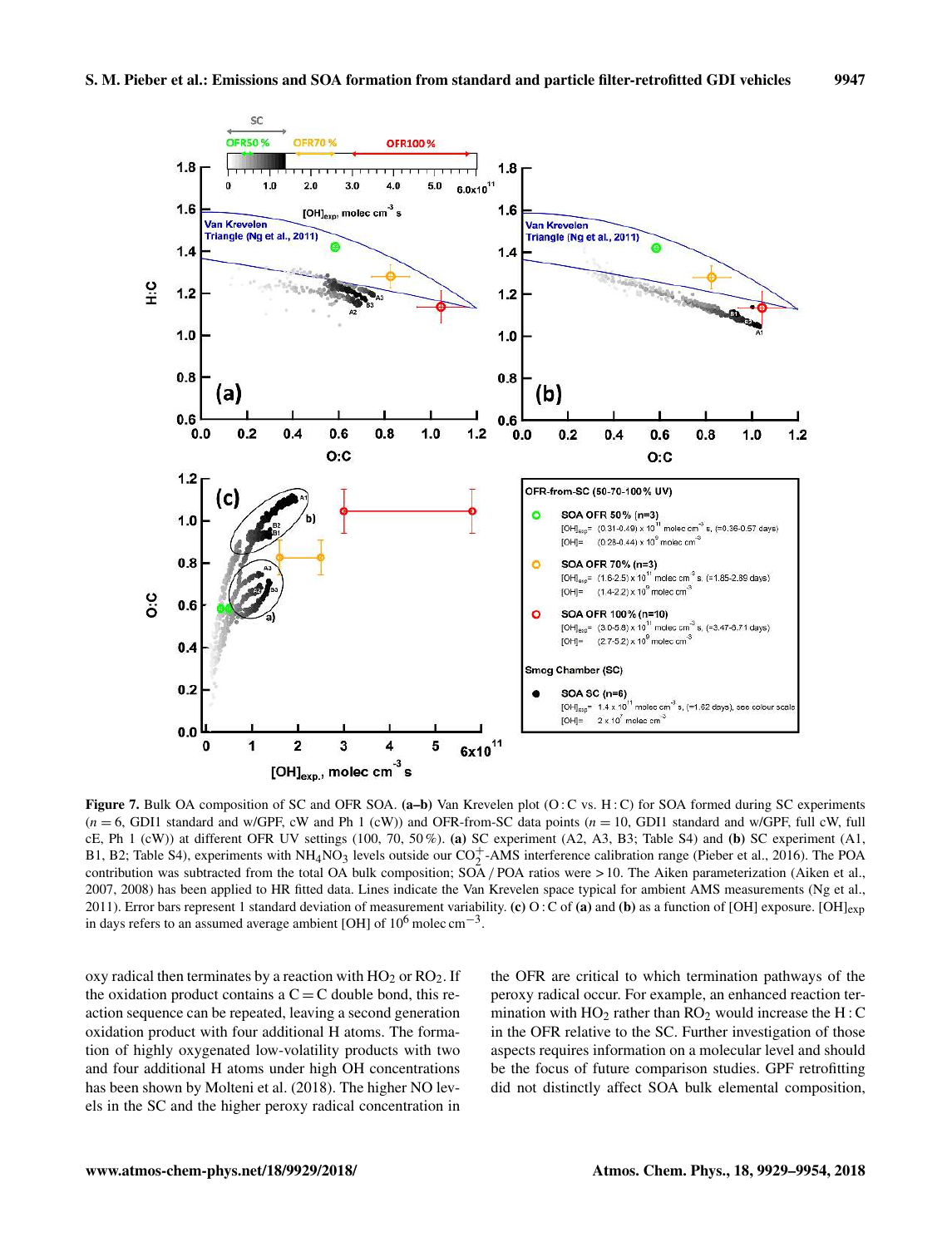which is in line with no clear effects on NMOC composition, SOA EFs or SOA yields.

#### 4 Conclusions

We studied exhaust from Euro 4 and Euro 5 GDI vehicles as a function of driving cycles, individual phases thereof and engine temperature (cold-started, hot-started), and evaluated the effect of retrofitted GPFs on primary emissions and SOA. We presented a detailed analysis of primary NMOC composition from PTR-ToF-MS measurements, identified relevant SOA precursors and assessed SC and OFR experiments. Here, we summarize the major conclusions.

For all GDI vehicles, the dominant fraction of hydrocarbon emissions was released during cold-started vehicle tests, before after-treatment systems are at operational temperature. No drastic test cycle dependencies between WLTC and EDC were observed from our tests during cold-started cycles. Instead, EFs of primary NMHC and THC were reduced by up to a factor of 90 under hot-started conditions compared to cold starts, and total emissions were dominated by the pollution during the first few minutes of the driving cycle. Chemically, the emissions of cold-started vehicles were dominated by aromatic hydrocarbons, especially by toluene, xylenes and ethylbenzene, C3-benzenes and benzene. SOA formation was likewise governed by the cold-start emissions, and SOA formation under hot-engine conditions was 20–50 times lower than under cold-engine conditions. These results were independent of the testing protocol, demonstrating that vehicle engineering and the performance of aftertreatment systems rather than the driving behavior governed these emissions. Overall, the SOA potential (in terms of an emission factor) agreed with recent literature reports from both GDI and port-fuel injection systems. It appeared that GDI4, which was in line with Euro 6 regulations regarding its NMHC emissions, had a reduced overall and coldstart NMHC EF, but instead its emissions during hot-engine conditions contributed a bigger relative fraction to the total. Additionally, by trend, oxygenated ArHC had a slightly enhanced fraction in GDI4 compared to GDI1-3 exhaust. SOA formation of GDI4 was lower compared to GDI1-3, in line with NMHC reduction induced by reduced cold-start enrichment or improved catalytic after-treatment system. Considering that GDI4 NMHC EFs follow those of Euro 6 vehicles, the determined SOA EFs may be representative of a newer generation of vehicles.

GPF retrofitting efficiently removed eBC, which was the dominant component of primary PM. It also showed effects on the minor POA fraction, which was, however, not as significantly reduced as the refractory PM. Instead, GPF retrofitting did not alter NMHC EF, the chemical gas-phase composition, and it did not reduce SOA formation in our cold-started tests. This result holds likely generally true when GPFs are catalytically inactive and, at cold-started driving cycles, for catalytically active GPFs as well (i.e., when emissions pass through the TWC and the catGPF before light-off temperatures are reached). It implies that while retrofitting GDI vehicles with GPFs will likely result in an important reduction of the total primary PM emissions through removal of refractory material, it will (under conditions similar to our experiments) only to a small extent reduce hydrocarbon emissions, including ArHC, and thereby not directly lead to SOA reduction. Future work should assess GPF and catGPF effects under hot-engine conditions in more detail. Likewise, tests on so-called "four-way catalysts", i.e., a TWC–GPF combination installed at the location of the current TWC for simultaneous filtration of particulates and catalytic conversion of gaseous pollutants, will be beneficial to understand whether reductions of SOA precursors, SOA and semi-volatile primary PM can be achieved with further optimized systems.

Effective SOA yields from GDI exhaust, while in general agreement considering our experimental variability, tended to be higher for the OFR than the SC (or, vice versa, lower in the SC than the OFR) and were not explicitly influenced by GPF retrofitting. Trends in the elemental O : C of the bulk SOA were related to different OH exposure levels in the two systems. Trends in the H : C indicated instead differences in OFR and SC processing, which call for further investigation on a molecular level. SOA formation from GDI vehicle exhaust appeared dominated by a few ArHC and was not affected by GPF retrofitting. While a significant fraction of the SOA could be attributed to the identified precursors, divergences in the effective SOA yields remained up to a factor of 2 when comparing to specific precursors. This may have diverse reasons including unaccounted precursors (which cannot be detected by PTR-ToF-MS measurements) and complex matrix effects which deserve further attention in followup studies.

*Data availability.* Data related to this article are available online at https://doi.org/10.5281/zenodo.1305770. This includes emission factors reported in Figs. 2 and 4, SOA yields from Fig. 6, and bulk elemental composition of SOA from Fig. 7. Additional data are available in the Supplement to this article. Further information will be provided upon request to the corresponding authors.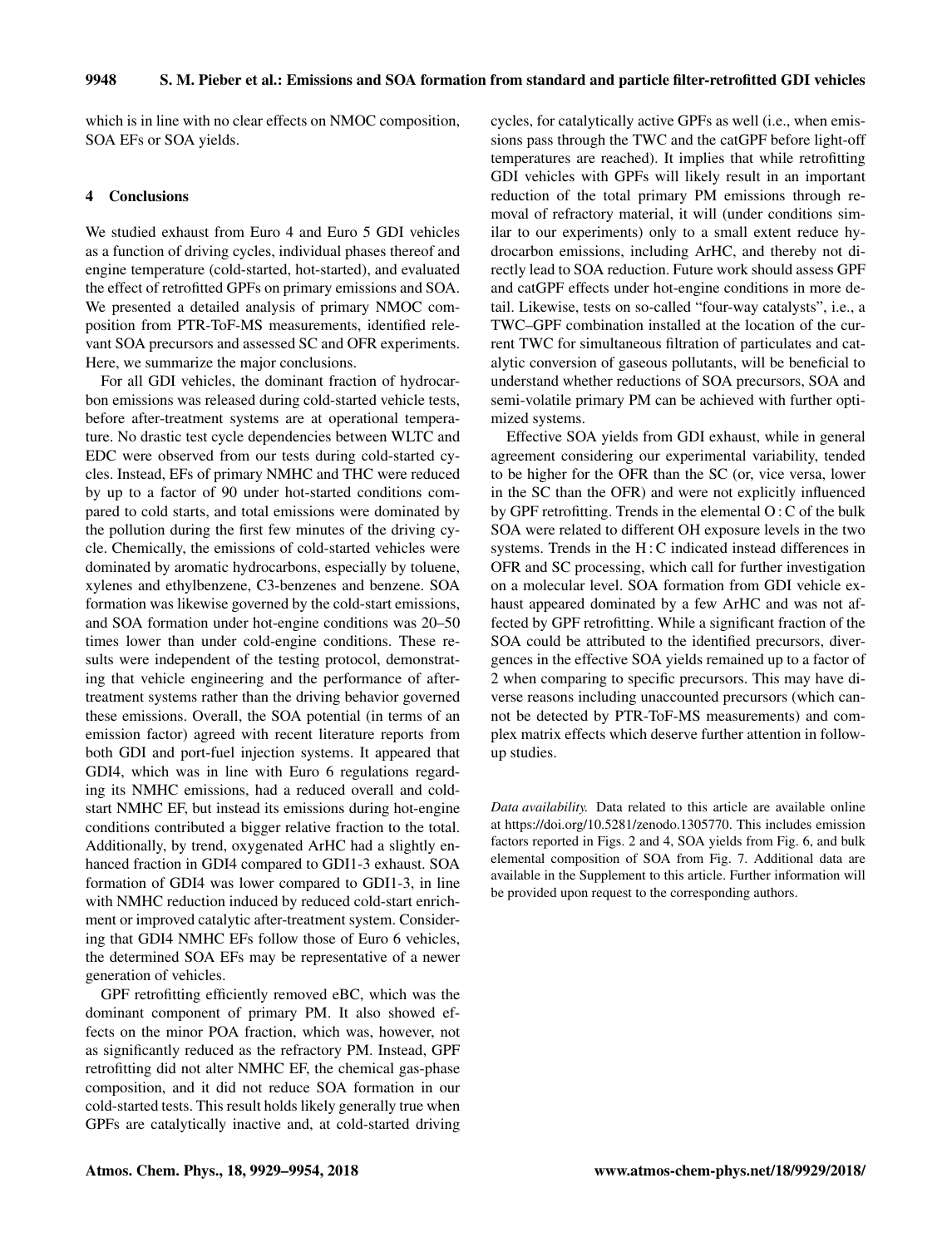# Appendix A: List of selected abbreviations/definitions

| AMS             | Aerosol mass spectrometer                                                                              |
|-----------------|--------------------------------------------------------------------------------------------------------|
| ArHC            | Aromatic hydrocarbons (including functionalized aromatic hydrocarbons)                                 |
| catGPF          | Catalytically active gasoline particle filter                                                          |
| cE              | Cold-started EDC vehicle test                                                                          |
| cW              | Cold-started WLTC vehicle test                                                                         |
| eBC             | Equivalent black carbon, as determined by Aethalometer measurements                                    |
| <b>EDC</b>      | European Driving Cycle (previously known as the "New European Driving Cycle")                          |
| <b>FID</b>      | Flame ionization detector                                                                              |
| <b>GDI</b>      | Gasoline direct injection vehicle                                                                      |
| <b>GPF</b>      | Gasoline particle filter                                                                               |
| hE              | Hot-started EDC vehicle test                                                                           |
| hW              | Hot-started WLTC vehicle test                                                                          |
| <b>IVOC</b>     | Intermediate-volatility organic compound                                                               |
| molec           | Molecule                                                                                               |
| <b>NMHC</b>     | Non-methane hydrocarbons, i.e., gaseous organic compounds (hydrocarbons) as measured by FID            |
| <b>NMOC</b>     | Non-methane organic compounds, i.e., gaseous organic compounds as measured by PTR-ToF-MS               |
| <b>OFR</b>      | Oxidation flow reactor                                                                                 |
| OFR-from-SC     | Also referred to as "batch OFR" – OFR continuously sampling from                                       |
|                 | a batch sample previously collected in the SC                                                          |
| Online OFR      | OFR deployed online during a driving cycle, connected directly to diluted exhaust                      |
| <b>PCFE</b>     | Particle count filtration efficiency                                                                   |
| Ph <sub>1</sub> | First phase of WLTC; Ph 1 (cW) refers to first phase of cold-started WLTC                              |
| $Ph 2-4$        | Second to fourth phase of WLTC; Ph 2-4 (cW) refers to the second to fourth phase of cold-started WLTC. |
|                 | which are quasi-hot-engine conditions                                                                  |
| <b>POA</b>      | Primary organic aerosol                                                                                |
| PTR-ToF-MS      | Proton transfer reaction time-of-flight mass spectrometer                                              |
| <b>SC</b>       | Smog chamber                                                                                           |
| <b>SOA</b>      | Secondary organic aerosol                                                                              |
| <b>VOC</b>      | Volatile organic compound                                                                              |
| <b>WLTC</b>     | Worldwide light-duty test cycle                                                                        |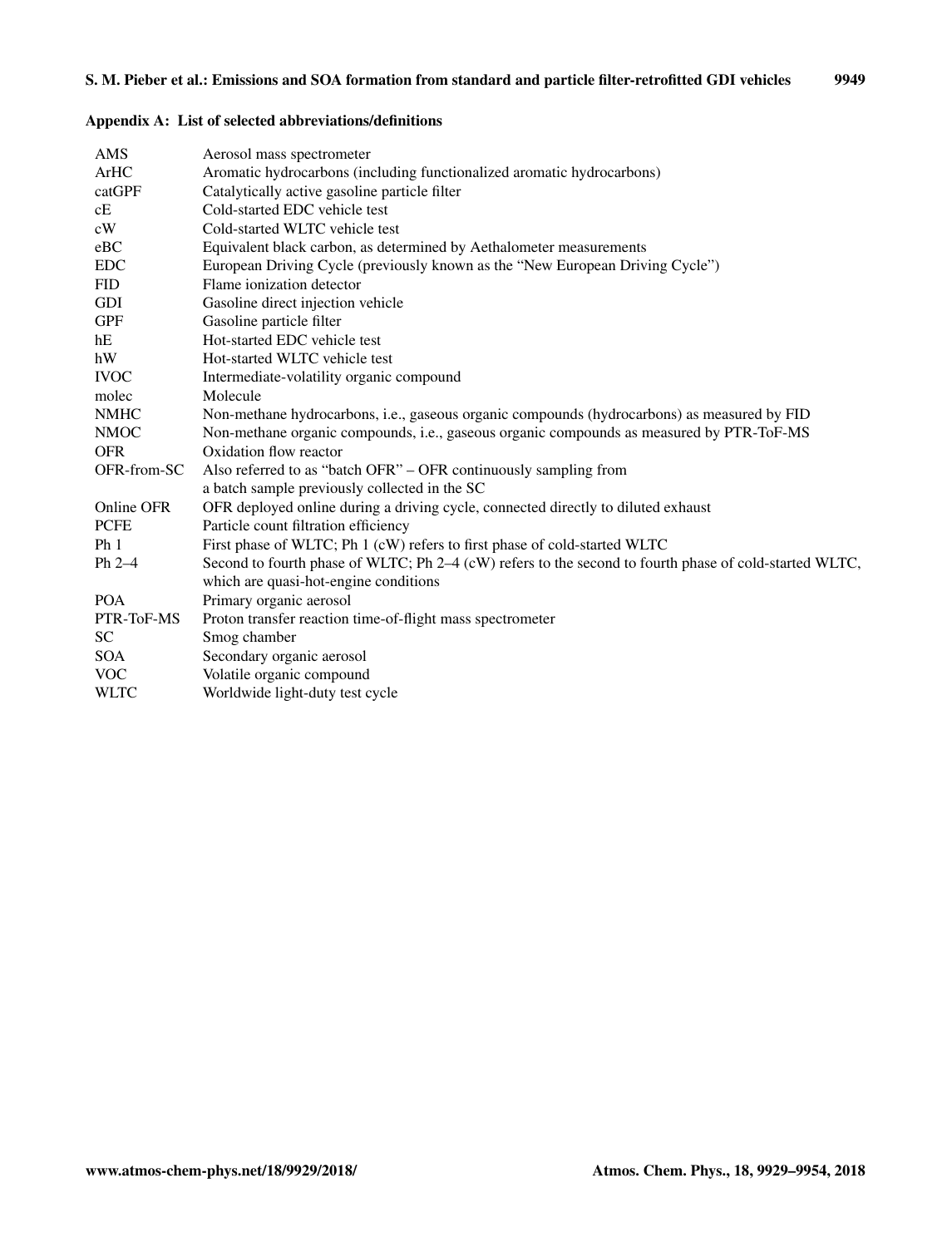#### 9950 S. M. Pieber et al.: Emissions and SOA formation from standard and particle filter-retrofitted GDI vehicles

*Supplement.* The supplement related to this article is available online at: https://doi.org/10.5194/acp-18-9929-2018-supplement.

*Competing interests.* The authors declare that they have no conflict of interest.

*Acknowledgements.* This work was funded by the CCEM project GasOMeP (http://www.ccem.ch/gasomep, last access: 6 June 2018). Many thanks to our collaborators within the GasOMeP project for their input during scientific meetings. We also acknowledge support by the Swiss National Science Foundation (SNF Project 140590 and SNF starting grant BSSGI0\_155846). We would like to thank René Richter for his invaluable technical support as well as the staff of the Laboratories for IC-Engines and Exhaust Emission Control of the Berne University of Applied Sciences in Biel, who conducted the vehicle testing.

Edited by: Jacqui Hamilton Reviewed by: two anonymous referees

#### References

- Ahlberg, E., Falk, J., Eriksson, A., Holst, T., Brune, W. H., Kristensson, A., Roldin, P., and Svenningsson, B.: Secondary organic aerosol from VOC mixtures in an oxidation flow reactor, Atmos. Environ., 161, 210–220, https://doi.org/10.1016/j.atmosenv.2017.05.005, 2017.
- Aiken, A. C., DeCarlo, P. F., and Jimenez, J. L.: Elemental analysis of organic species with electron ionization highresolution mass spectrometry, Anal. Chem., 79, 8350–8358, https://doi.org/10.1021/ac071150w, 2007.
- Aiken, A. C., Decarlo, P. F., Kroll, J. H., Worsnop, D. R., Huffman, J. A., Docherty, K. S., Ulbrich, I. M., Mohr, C., Kimmel, J. R., Sueper, D., Sun, Y., Zhang, Q., Trimborn, A., Northway, M., Ziemann, P. J., Canagaratna, M. R., Onasch, T. B., Alfarra, M. R., Prévôt, A. S. H., Dommen, J., Duplissy, J., Metzger, A., Baltensperger, U., and Jimenez, J. L.: O /C and OM / OC ratios of primary, secondary, and ambient organic aerosols with high-resolution time-of-flight aerosol mass spectrometry, Environ. Sci. Technol., 42, 4478–4485, https://doi.org/10.1021/es703009q, 2008.
- Amador-Muñoz, O., Misztal, P. K., Weber, R., Worton, D. R., Zhang, H., Drozd, G., and Goldstein, A. H.: Sensitive detection of n-alkanes using a mixed ionization mode proton-transferreaction mass spectrometer, Atmos. Meas. Tech., 9, 5315–5329, https://doi.org/10.5194/amt-9-5315-2016, 2016.
- Atkinson, R. and Arey, J.: Atmospheric degradation of volatile organic compounds, Chem. Rev., 103, 4605–4638, https://doi.org/10.1021/cr0206420, 2003.
- Bahreini, R., Middlebrook, A. M., de Gouw, J. A., Warneke, C., Trainer, M., Brock, C. A., Stark, H., Brown, S. S., Dube, W. P., Gilman, J. B., Hall, K., Holloway, J. S., Kuster, W. C., Perring, A. E., Prévôt, A. S. H., Schwarz, J. P., Spackman, J. R., Szidat, S., Wagner, N. L., Weber, R. J., Zotter, P., and Parrish, D. D.: Gasoline emissions dominate over diesel in formation of sec-

ondary organic aerosol mass, Geophys. Res. Lett., 39, L06805, https://doi.org/10.1029/2011gl050718, 2012.

- Barmet, P., Dommen, J., DeCarlo, P. F., Tritscher, T., Praplan, A. P., Platt, S. M., Prévôt, A. S. H., Donahue, N. M., and Baltensperger, U.: OH clock determination by proton transfer reaction mass spectrometry at an environmental chamber, Atmos. Meas. Tech., 5, 647–656, https://doi.org/10.5194/amt-5-647-2012, 2012.
- Barrett, S. R. H., Speth, R. L., Eastham, S. D., Dedoussi, I. C., Ashok, A., Malina, R., and Keith, D. W.: Impact of the Volkswagen emissions control defeat device on US public health, Environ. Res. Lett., 10, 114005, https://doi.org/10.1088/1748- 9326/10/11/114005, 2015.
- Bond, T. C., Streets, D. G., Yarber, K. F., Nelson, S. M., Woo, J. H., and Klimont, Z.: A technology-based global inventory of black and organic carbon emissions from combustion, J. Geophys. Res., 109, D14203, https://doi.org/10.1029/2003JD003697, 2004.
- Borbon, A., Gilman, J. B., Kuster, W. C., Grand, N., Chevaillier, S., Colomb, A., Dolgorouky, C., Gros, V., Lopez, M., Sarda-Esteve, R., Holloway, J., Stutz, J., Petetin, H., McKeen, S., Beekmann, M., Warneke, C., Parrish, D. D., and de Gouw, J. A.: Emission ratios of anthropogenic volatile organic compounds in northern mid-latitude megacities: Observations versus emission inventories in Los Angeles and Paris, J. Geophys. Res.-Atmos., 118, 2041–2057, https://doi.org/10.1002/jgrd.50059, 2013.
- Bruns, E. A., El Haddad, I., Keller, A., Klein, F., Kumar, N. K., Pieber, S. M., Corbin, J. C., Slowik, J. G., Brune, W. H., Baltensperger, U., and Prévôt, A. S. H.: Inter-comparison of laboratory smog chamber and flow reactor systems on organic aerosol yield and composition, Atmos. Meas. Tech., 8, 2315– 2332, https://doi.org/10.5194/amt-8-2315-2015, 2015.
- Bruns, E. A., El Haddad, I., Slowik, J. G., Kilic, D., Klein, F., Baltensperger, U., and Prévôt, A. S. H.: Identification of significant precursor gases of secondary organic aerosols from residential wood combustion, Sci. Rep., 6, 27881, https://doi.org/10.1038/srep27881, 2016.
- Buhr, K., van Ruth, S., and Delahunty, C.: Analysis of volatile flavour compounds by Proton Transfer Reaction-Mass Spectrometry: fragmentation patterns and discrimination between isobaric and isomeric compounds, Int. J. Mass Spectrom., 221, 1–7, https://doi.org/10.1016/S1387-3806(02)00896-5, 2002.
- Calderon-Garciduenas, L. and Villarreal-Rios, R.: Living close to heavy traffic roads, air pollution, and dementia, Lancet, 389, 675–677, https://doi.org/10.1016/S0140-6736(16)32596-X, 2017.
- Canagaratna, M. R., Jayne, J. T., Jimenez, J. L., Allan, J. D., Alfarra, M. R., Zhang, Q., Onasch, T. B., Drewnick, F., Coe, H., and Middlebrook, A.: Chemical and microphysical characterization of ambient aerosols with the Aerodyne aerosol mass spectrometer, Mass Spectrom. Rev., 26, 185–222, 2007.
- Cappellin, L., Probst, M., Limtrakul, J., Biasioli, F., Schuhfried, E., Soukoulis, C., Märk, T. D., and Gasperi, F.: Proton transfer reaction rate coefficients between  $H_3O^+$  and some sulphur compounds, Int. J. Mass Spectrom., 295, 43–48, https://doi.org/10.1016/j.ijms.2010.06.023, 2010.
- Cappellin, L., Karl, T., Probst, M., Ismailova, O., Winkler, P. M., Soukoulis, C., Aprea, E., Märk, T. D., Gasperi, F., and Biasioli, F.: On quantitative determination of volatile organic compound concentrations using proton transfer reaction time-of-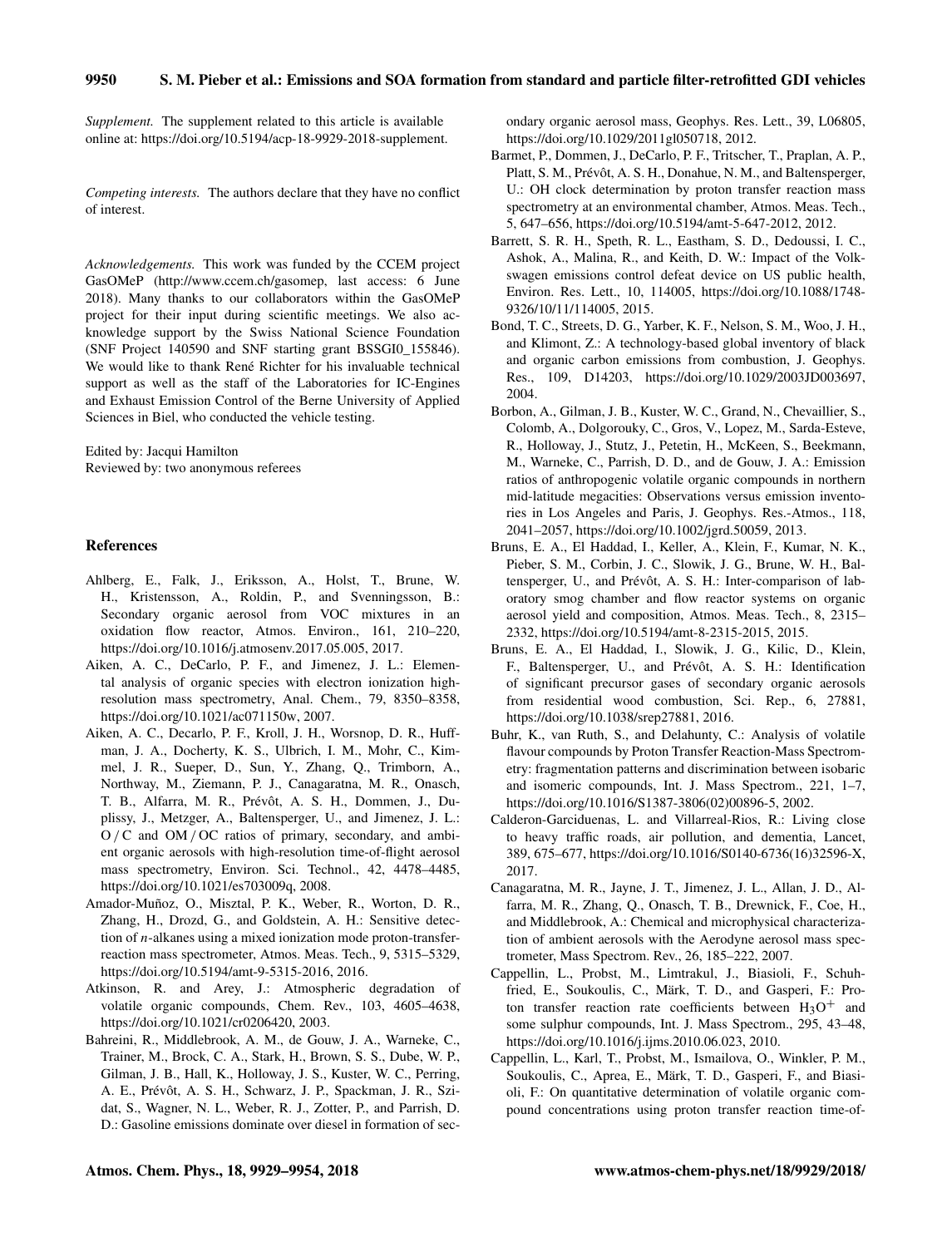flight mass spectrometry, Environ. Sci. Technol., 46, 2283–2290, https://doi.org/10.1021/es203985t, 2012.

- Chan, T. W., Meloche, E., Kubsh, J., and Brezny, R.: Black carbon emissions in gasoline exhaust and a reduction alternative with a gasoline particulate filter, Environ. Sci. Technol., 48, 6027–6034, https://doi.org/10.1021/es501791b, 2014.
- Czerwinski, J., Comte, P., Heeb, N., Mayer, A., and Hensel, V.: Nanoparticle Emissions of DI Gasoline Cars with/without GPF, SAE Technical Paper 2017-01-1004, https://doi.org/10.1021/acs.est.7b05045, 2017.
- De Gouw, J. and Warneke, C.: Measurements of volatile organic compounds in the earth's atmosphere using proton-transferreaction mass spectrometry, Mass Spectrom. Rev., 26, 223–257, https://doi.org/10.1002/mas.20119, 2007.
- de Gouw, J. A., Goldan, P. D., Warneke, C., Kuster, W. C., Roberts, J. M., Marchewka, M., Bertman, S. B., Pszenny, A. A. P., and Keene, W. C.: Validation of proton transfer reaction-mass spectrometry (PTR-MS) measurements of gas-phase organic compounds in the atmosphere during the New England Air Quality Study (NEAQS) in 2002, J. Geophys. Res.-Atmos., 108, 4682, https://doi.org/10.1029/2003jd003863, 2003.
- DeCarlo, P. F., Kimmel, J. R., Trimborn, A., Northway, M. J., Jayne, J. T., Aiken, A. C., Gonin, M., Fuhrer, K., Horvath, T., Docherty, K. S., Worsnop, D. R., and Jimenez, J. L.: Field-deployable, high-resolution, time-of-flight aerosol mass spectrometer, Anal. Chem., 78, 8281–8289, https://doi.org/10.1021/ac061249n, 2006.
- Demuynck, J. F. C., Bosteels, D., Hamje, H., and Anderson, J.: Real-World Emissions Measurements of a Gasoline Direct Injection Vehicle without and with a Gasoline Particulate Filter, SAE Technical Paper 2017-01-0985, https://doi.org/10.4271/2017-01- 0985, 2017.
- di Rattalma, M. F. and Perotti, G.: The Dieselgate: A Legal Perspective, Springer International Publishing AG, 179–218, available at: https://doi.org/10.1007/978-3-319-48323-8\_11, 2017.
- Donahue, N. M., Robinson, A. L., Stanier, C. O., and Pandis, S. N.: Coupled partitioning, dilution, and chemical aging of semivolatile organics, Environ. Sci. Technol., 40, 2635–2643, 2006.
- Drinovec, L., Mocnik, G., Zotter, P., Prévôt, A. S. H., Ruckstuhl, C., Coz, E., Rupakheti, M., Sciare, J., Müller, T., Wiedensohler, A., and Hansen, A. D. A.: The "dual-spot" Aethalometer: an improved measurement of aerosol black carbon with realtime loading compensation, Atmos. Meas. Tech., 8, 1965–1979, https://doi.org/10.5194/amt-8-1965-2015, 2015.
- Erickson, M. H., Gueneron, M., and Jobson, B. T.: Measuring long chain alkanes in diesel engine exhaust by thermal desorption PTR-MS, Atmos. Meas. Tech., 7, 225–239, https://doi.org/10.5194/amt-7-225-2014, 2014.
- Finlayson-Pitts, B. J. and Pitts, J. N.: Chemistry of the Upper and Lower Atmosphere, Theory, Experiments, and Applications, Academic Press, San Diego, 969 pp., 2000.
- Gentner, D. R., Jathar, S. H., Gordon, T. D., Bahreini, R., Day, D. A., El Haddad, I., Hayes, P. L., Pieber, S. M., Platt, S. M., de Gouw, J., Goldstein, A. H., Harley, R. A., Jimenez, J. L., Prévôt, A. S., and Robinson, A. L.: Review of Urban Secondary Organic Aerosol Formation from Gasoline and Diesel Motor Vehicle Emissions, Environ. Sci. Technol., 51, 1074– 1093, https://doi.org/10.1021/acs.est.6b04509, 2017.
- Gordon, T. D., Tkacik, D. S., Presto, A. A., Zhang, M., Jathar, S., Nguyen, N., Massetti, J., Truong, T., Cicero-Fernandez, P., Maddox, C., Rieger, P., Chattopadhyay, S., Maldonado, H., Maricq, M., M., and Robinson, A. L.: Primary gas-and particlephase emissions and secondary organic aerosol production from gasoline and diesel off-road engines, Environ. Sci. Technol., 47, 1413–14146, 2013.
- Gordon, T. D., Presto, A. A., May, A. A., Nguyen, N. T., Lipsky, E. M., Donahue, N. M., Gutierrez, A., Zhang, M., Maddox, C., Rieger, P., Chattopadhyay, S., Maldonado, H., Maricq, M. M., and Robinson, A. L.: Secondary organic aerosol formation exceeds primary particulate matter emissions for lightduty gasoline vehicles, Atmos. Chem. Phys., 14, 4661–4678, https://doi.org/10.5194/acp-14-4661-2014, 2014a.
- Gordon, T. D., Presto, A. A., Nguyen, N. T., Robertson, W. H., Na, K., Sahay, K. N., Zhang, M., Maddox, C., Rieger, P., Chattopadhyay, S., Maldonado, H., Maricq, M. M., and Robinson, A. L.: Secondary organic aerosol production from diesel vehicle exhaust: impact of aftertreatment, fuel chemistry and driving cycle, Atmos. Chem. Phys., 14, 4643–4659, https://doi.org/10.5194/acp-14-4643-2014, 2014b.
- Graus, M., Muller, M., and Hansel, A.: High resolution PTR-TOF: Quantification and formula confirmation of VOC in real time, J. Am. Soc. Mass. Spectr., 21, 1037–1044, 2010.
- Gueneron, M., Erickson, M. H., Vanderschelden, G. S., and Jobson, B. T.: PTR-MS fragmentation patterns of gasoline hydrocarbons, Int. J. Mass Spectrom., 379, 97–109, https://doi.org/10.1016/j.ijms.2015.01.001, 2015.
- Hallquist, M., Wenger, J. C., Baltensperger, U., Rudich, Y., Simpson, D., Claeys, M., Dommen, J., Donahue, N. M., George, C., Goldstein, A. H., Hamilton, J. F., Herrmann, H., Hoffmann, T., Iinuma, Y., Jang, M., Jenkin, M. E., Jimenez, J. L., Kiendler-Scharr, A., Maenhaut, W., McFiggans, G., Mentel, Th. F., Monod, A., Prévôt, A. S. H., Seinfeld, J. H., Surratt, J. D., Szmigielski, R., and Wildt, J.: The formation, properties and impact of secondary organic aerosol: current and emerging issues, Atmos. Chem. Phys., 9, 5155–5236, https://doi.org/10.5194/acp-9-5155-2009, 2009.
- Heeb, N. V., Forss, A. M., Brühlmann, S., Lüscher, R., Saxer, C. J., and Hug, P.: Three-way catalyst-induced formation of ammonia-velocity- and acceleration-dependent emission factors, Atmos. Environ., 40, 5986–5997, https://doi.org/10.1016/j.atmosenv.2005.12.035, 2006.
- Hildebrandt, L., Donahue, N. M., and Pandis, S. N.: High formation of secondary organic aerosol from the photooxidation of toluene, Atmos. Chem. Phys., 9, 2973–2986, https://doi.org/10.5194/acp-9-2973-2009, 2009.
- Jathar, S. H., Gordon, T. D., Hennigan, C. J., Pye, H. O. T., Pouliot, G., Adams, P. J., Donahue, N. M., and Robinson, A. L.: Unspeciated organic emissions from combustion sources and their influence on the secondary organic aerosol budget in the United States, P. Natl. Acad. Sci. USA, 111, 10473–10478, https://doi.org/10.1073/pnas.1323740111, 2014.
- Jordan, A., Haidacher, S., Hanel, G., Hartungen, E., Märk, L., Seehauser, H., Schottkowsky, R., Sulzer, P., and Märk, T. D.: A high resolution and high sensitivity proton-transfer-reaction time-offlight mass spectrometer (PTR-TOF-MS), Int. J. Mass Spectrom., 286, 122–128, https://doi.org/10.1016/j.ijms.2009.07.005, 2009.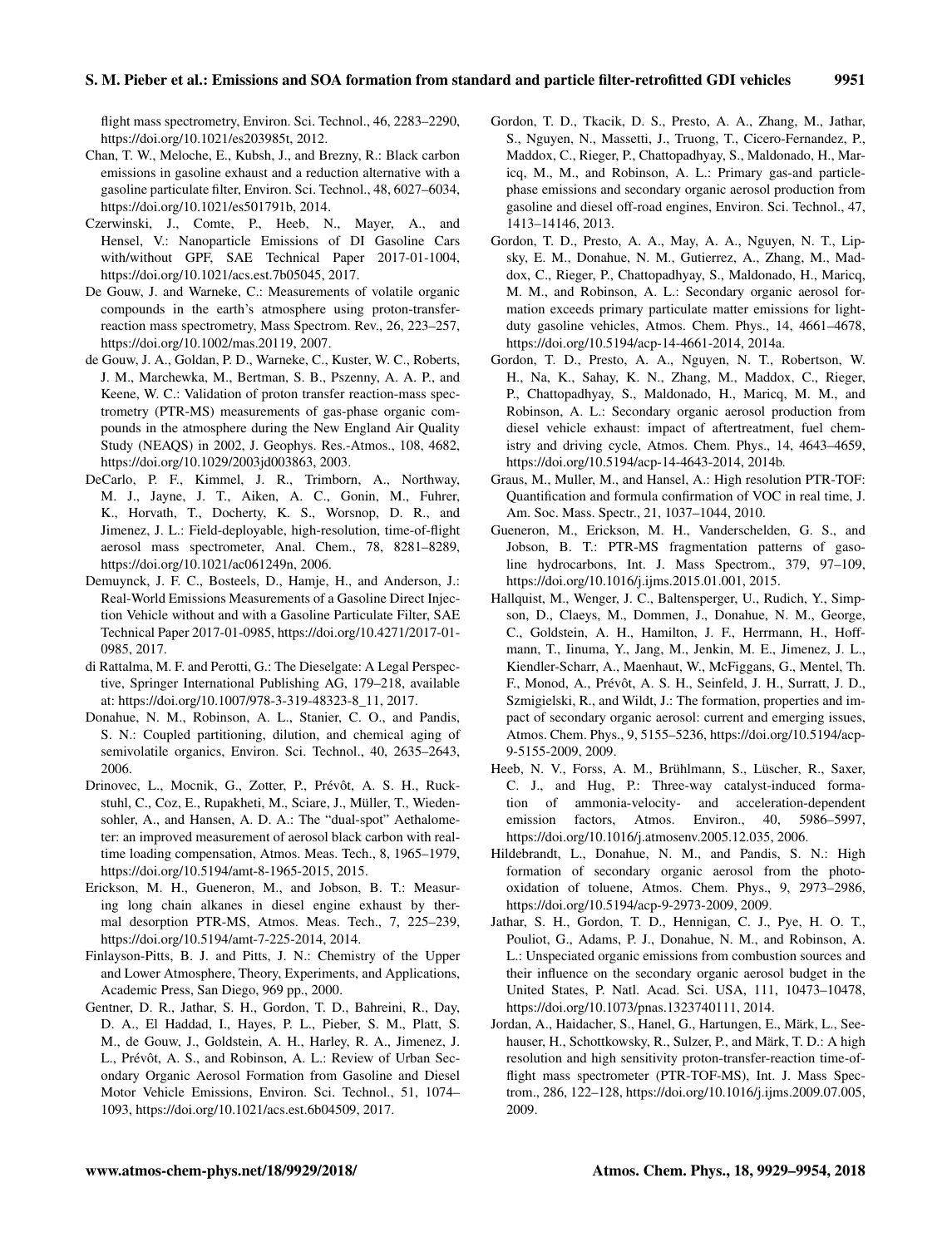- Jordan, A., Jaksch, S., Jürschik, S., Edtbauer, A., Agarwal, B., Hanel, G., Hartungen, E., Seehauser, H., Märk, L., Sulzer, P., and Märk, T. D.:  $H_3O^{\frac{1}{7}}$ , NO<sup>+</sup> and  $O_2^+$  as precursor ions in PTR-MS: isomeric VOC compounds and reactions with different chemical groups, 5th International Conference on Proton Transfer Reaction Mass Spectrometry and its Applications, 2011.
- Jordan, C. E., Ziemann, P. J., Griffin, R. J., Lim, Y. B., Atkinson, R., and Arey, J.: Modeling SOA formation from OH reactions with C8–C17 n-alkanes, Atmos. Environ., 42, 8015–8026, https://doi.org/10.1016/j.atmosenv.2008.06.017, 2008.
- Kang, E., Root, M. J., Toohey, D. W., and Brune, W. H.: Introducing the concept of Potential Aerosol Mass (PAM), Atmos. Chem. Phys., 7, 5727–5744, https://doi.org/10.5194/acp-7-5727-2007, 2007.
- Karjalainen, P., Pirjola, L., Heikkilä, J., Lähde, T., Tzamkiozis, T., Ntziachristos, L., Keskinen, J., and Rönkkö, T.: Exhaust particles of modern gasoline vehicles: A laboratory and an on-road study, Atmos. Environ., 97, 262–270, https://doi.org/10.1016/j.atmosenv.2014.08.025, 2014.
- Karjalainen, P., Timonen, H., Saukko, E., Kuuluvainen, H., Saarikoski, S., Aakko-Saksa, P., Murtonen, T., Bloss, M., Dal Maso, M., Simonen, P., Ahlberg, E., Svenningsson, B., Brune, W. H., Hillamo, R., Keskinen, J., and Rönkkö, T.: Time-resolved characterization of primary particle emissions and secondary particle formation from a modern gasoline passenger car, Atmos. Chem. Phys., 16, 8559–8570, https://doi.org/10.5194/acp-16-8559-2016, 2016.
- Knighton, W. B., Fortner, E. C., Midey, A. J., Viggiano, A. A., Herndon, S. C., Wood, E. C., and Kolb, C. E.: HCN detection with a proton transfer reaction mass spectrometer, Int. J. Mass Spectrom., 283, 112–121, https://doi.org/10.1016/j.ijms.2009.02.013, 2009.
- Krechmer, J. E., Pagonis, D., Ziemann, P. J., and Jimenez, J. L.: Quantification of Gas-Wall Partitioning in Teflon Environmental Chambers Using Rapid Bursts of Low-Volatility Oxidized Species Generated in Situ, Environ. Sci. Technol., 50, 5757– 5765, https://doi.org/10.1021/acs.est.6b00606, 2016.
- Kunzi, L., Krapf, M., Daher, N., Dommen, J., Jeannet, N., Schneider, S., Platt, S., Slowik, J. G., Baumlin, N., Salathe, M., Prévôt, A. S. H., Kalberer, M., Strahl, C., Dumbgen, L., Sioutas, C., Baltensperger, U., and Geiser, M.: Toxicity of aged gasoline exhaust particles to normal and diseased airway epithelia, Sci. Rep., 5, 11801, https://doi.org/10.1038/srep11801, 2015.
- La, Y. S., Camredon, M., Ziemann, P. J., Valorso, R., Matsunaga, A., Lannuque, V., Lee-Taylor, J., Hodzic, A., Madronich, S., and Aumont, B.: Impact of chamber wall loss of gaseous organic compounds on secondary organic aerosol formation: explicit modeling of SOA formation from alkane and alkene oxidation, Atmos. Chem. Phys., 16, 1417–1431, https://doi.org/10.5194/acp-16-1417-2016, 2016.
- Lambe, A., Massoli, P., Zhang, X., Canagaratna, M., Nowak, J., Daube, C., Yan, C., Nie, W., Onasch, T., Jayne, J., Kolb, C., Davidovits, P., Worsnop, D., and Brune, W.: Controlled nitric oxide production via  $O(^1D) + N_2O$  reactions for use in oxidation flow reactor studies, Atmos. Meas. Tech., 10, 2283–2298, https://doi.org/10.5194/amt-10-2283-2017, 2017.
- Lambe, A. T., Ahern, A. T., Williams, L. R., Slowik, J. G., Wong, J. P. S., Abbatt, J. P. D., Brune, W. H., Ng, N. L., Wright, J. P., Croasdale, D. R., Worsnop, D. R., Davidovits, P., and Onasch,

T. B.: Characterization of aerosol photooxidation flow reactors: heterogeneous oxidation, secondary organic aerosol formation and cloud condensation nuclei activity measurements, Atmos. Meas. Tech., 4, 445–461, https://doi.org/10.5194/amt-4- 445-2011, 2011.

- Lambe, A. T., Chhabra, P. S., Onasch, T. B., Brune, W. H., Hunter, J. F., Kroll, J. H., Cummings, M. J., Brogan, J. F., Parmar, Y., Worsnop, D. R., Kolb, C. E., and Davidovits, P.: Effect of oxidant concentration, exposure time, and seed particles on secondary organic aerosol chemical composition and yield, Atmos. Chem. Phys., 15, 3063–3075, https://doi.org/10.5194/acp-15-3063-2015, 2015.
- Li, L., Tang, P., Nakao, S., Chen, C.-L., and Cocker III, D. R.: Role of methyl group number on SOA formation from monocyclic aromatic hydrocarbons photooxidation under low-NO<sub>x</sub> conditions, Atmos. Chem. Phys., 16, 2255–2272, https://doi.org/10.5194/acp-16-2255-2016, 2016a.
- Li, L., Tang, P., Nakao, S., and Cocker III, D. R.: Impact of molecular structure on secondary organic aerosol formation from aromatic hydrocarbon photooxidation under low- $NO<sub>x</sub>$  conditions, Atmos. Chem. Phys., 16, 10793-10808, https://doi.org/10.5194/acp-16-10793-2016, 2016b.
- Li, L., Qi, L., and Cocker, D. R.: Contribution of methyl group to secondary organic aerosol formation from aromatic hydrocarbon photooxidation, Atmos. Environ., 151, 133–139, https://doi.org/10.1016/j.atmosenv.2016.11.064, 2017.
- Li, R., Palm, B. B., Ortega, A. M., Hlywiak, J., Hu, W., Peng, Z., Day, D. A., Knote, C., Brune, W. H., de Gouw, J. A., and Jimenez, J. L.: Modeling the radical chemistry in an oxidation flow reactor: radical formation and recycling, sensitivities, and the OH exposure estimation equation, J. Phys. Chem. A., 119, 4418–4432, https://doi.org/10.1021/jp509534k, 2015.
- Lim, Y. B. and Ziemann, P. J.: Products and mechanism of secondary organic aerosol formation from reactions of  $n$ -alkanes with OH radicals in the presence of  $NO<sub>x</sub>$ , Environ. Sci. Technol., 39, 9229–9236, https://doi.org/10.1021/es051447g, 2005.
- Lindinger, W. and Jordan, A.: Proton-transfer-reaction mass spectrometry (PTR-MS): on-line monitoring of volatile organic compounds at pptv levels, Chem. Soc. Rev., 27, 347–375, https://doi.org/10.1039/A827347Z, 1998.
- Loza, C. L., Chhabra, P. S., Yee, L. D., Craven, J. S., Flagan, R. C., and Seinfeld, J. H.: Chemical aging of m-xylene secondary organic aerosol: laboratory chamber study, Atmos. Chem. Phys., 12, 151–167, https://doi.org/10.5194/acp-12-151-2012, 2012.
- Loza, C. L., Craven, J. S., Yee, L. D., Coggon, M. M., Schwantes, R. H., Shiraiwa, M., Zhang, X., Schilling, K. A., Ng, N. L., Canagaratna, M. R., Ziemann, P. J., Flagan, R. C., and Seinfeld, J. H.: Secondary organic aerosol yields of 12-carbon alkanes, Atmos. Chem. Phys., 14, 1423–1439, https://doi.org/10.5194/acp-14-1423-2014, 2014.
- May, A. A., Nguyen, N. T., Presto, A. A., Gordon, T. D., Lipsky, E. M., Karve, M., Gutierrez, A., Robertson, W. H., Zhang, M., Brandow, C., Chang, O., Chen, S., Cicero-Fernandez, P., Dinkins, L., Fuentes, M., Huang, S. M., Ling, R., Long, J., Maddox, C., Massetti, J., McCauley, E., Miguel, A., Na, K., Ong, R., Pang, Y., Rieger, P., Sax, T., Truong, T., Vo, T., Chattopadhyay, S., Maldonado, H., Maricq, M. M., and Robinson, A. L.: Gas- and particle-phase primary emissions from in-use, on-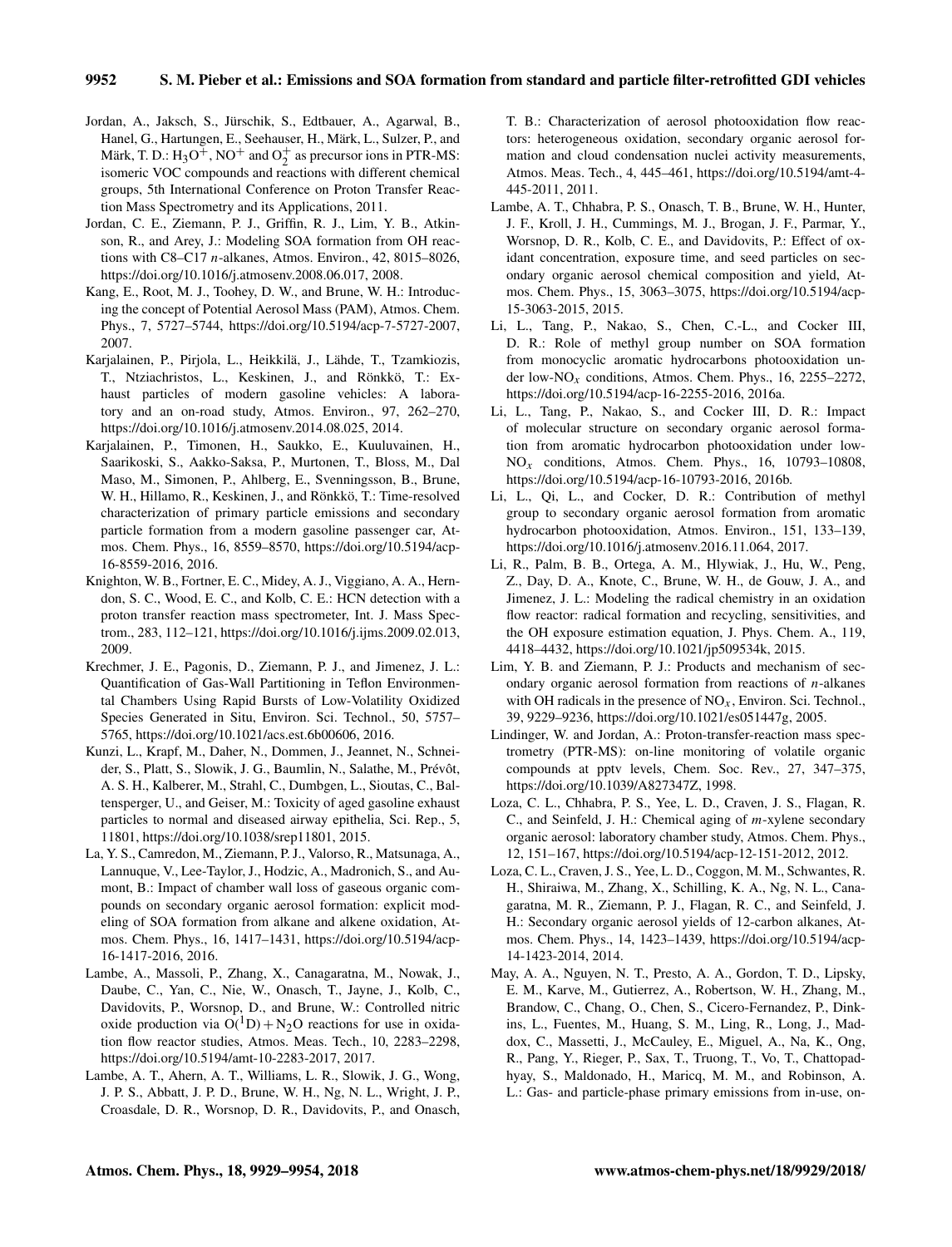road gasoline and diesel vehicles, Atmos. Environ., 88, 247–260, https://doi.org/10.1016/j.atmosenv.2014.01.046, 2014.

- McMurry, P. H. and Grosjean, D.: Gas and aerosol wall losses in Teflon film smog chambers, Environ. Sci. Technol., 19, 1176– 1182, https://doi.org/10.1021/es00142a006, 1985.
- Molteni, U., Bianchi, F., Klein, F., El Haddad, I., Frege, C., Rossi, M. J., Dommen, J., and Baltensperger, U.: Formation of highly oxygenated organic molecules from aromatic compounds, Atmos. Chem. Phys., 18, 1909–1921, https://doi.org/10.5194/acp-18-1909-2018, 2018.
- Müller, M., Mikoviny, T., and Wisthaler, A.: Detector aging induced mass discrimination and non-linearity effects in PTR-ToF-MS, Int. J. Mass Spectrom., 365–366, 93–97, https://doi.org/10.1016/j.ijms.2013.12.008, 2014.
- Muñoz, M., Haag, R., Honegger, P., Zeyer, K., Mohn, J., Comte, P., Czerwinski, J., and Heeb, N. V.: Co-formation and co-release of genotoxic PAHs, alkyl-PAHs and soot nanoparticles from gasoline direct injection vehicles, Atmos. Environ., 178, 242–254, https://doi.org/10.1016/j.atmosenv.2018.01.050, 2018.
- Ng, N. L., Chhabra, P. S., Chan, A. W. H., Surratt, J. D., Kroll, J. H., Kwan, A. J., McCabe, D. C., Wennberg, P. O., Sorooshian, A., Murphy, S. M., Dalleska, N. F., Flagan, R. C., and Seinfeld, J. H.: Effect of  $NO<sub>x</sub>$  level on secondary organic aerosol (SOA) formation from the photooxidation of terpenes, Atmos. Chem. Phys., 7, 5159–5174, https://doi.org/10.5194/acp-7-5159-2007, 2007a.
- Ng, N. L., Kroll, J. H., Chan, A. W. H., Chhabra, P. S., Flagan, R. C., and Seinfeld, J. H.: Secondary organic aerosol formation from m-xylene, toluene, and benzene, Atmos. Chem. Phys., 7, 3909–3922, https://doi.org/10.5194/acp-7-3909-2007, 2007b.
- Ng, N. L., Canagaratna, M. R., Jimenez, J. L., Chhabra, P. S., Seinfeld, J. H., and Worsnop, D. R.: Changes in organic aerosol composition with aging inferred from aerosol mass spectra, Atmos. Chem. Phys., 11, 6465–6474, https://doi.org/10.5194/acp-11-6465-2011, 2011.
- Nordin, E. Z., Eriksson, A. C., Roldin, P., Nilsson, P. T., Carlsson, J. E., Kajos, M. K., Hellén, H., Wittbom, C., Rissler, J., Löndahl, J., Swietlicki, E., Svenningsson, B., Bohgard, M., Kulmala, M., Hallquist, M., and Pagels, J. H.: Secondary organic aerosol formation from idling gasoline passenger vehicle emissions investigated in a smog chamber, Atmos. Chem. Phys., 13, 6101–6116, https://doi.org/10.5194/acp-13-6101-2013, 2013.
- Odum, J. R., Jungkamp, T. P. W., Griffin, R. J., Forstner, H. J. L., Flagan, R. C., and Seinfeld, J. H.: Aromatics, reformulated gasoline, and atmospheric organic aerosol formation, Environ. Sci. Technol., 31, 1890–1897, 1997.
- Ortega, A. M., Day, D. A., Cubison, M. J., Brune, W. H., Bon, D., de Gouw, J. A., and Jimenez, J. L.: Secondary organic aerosol formation and primary organic aerosol oxidation from biomassburning smoke in a flow reactor during FLAME-3, Atmos. Chem. Phys., 13, 11551–11571, https://doi.org/10.5194/acp-13- 11551-2013, 2013.
- Pagonis, D., Krechmer, J. E., de Gouw, J., Jimenez, J. L., and Ziemann, P. J.: Effects of gas-wall partitioning in Teflon tubing and instrumentation on time-resolved measurements of gasphase organic compounds, Atmos. Meas. Tech., 10, 4687–4696, https://doi.org/10.5194/amt-10-4687-2017, 2017.
- Palm, B. B., Campuzano-Jost, P., Ortega, A. M., Day, D. A., Kaser, L., Jud, W., Karl, T., Hansel, A., Hunter, J. F., Cross, E. S., Kroll, J. H., Peng, Z., Brune, W. H., and Jimenez, J. L.: In situ sec-

ondary organic aerosol formation from ambient pine forest air using an oxidation flow reactor, Atmos. Chem. Phys., 16, 2943– 2970, https://doi.org/10.5194/acp-16-2943-2016, 2016.

- Pandis, S. N., Donahue, N. M., Murphy, B. N., Riipinen, I., Fountoukis, C., Karnezi, E., Patoulias, D., and Skyllakou, K.: Introductory lecture: atmospheric organic aerosols: insights from the combination of measurements and chemical transport models, Faraday Discuss., 165, 9–24, https://doi.org/10.1039/C3FD00108C, 2013.
- Pankow, J. F.: An Absorption-Model of Gas-Particle Partitioning of Organic-Compounds in the Atmosphere, Atmos. Environ., 28, 185–188, https://doi.org/10.1016/1352-2310(94)90093-0, 1994.
- Peng, Z. and Jimenez, J. L.: Modeling of the chemistry in oxidation flow reactors with high initial NO, Atmos. Chem. Phys., 17, 11991–12010, https://doi.org/10.5194/acp-17-11991-2017, 2017.
- Peng, Z., Day, D. A., Stark, H., Li, R., Lee-Taylor, J., Palm, B. B., Brune, W. H., and Jimenez, J. L.:  $HO_x$  radical chemistry in oxidation flow reactors with low-pressure mercury lamps systematically examined by modeling, Atmos. Meas. Tech., 8, 4863–4890, https://doi.org/10.5194/amt-8-4863-2015, 2015.
- Peng, Z., Day, D. A., Ortega, A. M., Palm, B. B., Hu, W., Stark, H., Li, R., Tsigaridis, K., Brune, W. H., and Jimenez, J. L.: Non-OH chemistry in oxidation flow reactors for the study of atmospheric chemistry systematically examined by modeling, Atmos. Chem. Phys., 16, 4283–4305, https://doi.org/10.5194/acp-16-4283-2016, 2016.
- Pieber, S. M., El Haddad, I., Slowik, J. G., Canagaratna, M. R., Jayne, J. T., Platt, S. M., Bozzetti, C., Daellenbach, K. R., Frohlich, R., Vlachou, A., Klein, F., Dommen, J., Miljevic, B., Jimenez, J. L., Worsnop, D. R., Baltensperger, U., and Prévôt, A. S. H.: Inorganic Salt Interference on  $CO_2^+$  in Aerodyne AMS and ACSM Organic Aerosol Composition Studies, Environ. Sci. Technol., 50, 10494–10503, 10.1021/acs.est.6b01035, 2016.
- Pieber S. and Prévôt A.: Pieber\_ACP2018\_GasolineSOA Data, available at: https://doi.org/10.5281/zenodo.1305770 (last access: 10 July 2018), 2018.
- Platt, S. M., El Haddad, I., Zardini, A. A., Clairotte, M., Astorga, C., Wolf, R., Slowik, J. G., Temime-Roussel, B., Marchand, N., Ježek, I., Drinovec, L., Močnik, G., Möhler, O., Richter, R., Barmet, P., Bianchi, F., Baltensperger, U., and Prévôt, A. S. H.: Secondary organic aerosol formation from gasoline vehicle emissions in a new mobile environmental reaction chamber, Atmos. Chem. Phys., 13, 9141–9158, https://doi.org/10.5194/acp-13-9141-2013, 2013.
- Platt, S. M., El Haddad, I., Pieber, S. M., Huang, R. J., Zardini, A. A., Clairotte, M., Suarez-Bertoa, R., Barmet, P., Pfaffenberger, L., Wolf, R., Slowik, J. G., Fuller, S. J., Kalberer, M., Chirico, R., Dommen, J., Astorga, C., Zimmermann, R., Marchand, N., Hellebust, S., Temime-Roussel, B., Baltensperger, U., and Prévôt, A. S.: Two-stroke scooters are a dominant source of air pollution in many cities, Nat. Commun., 5, 3749, https://doi.org/10.1038/ncomms4749, 2014.
- Platt, S. M., El Haddad, I., Pieber, S. M., Zardini, A. A., Suarez-Bertoa, R., Clairotte, M., Daellenbach, K. R., Huang, R. J., Slowik, J. G., Hellebust, S., Temime-Roussel, B., Marchand, N., de Gouw, J., Jimenez, J. L., Hayes, P. L., Robinson, A. L., Baltensperger, U., Astorga, C., and Prévôt, A. S. H.: Gasoline cars produce more carbonaceous particulate matter